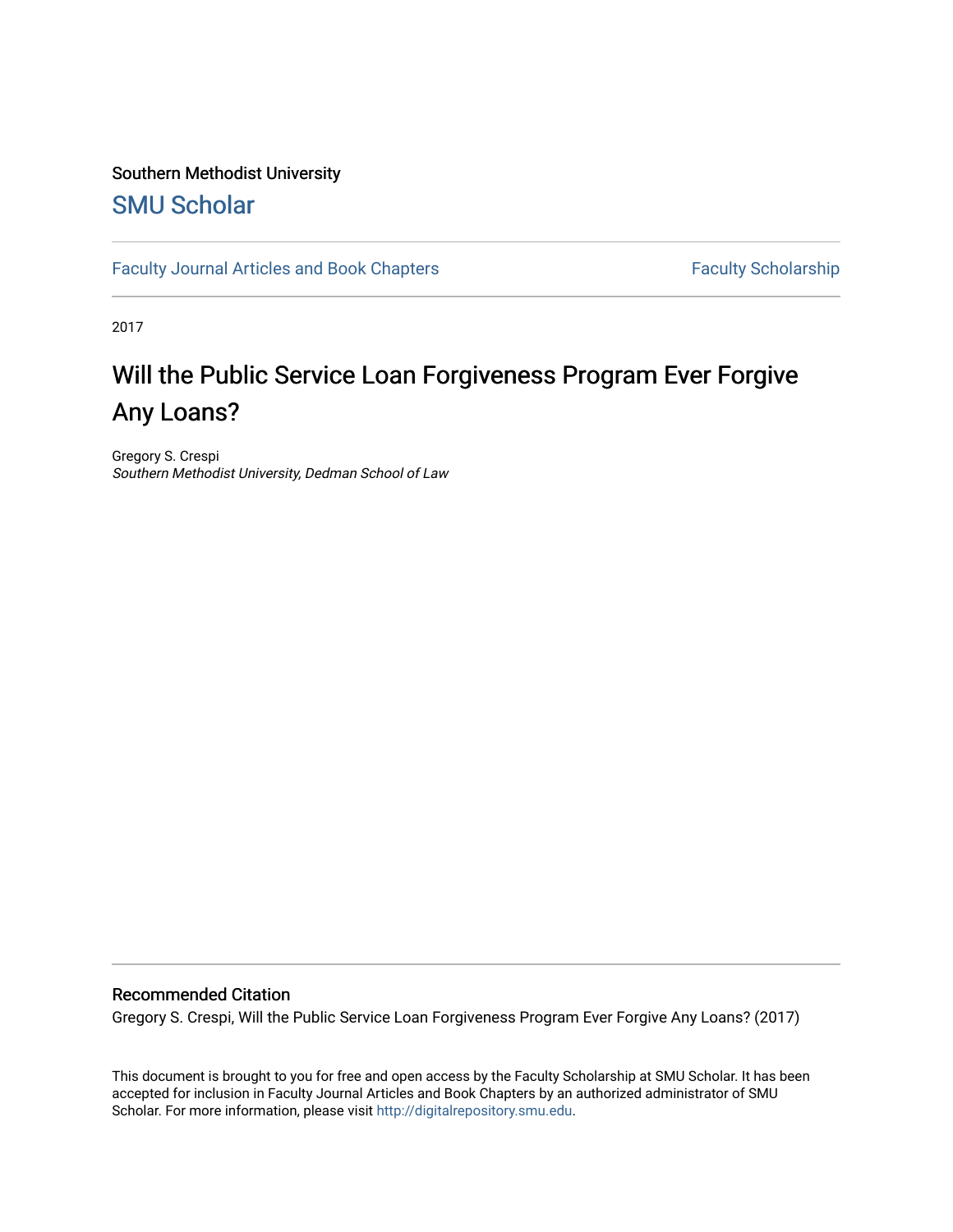### WILL THE PUBLIC SERVICE LOAN FORGIVENESS

## PROGRAM EVER FORGIVE ANY LOANS?

by

Gregory  $\mathbf{C} \mathbf{respi}^1$ 

Preliminary Draft

July 29, 2017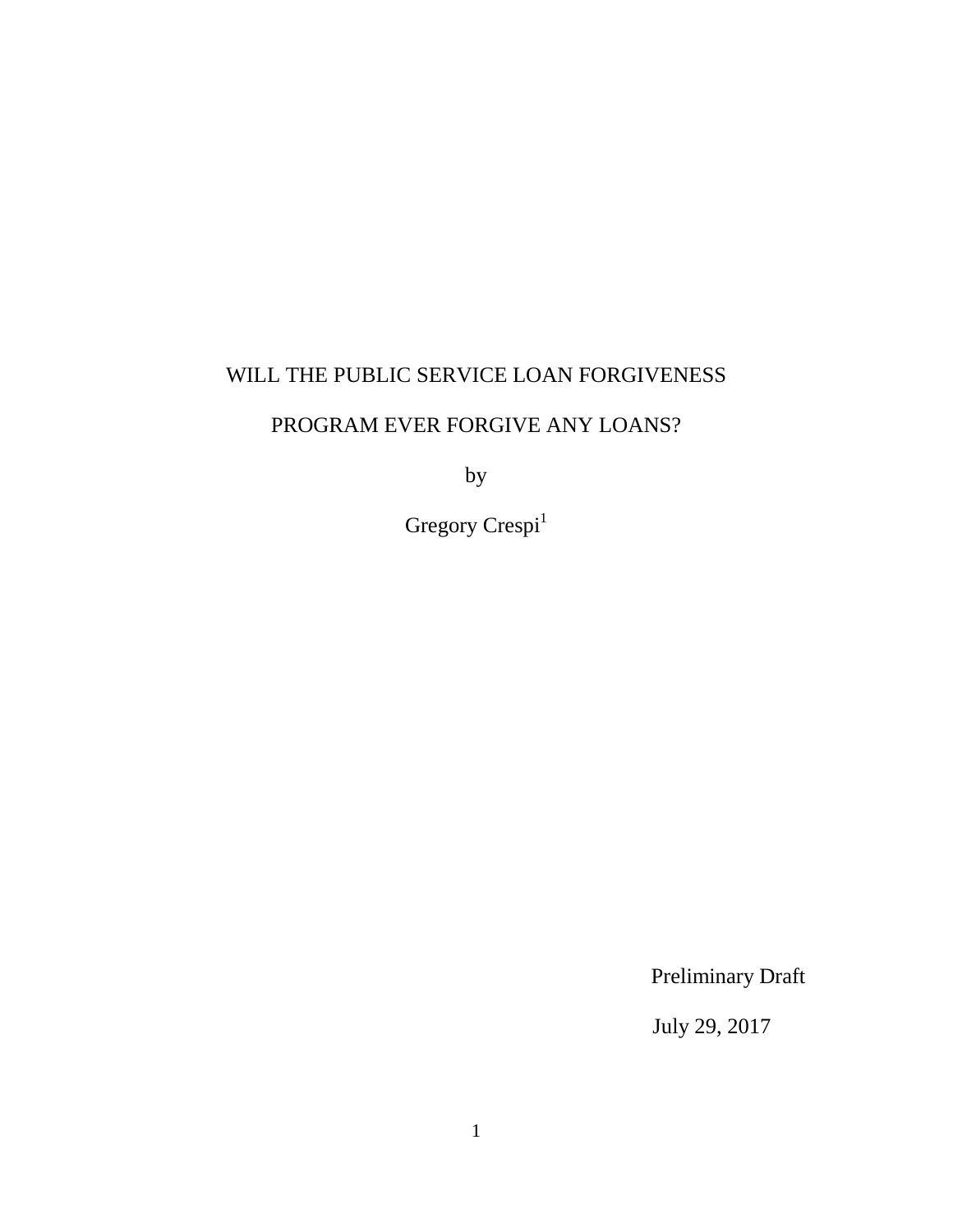#### ABSTRACT

There is a sharp tension between the expectations that hundreds of thousands to millions of persons have regarding their right to eventually have their student loan debts forgiven under the Public Service Loan Forgiveness program, starting this fall, and the legitimate public concerns regarding the large future costs and regressive incidence of the PSLF program's benefits. The Trump Administration has recently proposed prospectively abolishing the PSLF program for future Direct Loans. Whether or not this proposal is adopted, given the large costs of the program (which I estimate will eventually rise to \$12 billion/year or more as an estimated 200,000 people/year or more will eventually seek debt forgiveness), and given the skewed incidence of its benefits in favor of mid-career doctors and lawyers, I think that there will eventually be a more aggressive push by the Administration or members of Congress for retroactive elimination of the program, or at least for a retroactive tax law amendment to include this forgiven debt as taxable income under IRS Code Section 108 as is now done for debts forgiven under the other income-based loan forgiveness plans.

As a matter of positive law this article considers several contractual arguments as well as a couple of Constitutional arguments that opponents of such retroactive statutes could offer. The contractual arguments include an express loan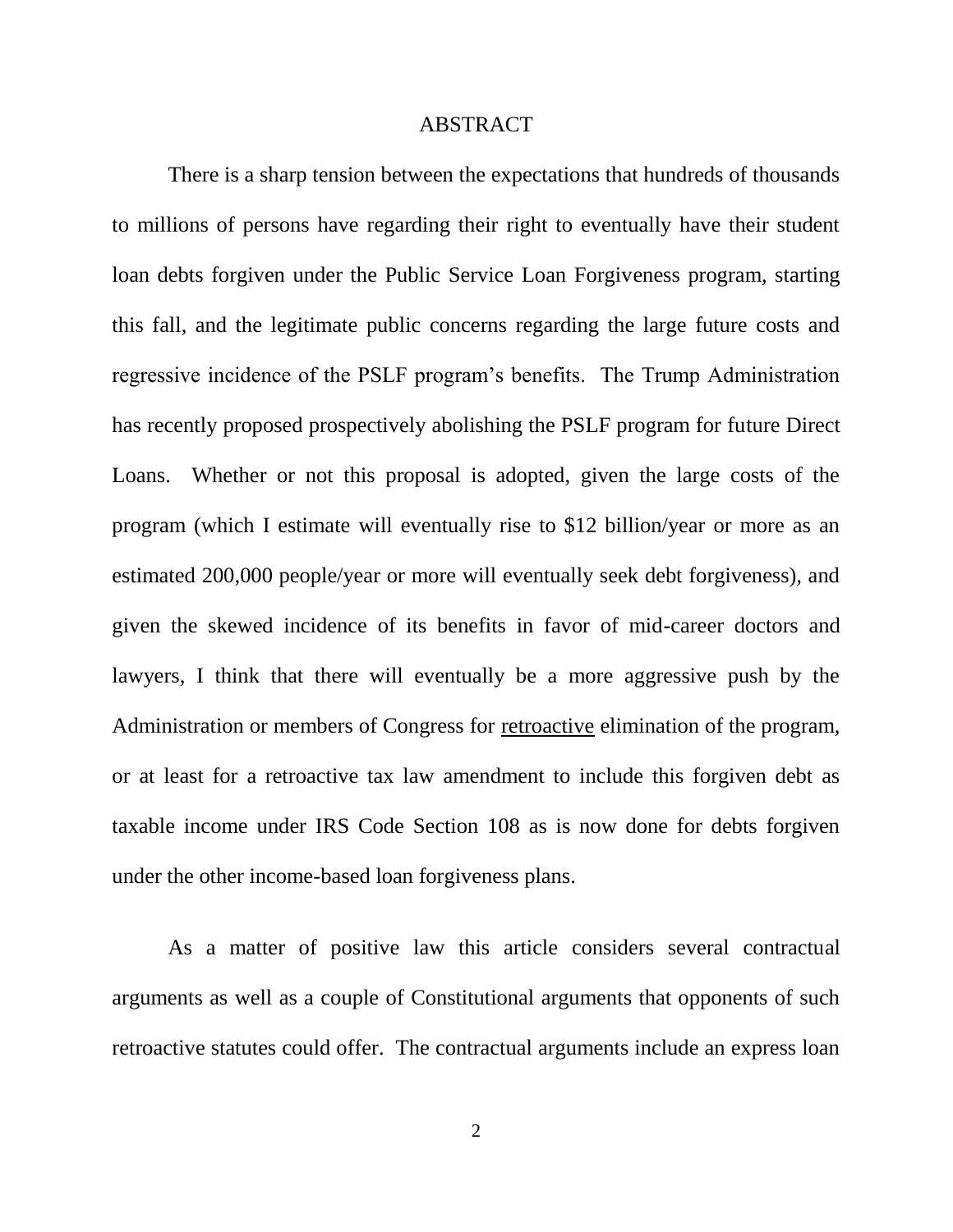terms argument, an implied covenant of good faith and fair dealing-based argument, a promissory estoppel argument, and an unconscionability argument. Some of these arguments against retroactive PSLF program repeal have considerable merit, at least for some Direct Loan borrowers who can make certain fact-specific showings. The Constitutional arguments include the substantive due process issue that would presented by a tax law change that would have retroactive impacts extending back a decade or more. Opponents of such tax legislation might be able to get some traction on the substantive due process issue under Bowen v. POSSE (1986). They also can offer a plausible Takings Clause argument against a tax law change if the courts take the (unlikely) step of regarding the PSLF program's tax exemption for forgiven debt as a contractual commitment, rather than as only a revocable privilege.

Apart from this legal analysis the article does not take a strong normative position on these issues. I do, however, suggest that as a matter of policy a compromise that would arguably fairly balance the interests at issue here may be to continue the PSLF program, but also to retroactively repeal the tax exemption for forgiven debt so as to recapture approximately one-quarter to one-third of the benefits of debt forgiveness, and do so in a modestly progressive manner. Such a compromise should probably also include some provision for spreading the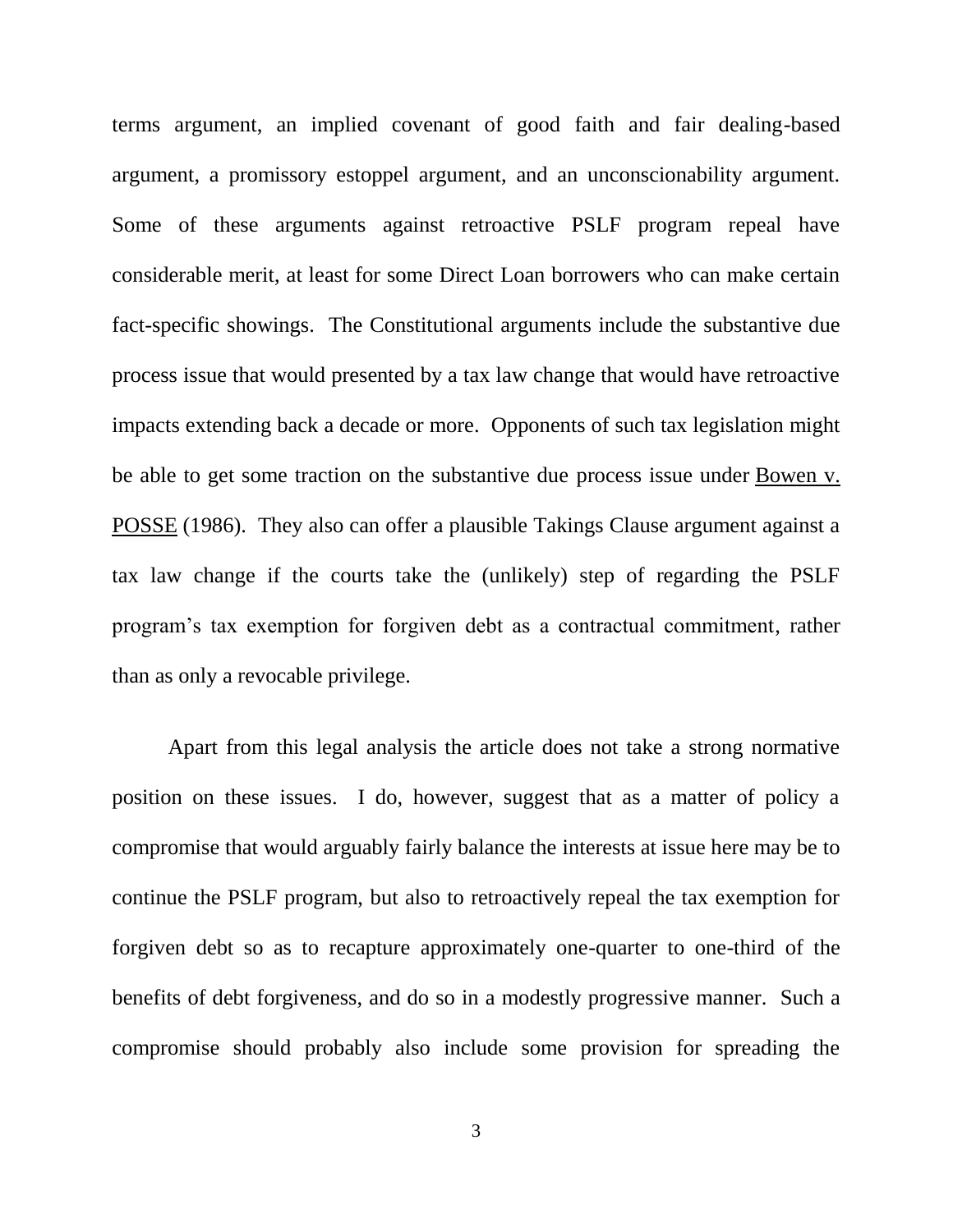payment of those taxes over at least several years in order to avoid unduly burdening these persons with a "tax bomb" effect.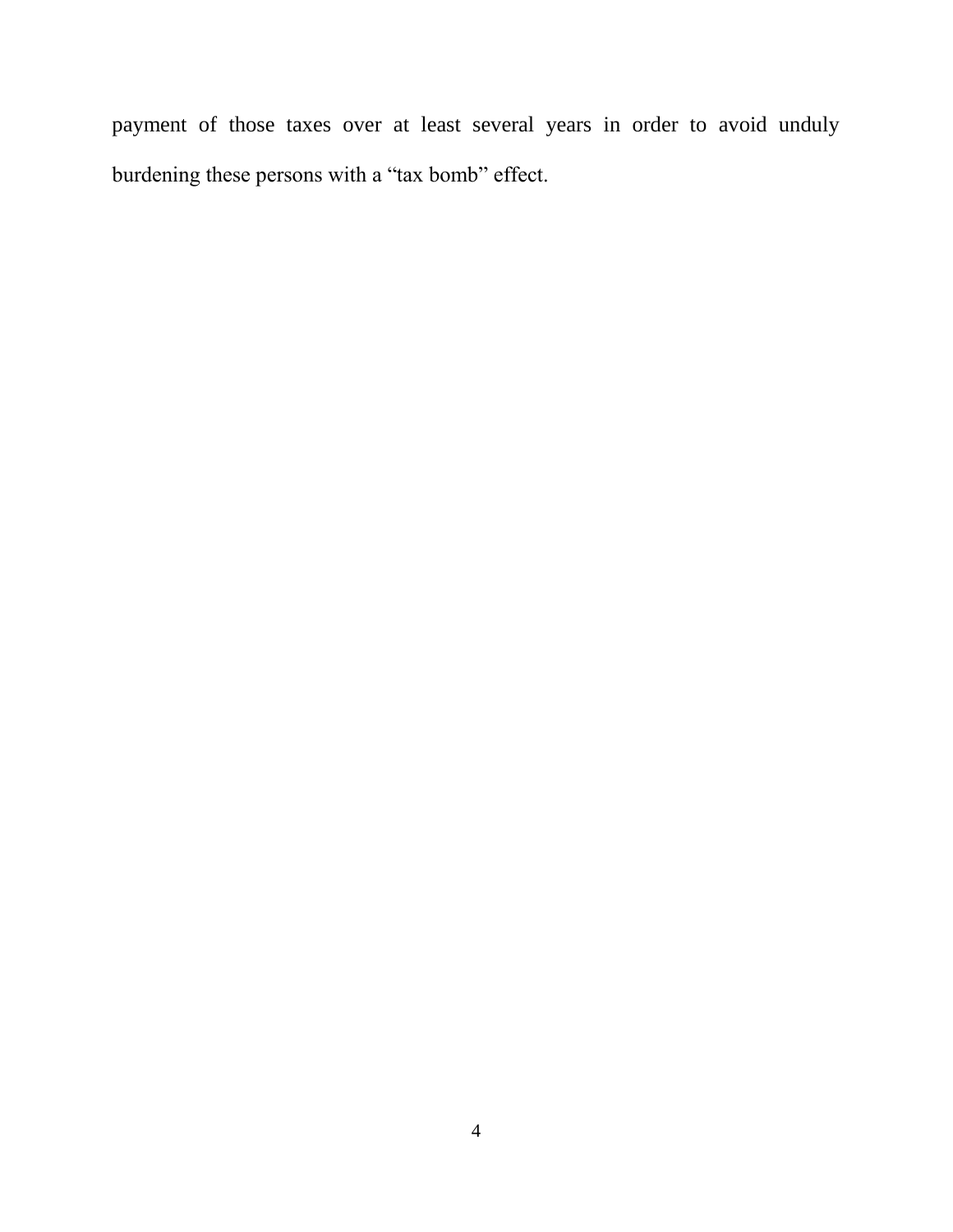## TABLE OF CONTENTS

| $\mathbf{I}$ . |                                                                 |
|----------------|-----------------------------------------------------------------|
| II.            | THE DIRECT LOAN MASTER PROMISSORY NOTE                          |
| Ш.             | THE AMOUNT OF DEBT LIKELY TO BE FORGIVEN UNDER                  |
| IV.            |                                                                 |
| V.             | BORROWER CONTRACTUAL RIGHTS TO INVOKE DEBT                      |
|                | FORGIVENESS AND TAX EXEMPTION OF FORGIVEN DEBT                  |
|                |                                                                 |
|                | B. The Implied Covenant of Good Faith and Fair Dealing Argument |
|                |                                                                 |
|                |                                                                 |
| VI.            | FEDERAL GOVERNMENT POWER TO RETROACTIVELY                       |
|                | LIMIT PSLF DEBT FORGIVENESS AND TAX TREATMENT                   |
|                |                                                                 |
| VII.           |                                                                 |

.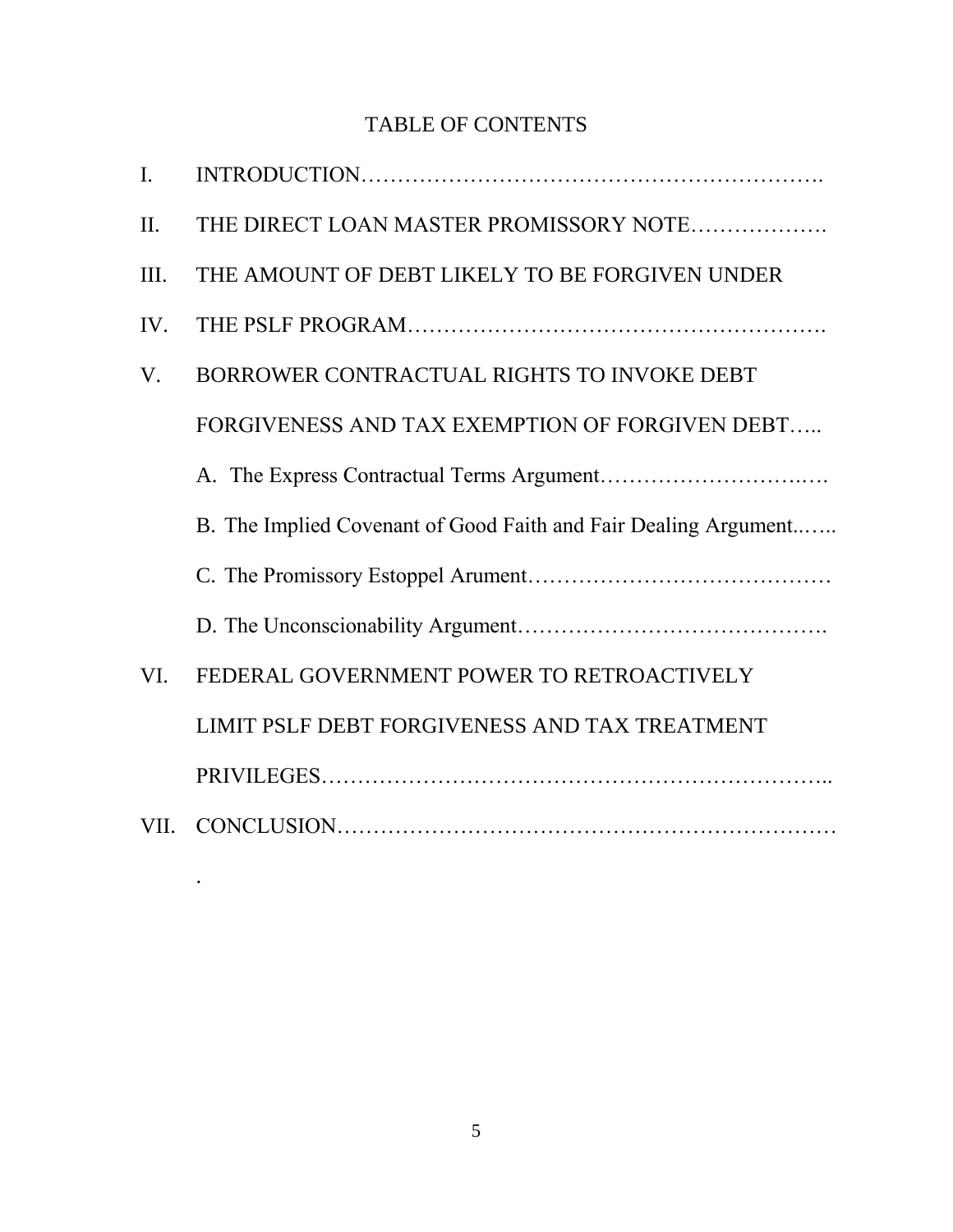#### I. INTRODUCTION

Starting in October of 2017 people are going to start qualifying for taxexempt forgiveness of their remaining federal Direct Loan student debt under the Public Service Loan Forgiveness program ("PSLF program") after 10 years of public service employment. I estimate below in Part III of this article that eventually 200,000 or more Direct Loan borrowers will qualify for and seek debt forgiveness each year under this program.

But this anticipated large-scale debt forgiveness may not actually take place. As I will estimate below in Part III the program's annual cost to taxpayers could be eventually grow to \$12 billion to \$18 billion/year, a very large sum, and its benefits would be highly skewed in favor of mid-career doctors and lawyers with large student loan debts. Recognizing these significant cost and distributional concerns the Obama Administration proposed in 2016 to sharply limit the amount of debt that could be forgiven under the program, a proposal that was not enacted into law. The Trump Administration has now in its first budget proposal called for prospective elimination of the PSLF program for future Direct Loans.

6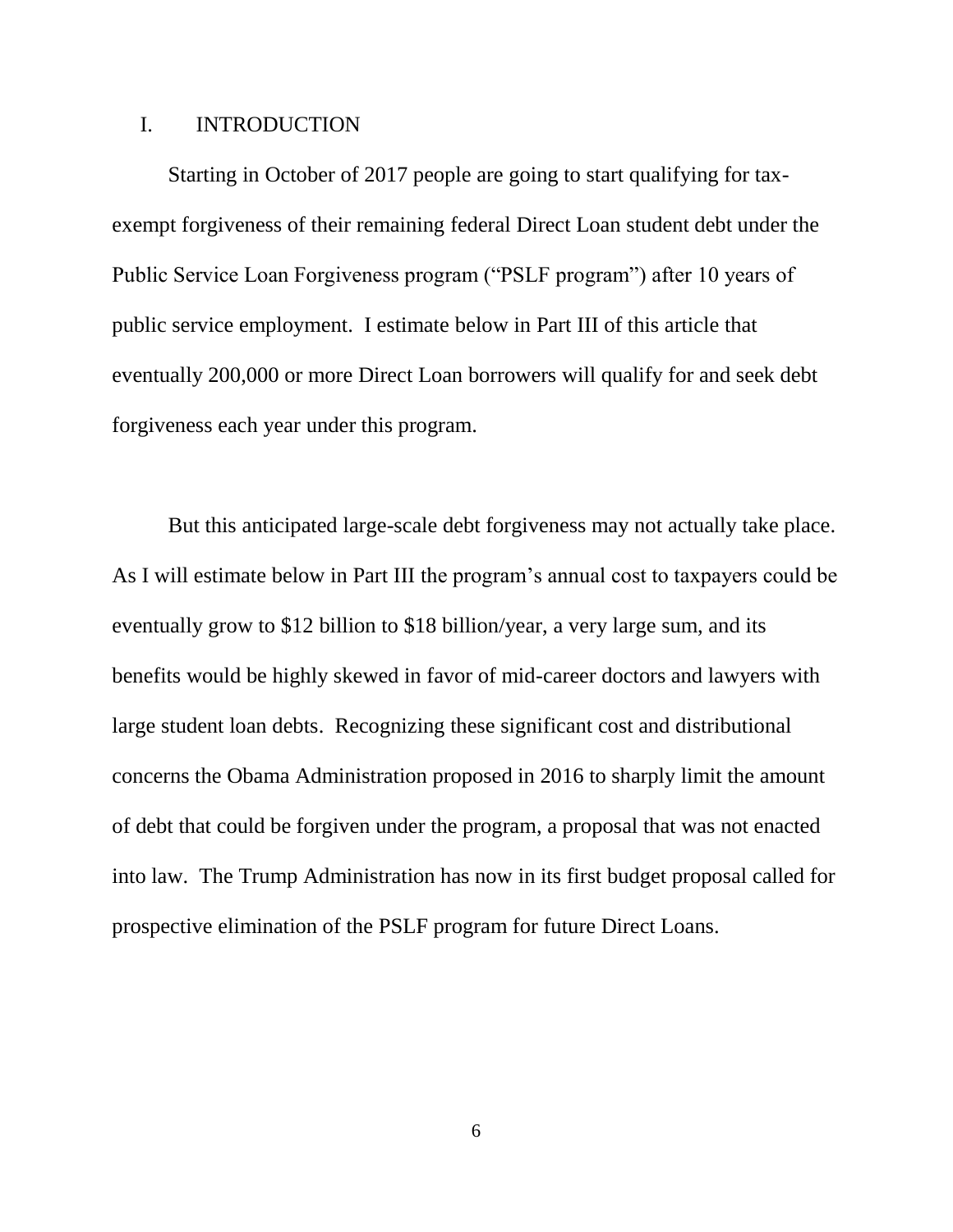Whether or not this Trump Administration proposal is adopted, given the program's very large projected costs and controversial distribution of benefits, features which will become much more visible once substantial debts start being forgiven on a large scale, there will surely be serious efforts made by the Trump Administration (or a later Administration) or members of Congress to take even more aggressive action and retroactively repeal the PSLF program with regard to all persons who have not yet been granted debt forgiveness. If this occurs it will be very disappointing if not financially devastating to the hundreds of thousands to perhaps millions of persons who will not yet have qualified for debt forgiveness by completing 10 years of public service, but who have relied on the availability of eventual debt forgiveness in making their borrowing and subsequent employment decisions.

But these people may have some legal recourse against the implementation of such retroactive legislation if it is signed into law. There are a number of contractual or Constitutional arguments that can be made against retroactive repeal of the PSLF program, or against retroactive elimination of the current tax exemption for debt forgiven under that program. This article will consider those arguments in some detail.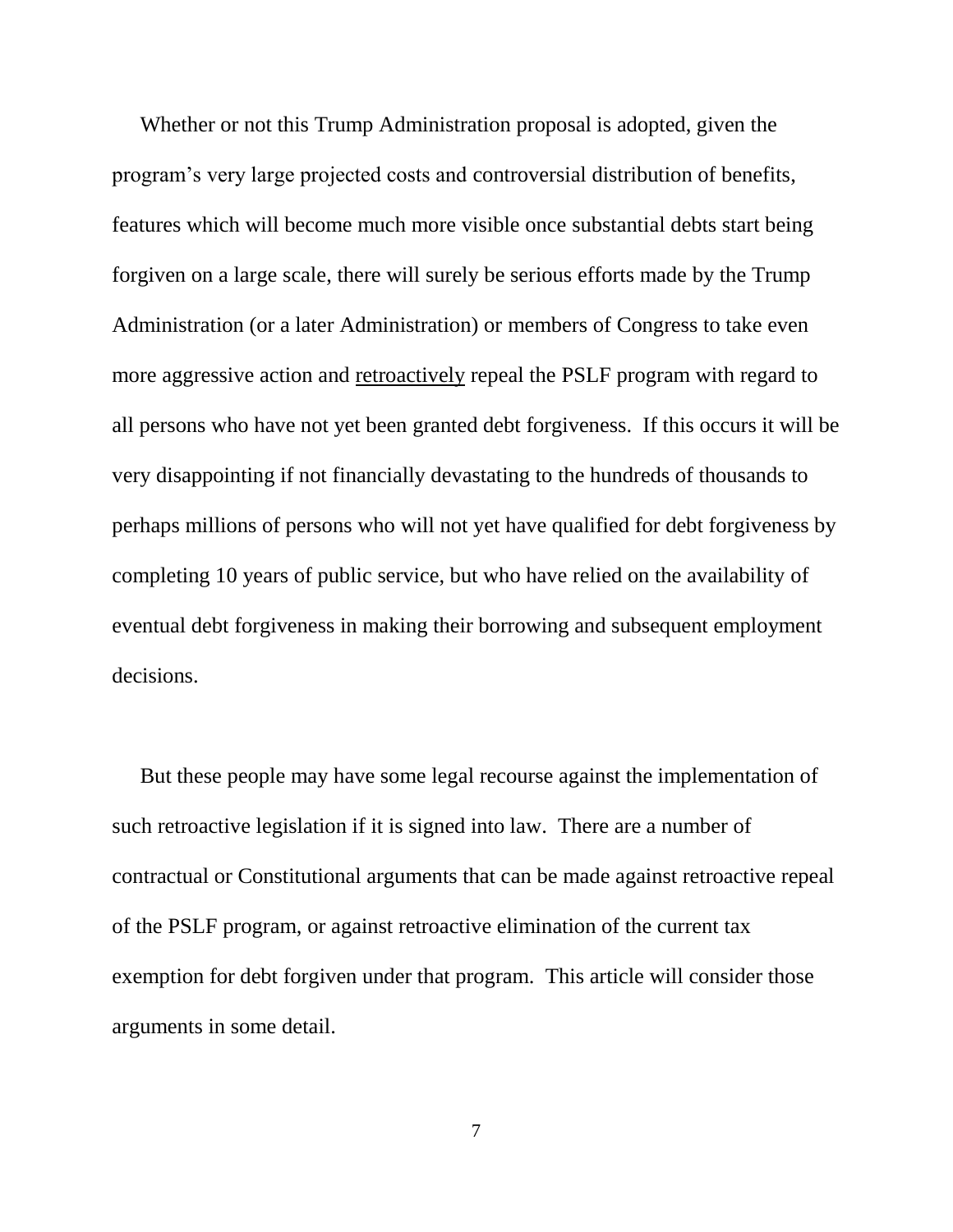My overall conclusion is that it is unclear whether any of those arguments against retroactive legislation would be successful. As a matter of positive law I believe that several of the legal arguments against retroactive repeal of the PSLF program do have considerable merit, and one or more of those arguments may be accepted by the courts, at least for a relatively small subset of some Direct Loan borrowers. In contrast, while several legal arguments against retroactive repeal of the tax exemption for debt forgiven under that program can also be made, and they are not specious arguments, they are much less convincing and are unlikely to prevail against such a statute.

As a matter of social policy, I think that it is a close and difficult question as to whether a retroactive repeal of the PSLF program, or a removal of the tax exemption for debt forgiven under that program, is justified. On the one hand, hundreds of thousands of indebted graduates over the past decade have relied, at least in part, on the prospects of debt forgiveness after 10 years in deciding to take these loans, and in then deciding to accept public service positions that often pay relatively modest compensation. The PSLF program has clearly been successful in encouraging people to choose public service careers, one of its primary objectives.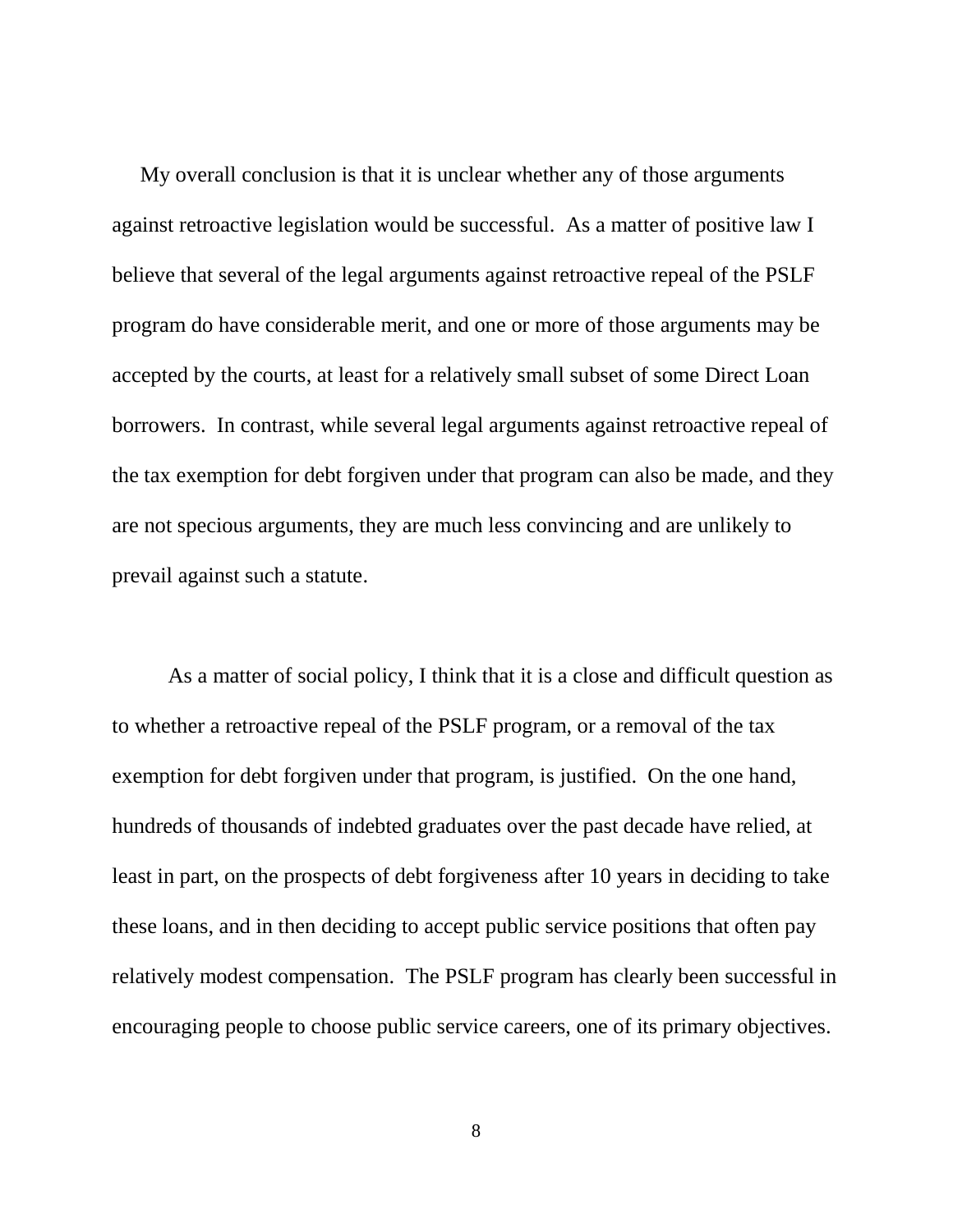On the other hand, as I will later demonstrate, the program will soon become very expensive. The annual costs of this program may soon reach \$12 billion to \$18 billion/year, a substantial sum, and in addition the benefits of that program will be decidedly regressive in their incidence, heavily skewed towards mid-career doctors and lawyers.

I do not have strong views or any special insights as to how this tension should be resolved. If one seeks a "middle ground" here to try to address these conflicting concerns, rather than embracing one pole or the other of the debate, in my opinion the best balance may be either a either a continuation of the program, or instead a prospective-only repeal as suggested by the Trump Administration, either one accompanied by a repeal of the tax exemption for forgiven debt under this program so that approximately one-quarter to one-third or more of the benefits of forgiveness will be immediately recaptured in federal or state income tax revenues. These new taxes would be imposed in a somewhat progressive manner, given the structure of marginal tax rates, and given that higher-debt borrowers will in general have higher incomes in the year of forgiveness. This is the general approach taken under all of the other federal income-based loan repayment programs, with their 20- or 25-year loan repayment periods before debt forgiveness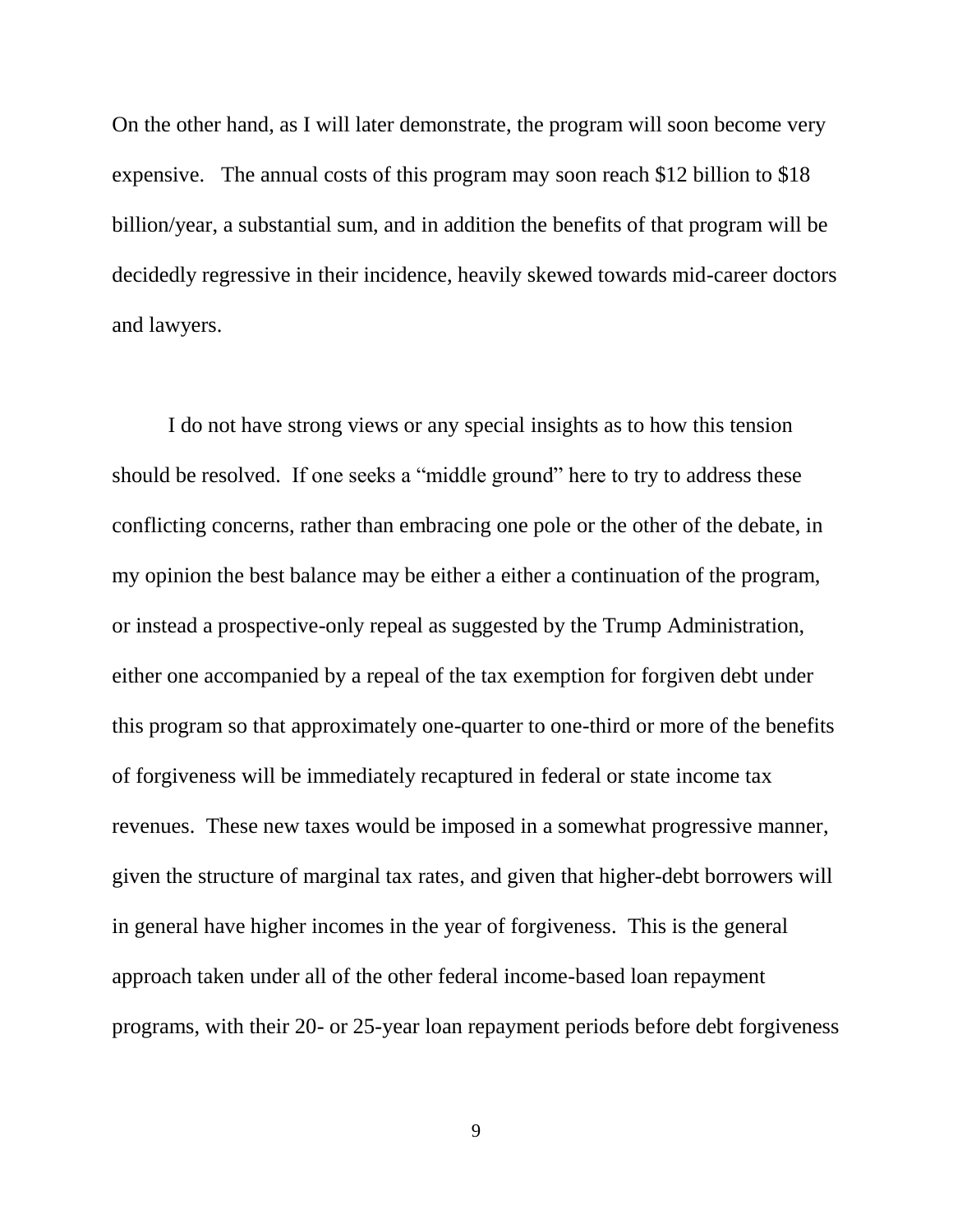is granted, and with the taxation of forgiven debt recognized in the year of forgiveness, and this approach may make sense for the PSLF program as well.

If this approach is followed, however, some provision should be made to allow persons to pay these taxes over at least several years so as to avoid unduly burdening these persons having debts forgiven with a "tax bomb" effect due to the imposition of a potentially very large tax obligation without any funds being provided to pay those taxes.

\_\_\_\_\_\_\_\_\_\_\_\_\_\_\_\_\_\_\_\_\_\_\_\_\_

The PLSF program<sup>2</sup> was enacted in 2007 and went into effect on October 1 of that year. <sup>3</sup> Under this program a person who has borrowed money for educational purposes through a federal Direct Loan,<sup>4</sup> and who after October 1, 2007 works for a total of 120 months (which need not be consecutive) $5$  in a qualified public service job,<sup>6</sup> and also makes regular monthly loan repayments under a qualifying loan repayment plan,<sup>7</sup> will at the end of that 10-year period of qualifying employment be entitled to forgiveness of any remaining principal and interest balance outstanding on those Direct Loans. 8 Moreover, that forgiven debt will not be regarded as taxable cancellation of indebtedness income, unlike the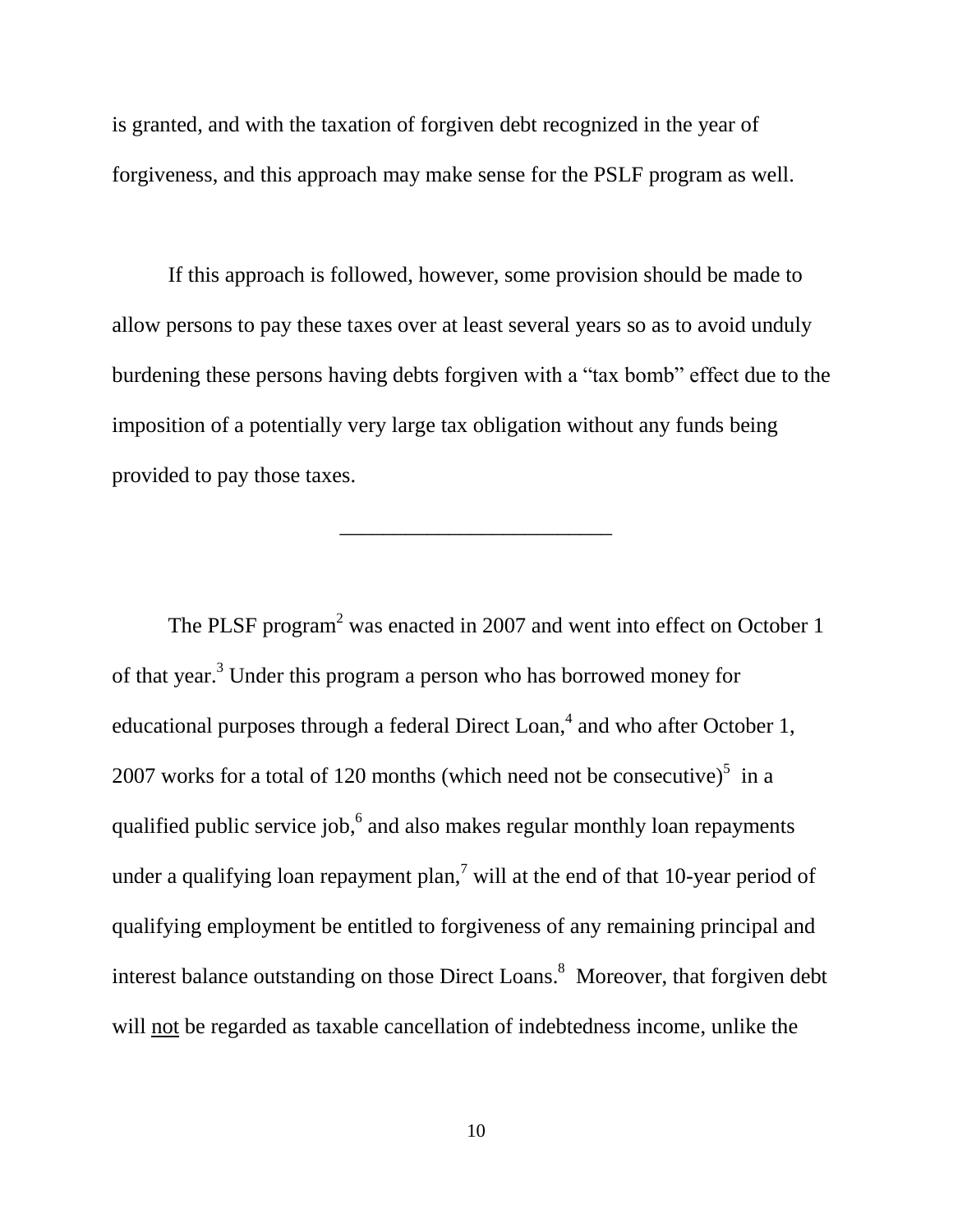manner in which forgiven debt is treated under the several other federal incomebased student loan repayment programs that provide for debt forgiveness.<sup>9</sup> The Department of Education ("DOE") has subsequently adopted regulations implementing the PSLF program. $^{10}$ 

A few people may meet the 10-year employment requirement and qualify for debt forgiveness under this program as early as October of 2017. In 2018 and thereafter, however, the number of people qualifying for and obtaining debt forgiveness will surely grow very substantially.<sup>11</sup> That is, unless the Trump Administration (or a later Administration) and Congress go beyond the Administration's current proposal to prospectively abolish the PSLF program and instead enact a statute which will deny loan forgiveness not only to future borrowers but also to those persons who have previously taken out Direct Loans and accepted public service employment in reliance on being able to later utilize the program's generous debt forgiveness provisions and the accompanying tax exemption for forgiven debt.<sup>12</sup>

The Trump Administration's May 22, 2017 budget proposal tersely states that "the Budget eliminates the Public Service Loan Forgiveness program,"<sup>13</sup> but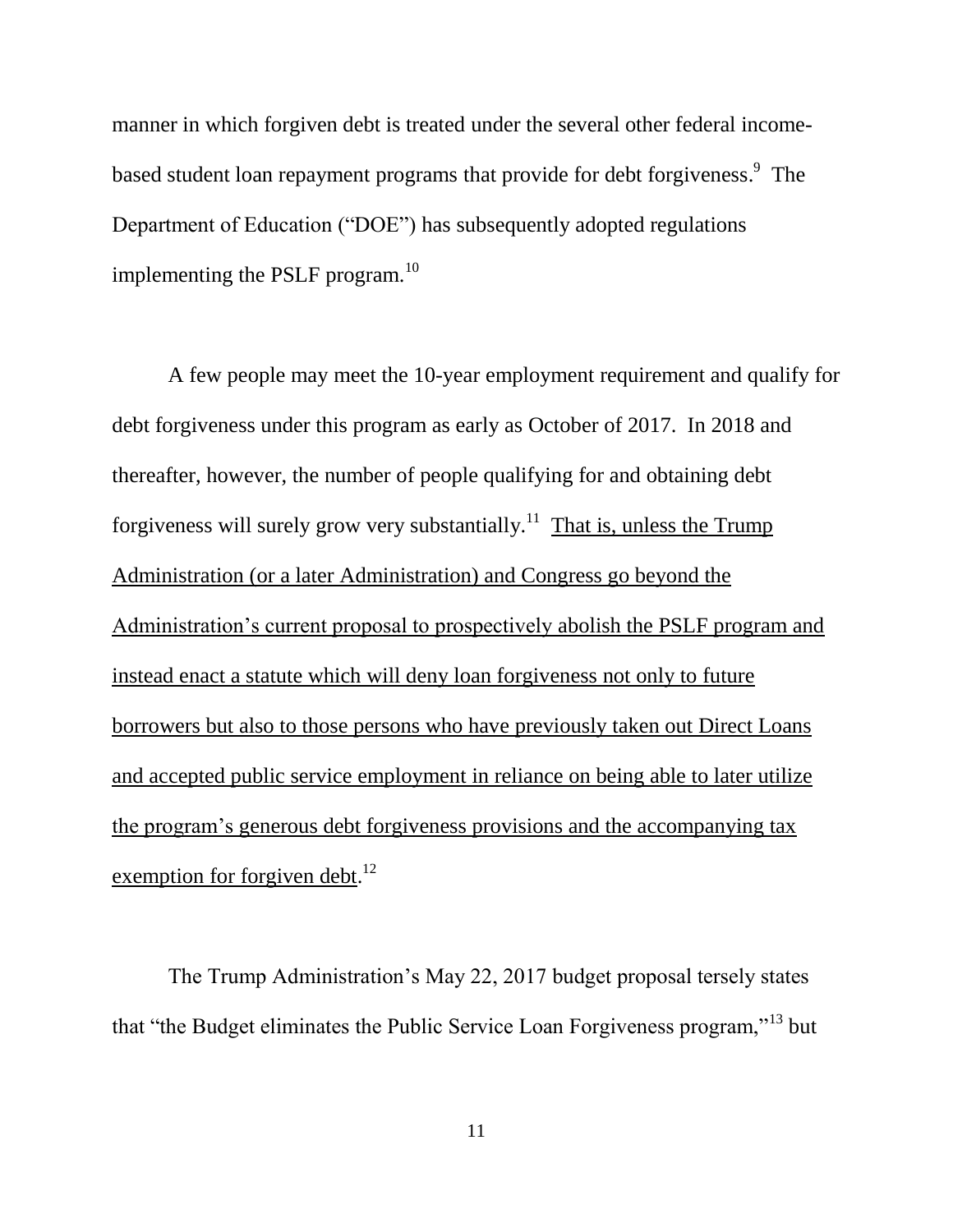then later states that "All student loan proposals apply to loans originated on or After July 1, 2018, except those provided to borrowers to finish their current course of study."<sup>14</sup> This proposal therefore would apply only prospectively to future Direct Loans taken out after that date, and would even retain PSLF program debt forgiveness eligibility for those post-July 1, 2018 Direct Loans that were taken out by persons completing a course of study that was commenced before that date.<sup>15</sup> Direct Loan borrowers would therefore continue to be eligible for PSLF program debt forgiveness for any pre-July 1, 2018 loans (and for some post-July 1, 2018 loans) once they met the 10-year public service employment requirement. Under this proposal the number of persons obtaining PSLF program debt forgiveness annually, which will rise rapidly starting in 2018, would begin to decline very rapidly after 2028, eventually dwindling to close to zero by a few years after that date.

As I will later demonstrate in Part III of this article, however, the cost to taxpayers of continuing to provide debt forgiveness to existing Direct Loan borrowers under the current PSLF debt forgiveness terms, and with the current favorable tax treatment of that forgiven debt, may quickly rise in 2018 and afterwords to as much \$12 billion to \$18 billion/year. This is a much larger sum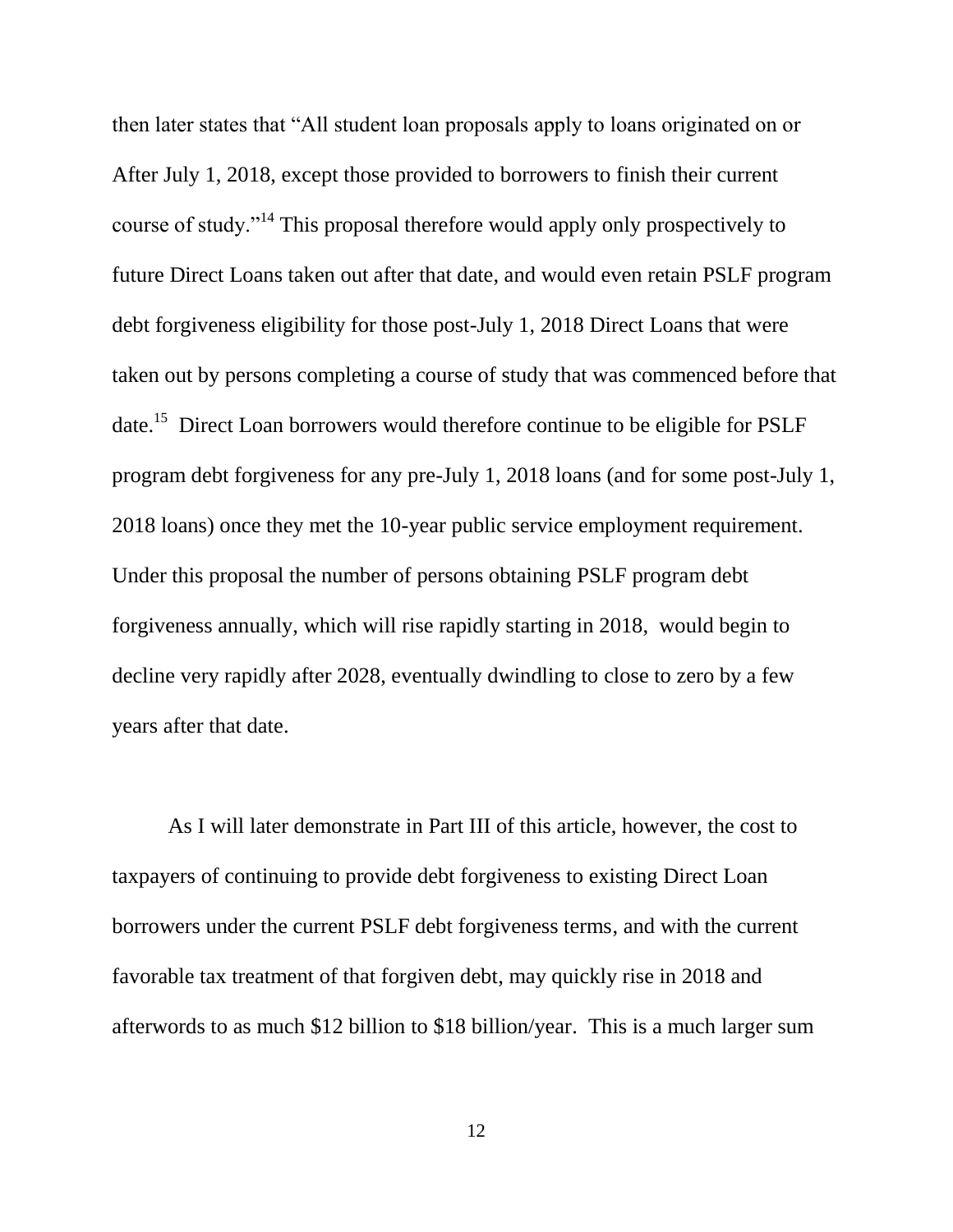than most policymakers have so far expected or that the media has discussed. The Trump Administration (or a later Administration) and Congress will surely be strongly tempted to draft (or later amend) any statutory prospective curtailment of the PSLF program to also retroactively apply to existing Direct Loan debts in order to avoid a decade of such a substantial drain on the Treasury, probably totaling well over \$100 billion between 2017 and 2028.<sup>16</sup> There will surely be strong political resistance to adopting such a harsh retroactive measure that would take away PSLF program debt forgiveness privileges from existing borrowers. If that resistance proves insurmountable those persons who favor such action may decide to instead propose a statutory change to the Internal Revenue Service Code that would also have retroactive impacts in that the Code would then treat debt forgiven under the PSLF program as taxable cancellation of indebtedness income, in the same manner as will be debts forgiven under each of the several other federal income-based student loan programs, thus recapturing approximately one-quarter to one-third of this forgiven debt in federal or state income tax payments.<sup>17</sup>

But would a statute that goes beyond the current Trump Administration proposal and retroactively curtails or even eliminates the PSLF program's debt forgiveness privileges for existing Direct Loan borrowers, or which changes the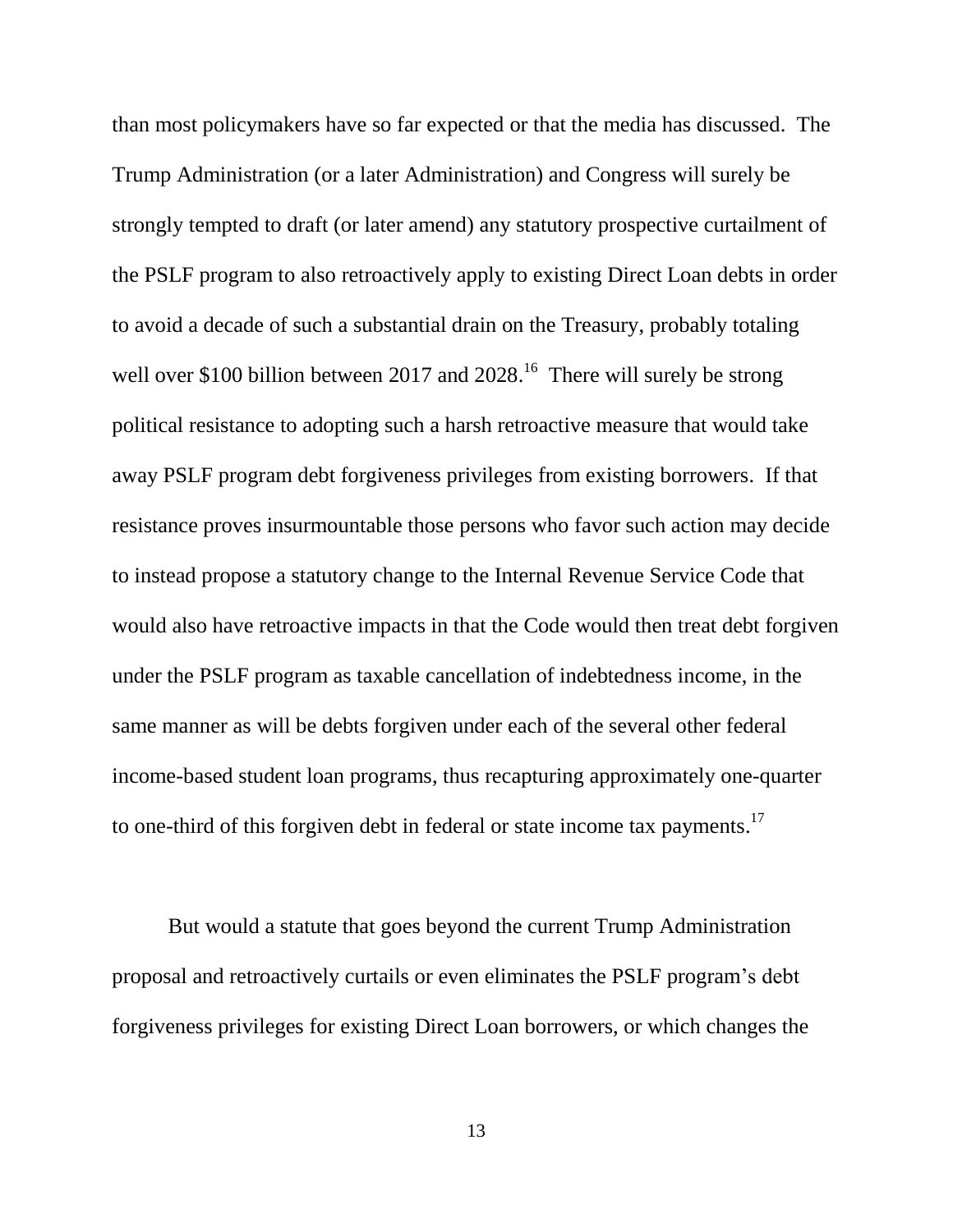tax treatment of debts forgiven under this program for existing Direct Loan borrowers, be given legal effect by the courts? Or would those debt forgiveness and tax treatment privileges each be regarded by the courts as contractual obligations of the federal government, and moreover as contractual obligations that cannot not be legally abrogated by statute given Constitutional limitations? These are the questions that I will consider in this article.

There is no provision under the PSLF program for persons to formally enroll in the program prior to filing their application seeking debt forgiveness, and this application cannot be filed until they can document that they have met the required 10-year period of qualifying public service employment. Moreover, the DOE has not yet made available the application form that people will need to file, starting in October of 2017, once those persons begin to qualify for debt forgiveness. The DOE in 2012 did implement a voluntary certification procedure through which prospective applicants may have annual periods of employment certified as qualifying public service employment, prior to their later filing an application for debt forgiveness once they have met the 10-year employment requirement.<sup>18</sup> Over half a million borrowers have already availed themselves of this certification procedure even though there is no requirement that persons obtain such prior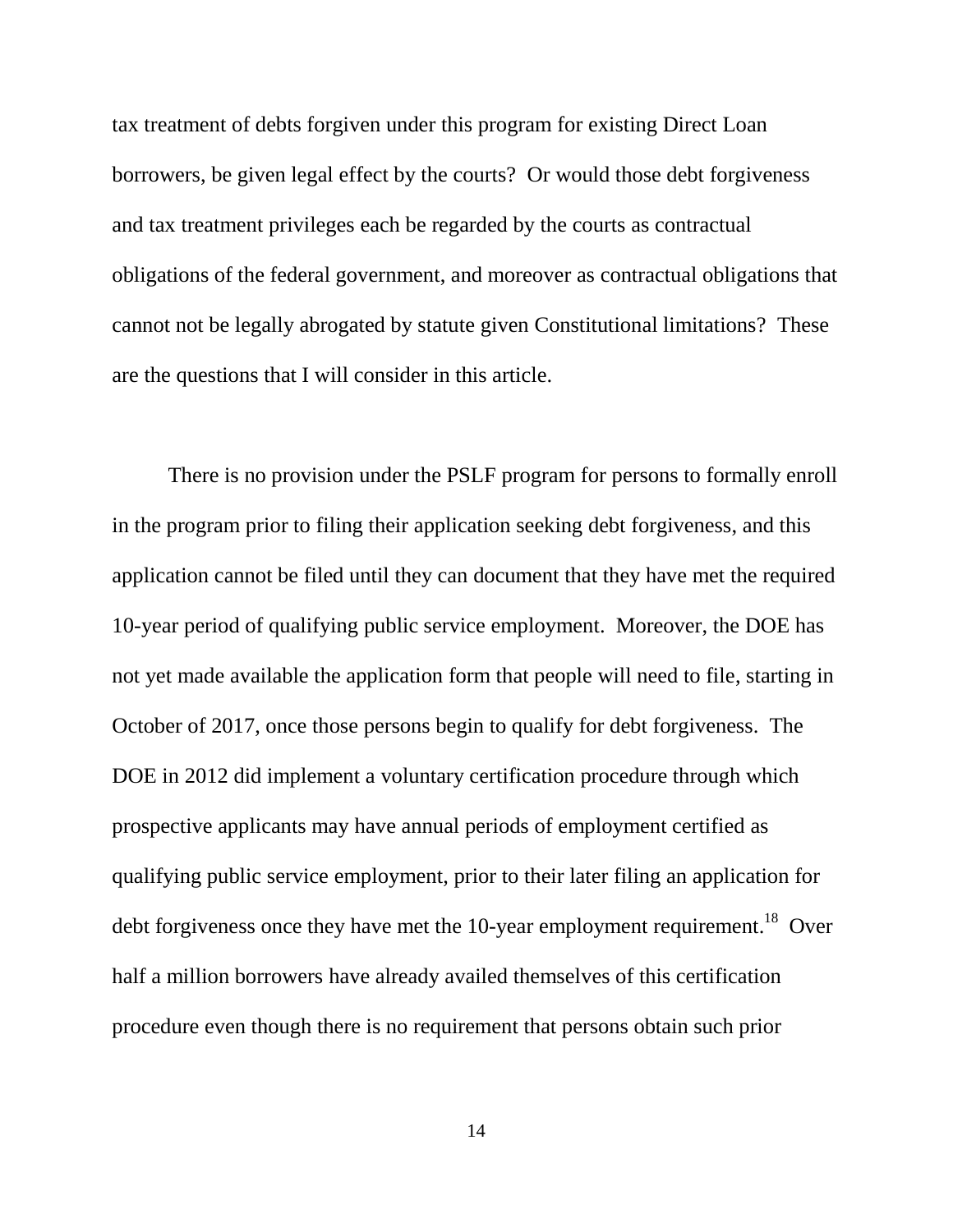certification in advance of their application for debt forgiveness.<sup>19</sup> The number of new borrowers obtaining such certifications each year has been growing rapidly in recent years, with 218,223 persons first receiving an employment certification in 2016,<sup>20</sup> a sharp 52.3% increase over the 143,276 people who first did so in 2015,<sup>21</sup> and over a 100% increase over the 108,437 people who first did so in 2014.<sup>22</sup>

The fact that people are not required to give the DOE prior notice of their intent to utilize the PSLF program before they later seek to obtain debt forgiveness means that any advance estimates of how many people will actually seek debt forgiveness, and how large the amounts of debt forgiven will be, both individually and in the aggregate, are necessarily highly speculative since at this time no one has yet qualified to apply. As I have noted, a substantial and rapidly growing number of borrowers have indicated their interest in the program by obtaining one or more of the voluntary annual employment certifications,  $2<sup>3</sup>$  but this number bears no necessary relationship to the number of people who will eventually qualify for and apply for debt forgiveness.

The initial number of applicants for debt forgiveness in late-2017 is likely to be quite small, only including those Direct Loan borrowers who have held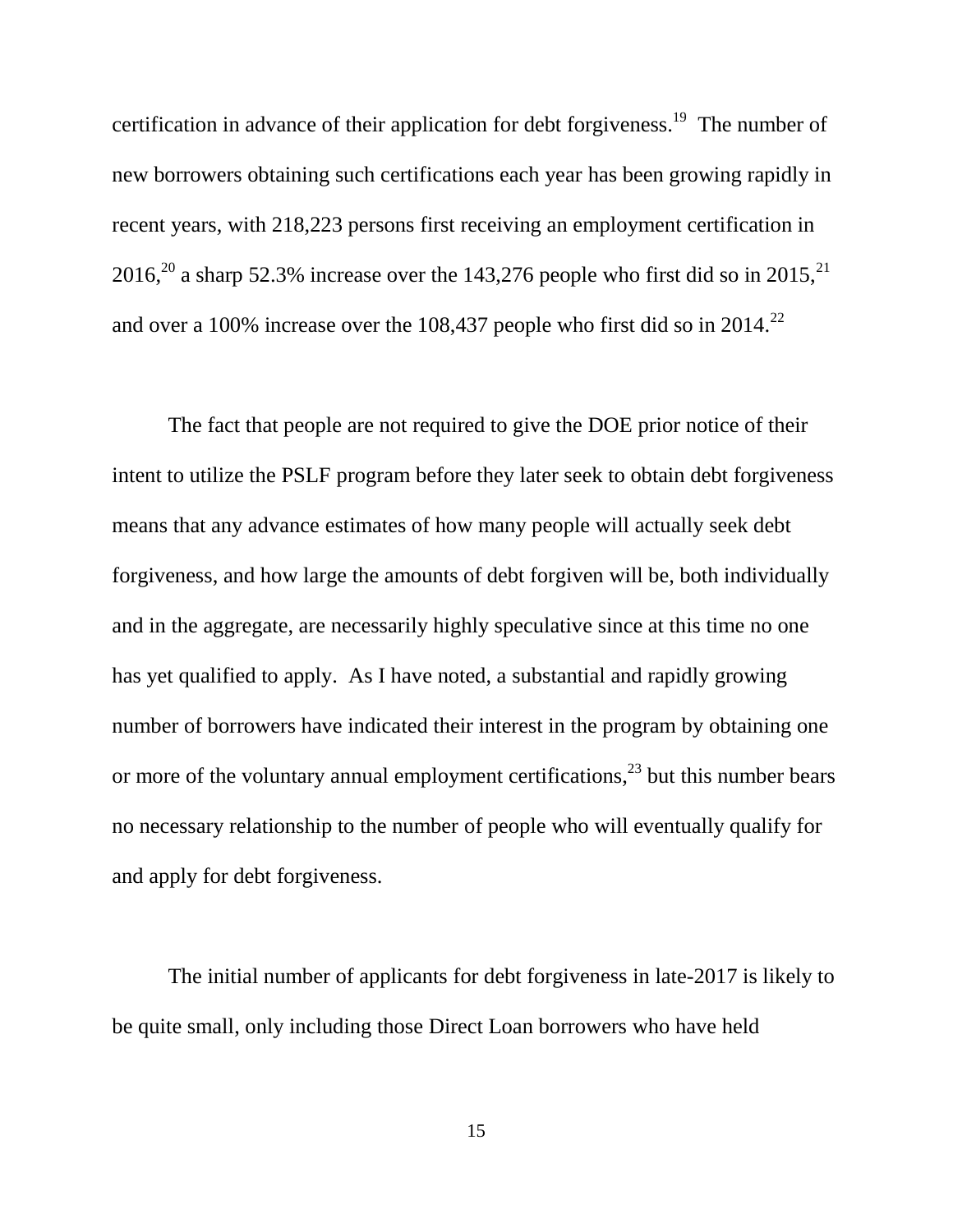qualifying public service employment every year since late-2007 when the PSLF program was first adopted. But it is certain that the number of people applying for debt forgiveness will grow rapidly in 2018 and thereafter as increasing numbers of borrowers become more aware of the program's generous debt forgiveness provisions, as they surely will once it becomes widely publicized that many people are taking great advantage of those provisions, and as they also begin to meet the 10-year public service employment period requirement. Since it has been estimated that roughly one-quarter of all jobs qualify as public service jobs under the PSLF program's very broad definition,  $^{24}$  by the time the program reaches roughly a "steady state" in terms of the number of people who seek debt forgiveness each year this number could become quite large, perhaps in the neighborhood of 200,000 people each year if not more.<sup>25</sup> Given that many of these people will have very substantial amounts of debt forgiven, <sup>26</sup> in particular many law school graduates<sup>27</sup> and medical school graduates,<sup>28</sup> the annual cost to the Treasury of this program could easily grow to a multi-billion dollar sum,<sup>29</sup> as I will demonstrate in Part III of this article.

Increasing public attention will surely be paid to the large taxpayer costs of the program once significant numbers of people begin to apply for and obtain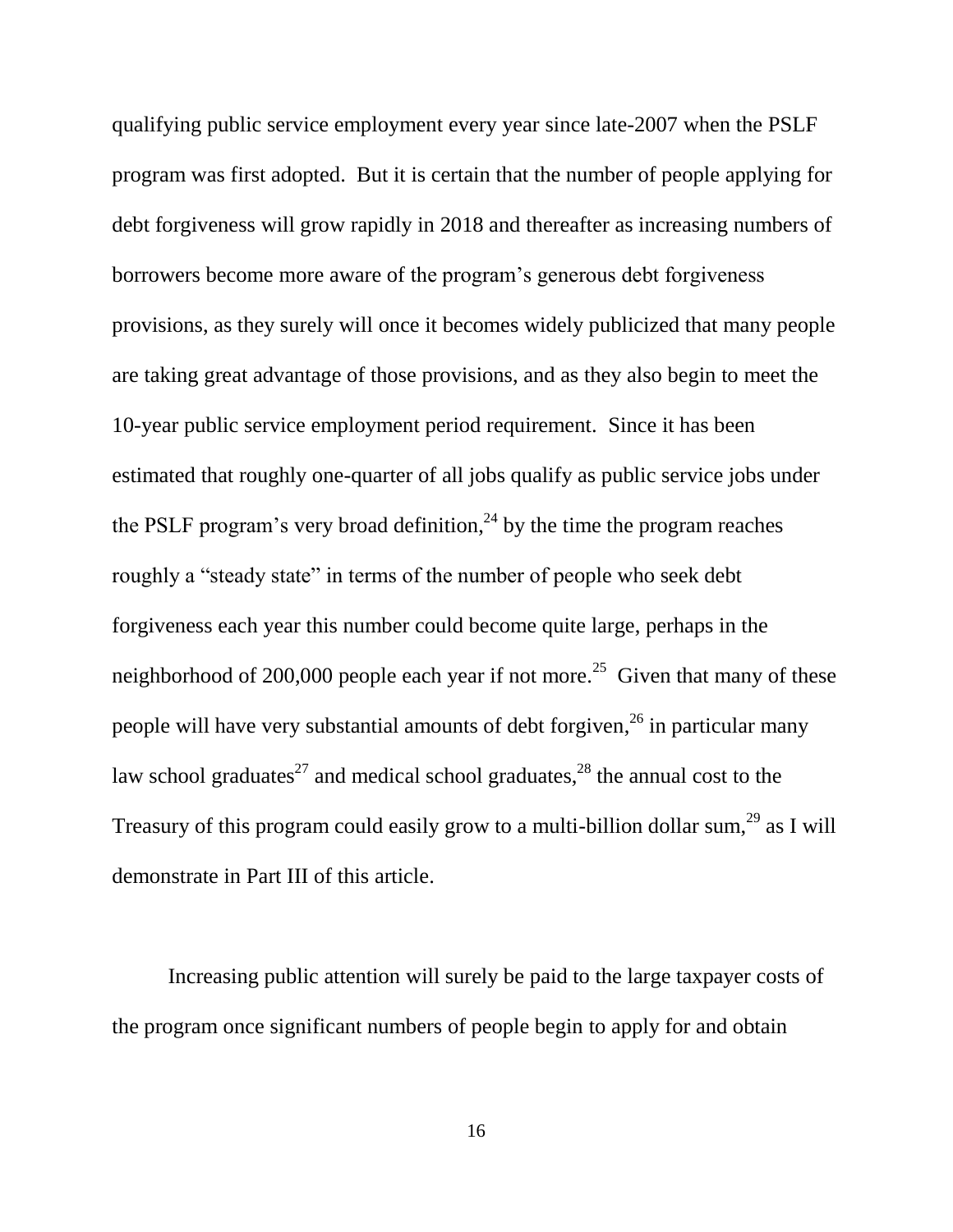forgiveness of six-figure debts that in some instances will exceed \$200,000. The Trump Administration's recent proposal to prospectively abolish the PSLF program that was noted above may not be adopted, and even if it is adopted in its current form it will not have retroactive impacts. But whether that proposal is adopted or rejected, in either case it is likely that in coming years, as the major budgetary implications of forgiving this much debt become more clear, other attempts will be made by members of Congress and/or the Trump Administration (or a later Administration) to statutorily limit PSLF program eligibility or its generosity in a retroactive manner, or statutorily limit or eliminate the current exclusion of debt forgiven under this program from taxation.

As greater public attention is paid to the PSLF program there may also be calls made for its elimination, or at least its curtailment or substantial modification, based not upon its overall costs but instead upon the skewed and regressive manner in which its benefits will be conferred. A typical undergraduate borrower who leaves school with a \$30,000 Direct Loan debt, and who then takes a public service job of the nature and compensation level usually available to a person with only an undergraduate degree, and who then enrolls in the popular Pay As You Earn ("PAYE") income-based loan repayment plan, will have on the order of \$25,000 or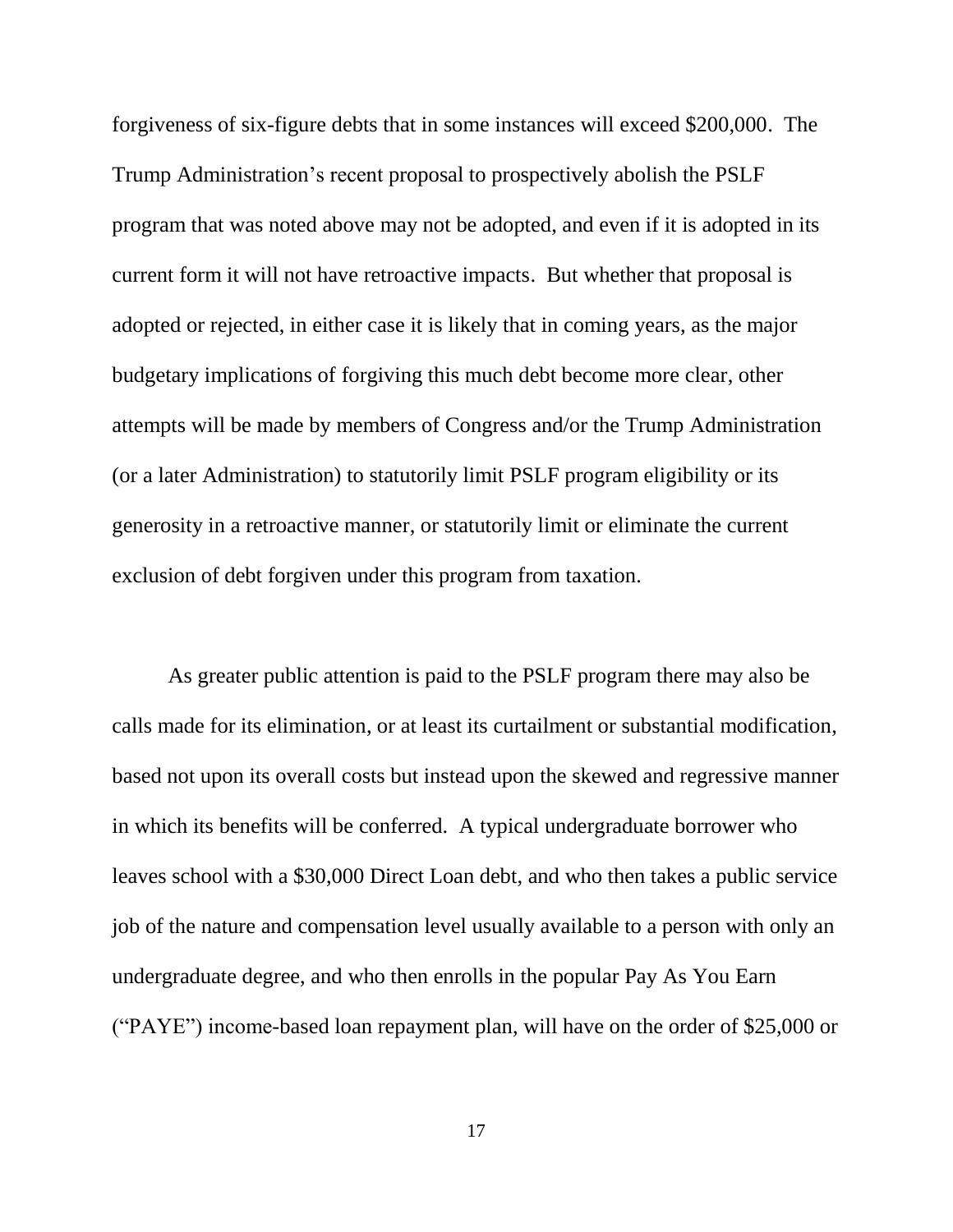so of remaining debt to be forgiven after 10 years of public service employment.<sup>30</sup> For such a borrower the annualized value of the eventual debt forgiveness is approximately equal to an additional \$2,642/year in before-tax income for that 10 year period.<sup>31</sup> This benefit provides a significant though modest inducement to enter public service that is approximately equivalent to roughly 6% of additional salary, each year for 10 years, over the average initial public service compensation for persons with only undergraduate degrees.<sup>32</sup>

In sharp contrast, a typical law school graduate who leaves school with a now-common combined undergraduate and law school Direct Loan debt of \$150,000, and who then enrolls in the PAYE plan and takes a public service position of the sort and compensation level open to recent law school graduates, will experience pronounced negative amortization of his loan debt during the next 10 years and will likely eventually have as much or more than \$200,000 of debt forgiven, almost an order of magnitude more forgiven debt than will have the typical undergraduate borrower.<sup>33</sup> Having \$200,000 of debt forgiven after 10 years is approximately equivalent to receiving an additional \$21,142/year in before-tax income each year for that 10-year period,<sup>34</sup> providing a much stronger inducement to enter public service that is approximately equivalent to 38% of additional salary,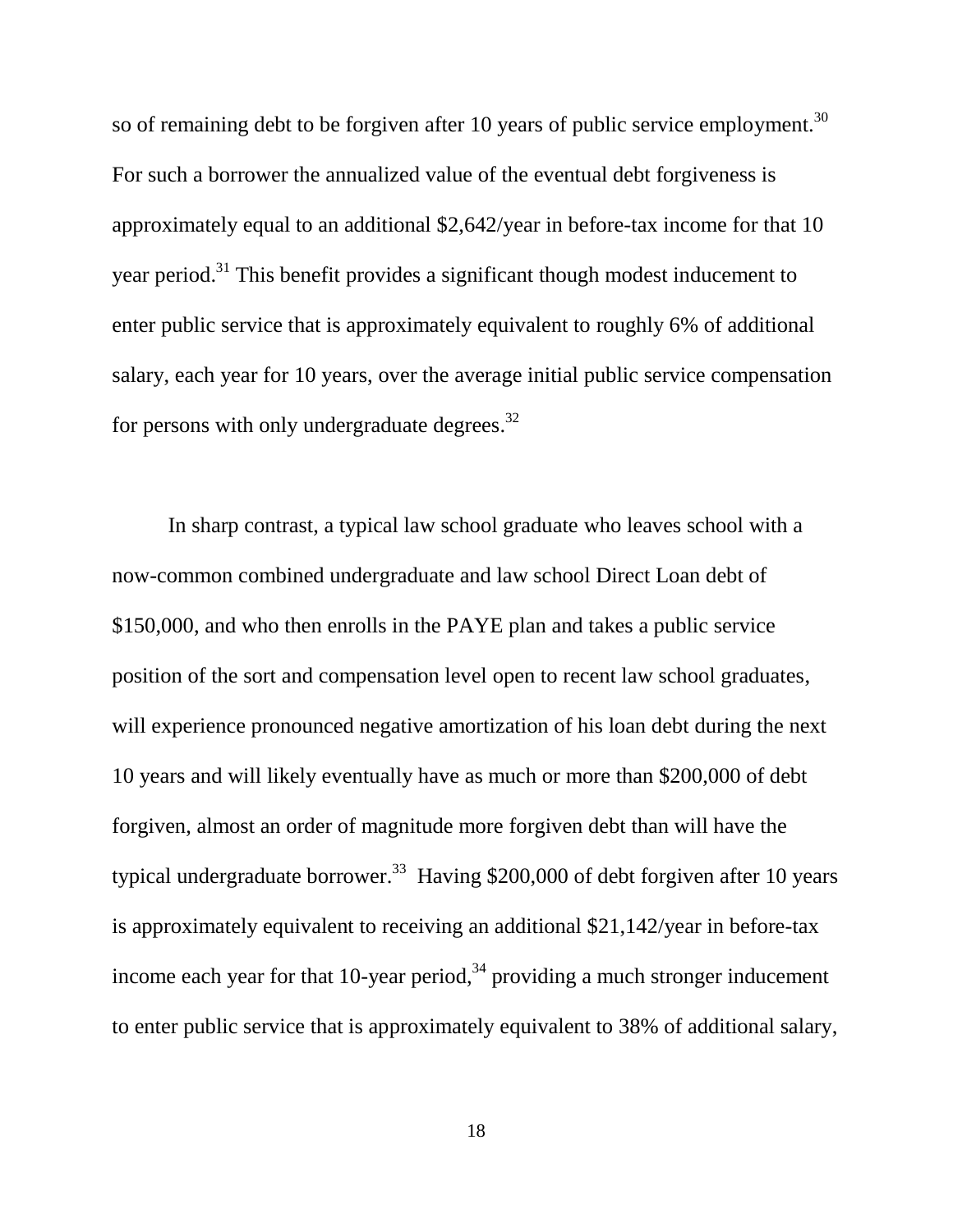each year over 10 years, over the average initial public service compensation for law graduates each year.<sup>35</sup> A typical medical school graduate who also graduates with a \$150,000 loan debt, and who as is common then spends the next seven years in modestly paid residencies and internships before taking a public service position as a fully licensed doctor, will also experience pronounced negative amortization for most of the 10 years of public service, and will also have on the order of \$200,000 of debt forgiven.<sup>36</sup> This is again a benefit roughly equal to \$21,142/year in additional before-tax compensation each year for 10 years. The PSLF program has already come under harsh criticism for this regressive distributional feature and for distorting borrowing incentives even though no debts have yet been forgiven.<sup>37</sup>

The PSLF program could without question be prospectively limited or even terminated by statute with regard to those persons who have not yet taken out any Direct Loans at the time of legislative amendment, as the current Trump Administration proposal calls for. Those persons who have not yet executed any Direct Loan contracts at the time of a statutory amendment that curtailed PSLF program debt forgiveness rights would clearly not be able to utilize the program to obtain forgiveness of later Direct Loan obligations beyond what forgiveness was permitted by that amendment, if any. Nor would those persons who had previously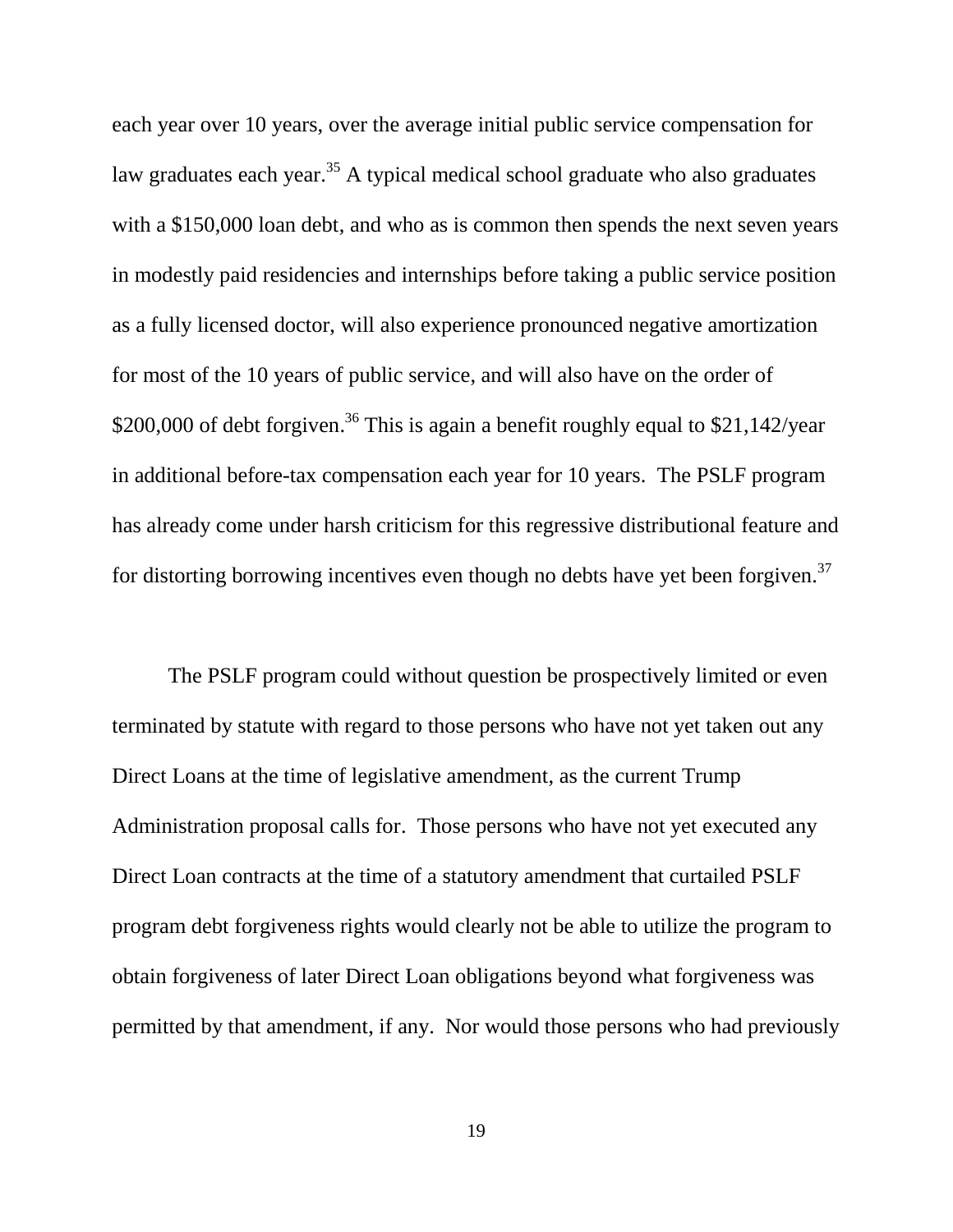taken out Direct Loans have a right to insist upon taking advantage of the preamendment PSLF program terms for any new Direct Loans that they may take out after such an amendment.

The more difficult question that I would like to consider in this article is whether such statutory PSLF program limitations or abolition, or tax law changes limiting or removing the exemption of forgiven debt from income, could also be retroactively imposed upon those persons who have not yet filed an application for PSLF program debt forgiveness after 10 years of qualifying public service employment, but whose loan documentation for at least one of their post-October 1, 2007 Direct Loans was executed prior to the effective date of that new legislation, given that this loan documentation includes references to the PSLF program as a debt forgiveness option that they will have at that time.<sup>38</sup>

Answering this question will require two difficult determinations. First of all, do Direct Loan borrowers have contractual rights under their loan agreements to utilize the current PSLF program debt forgiveness terms and the current favorable tax treatment of that forgiven debt for the loans they have taken out prior to any later legislative amendments that would change those terms? Second, if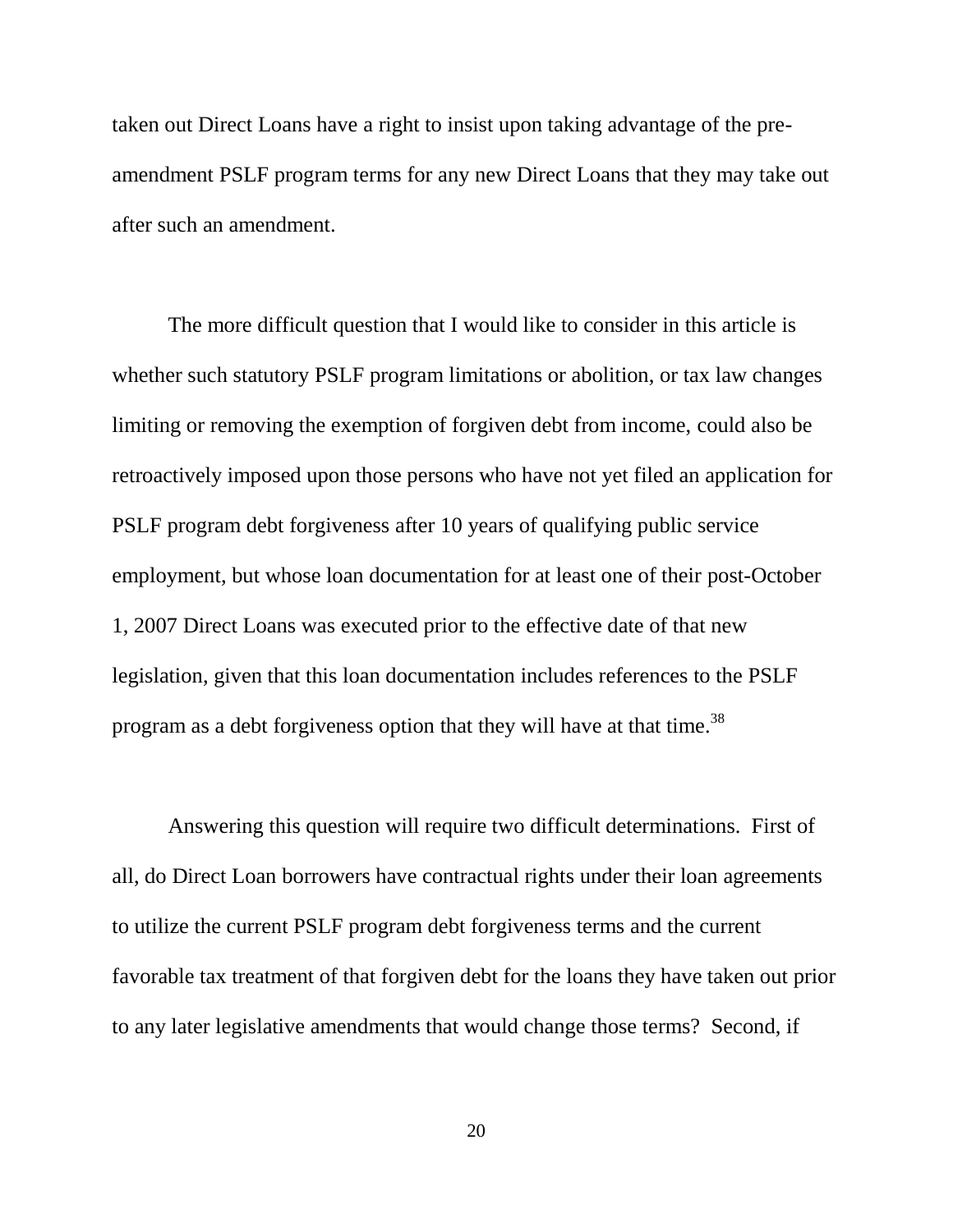they do have those contractual rights to debt forgiveness and favorable tax treatment of forgiven debt, is the federal government Constitutionally permitted to retroactively abrogate those contractual rights through legislative amendments without providing compensation to those borrowers?

As to the first of these questions, the question as to whether Direct Loan borrowers have contractual rights both to utilize the current PSLF program debt forgiveness terms and to have forgiven debt receive the current favorable tax treatment, I will consider several related legal theories. One or more of these theories may adequately support a claim made by at least some of those persons who have taken out at least one post-October 1, 2007 Direct Loan to finance their education, prior to the effective date of any new legislation limiting or eliminating the PSLF program or altering the current favorable tax treatment of debts that will be forgiven under that program, that they have a contractual right to debt forgiveness in accordance with the PSLF program terms, and if so perhaps also a contractual right to invoke the tax laws that were in force at the time that they took out their loan, at least for those post-October 1, 2007 Direct Loans taken out prior to the effective date of any legislation that may abrogate one or both of those rights for future loans. As to the second of these questions, assuming for the sake of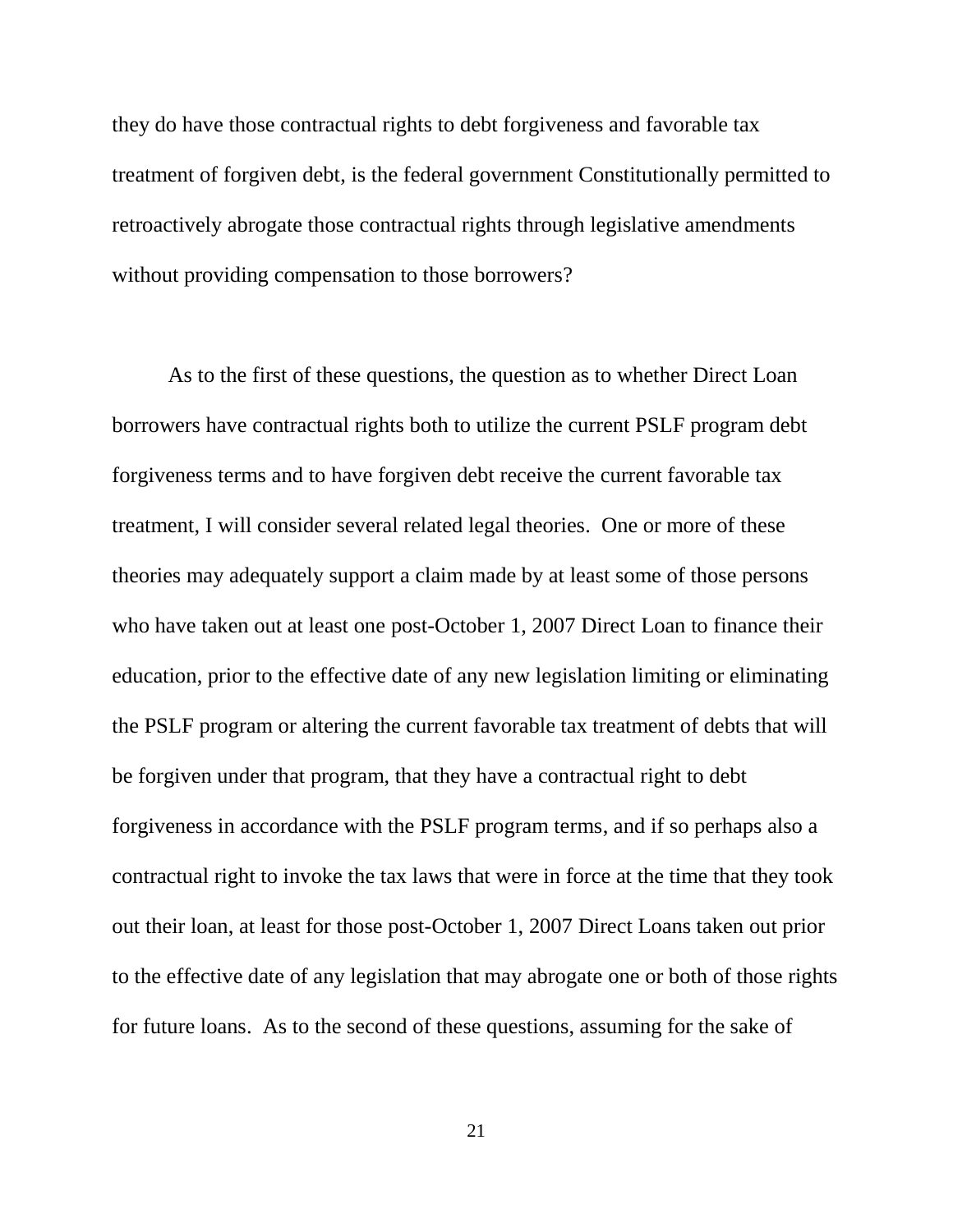argument that the Direct Loan agreements do establish one or both of these borrower contractual rights under one or more legal theories, I will then consider whether the federal government has the power to legislatively abrogate one or both of those rights without providing compensation.

The central loan document executed by borrowers under the federal Direct Loan program is titled the "Master Promissory Note, Direct Subsidized Loans and Direct Unsubsidized Loans, William D. Ford Federal Direct Loan Program<sup>339</sup> ("MPN"). That document provides the basis for each of four separate legal theories that I will consider as to why the execution of this document by a borrower creates a contractual obligation on the part of the government to provide that borrower with current PSLF program debt forgiveness rights, and perhaps also the right to current tax law treatment.

The first legal theory that I will consider will be the argument that the federal government, by making a Direct Loan to a borrower using loan documentation that refers to the PSLF program in the way that the MPN used since October 1, 2007 does, expressly provides that borrower with a contractual right to utilize the existing PSLF program debt forgiveness terms, and also to utilize the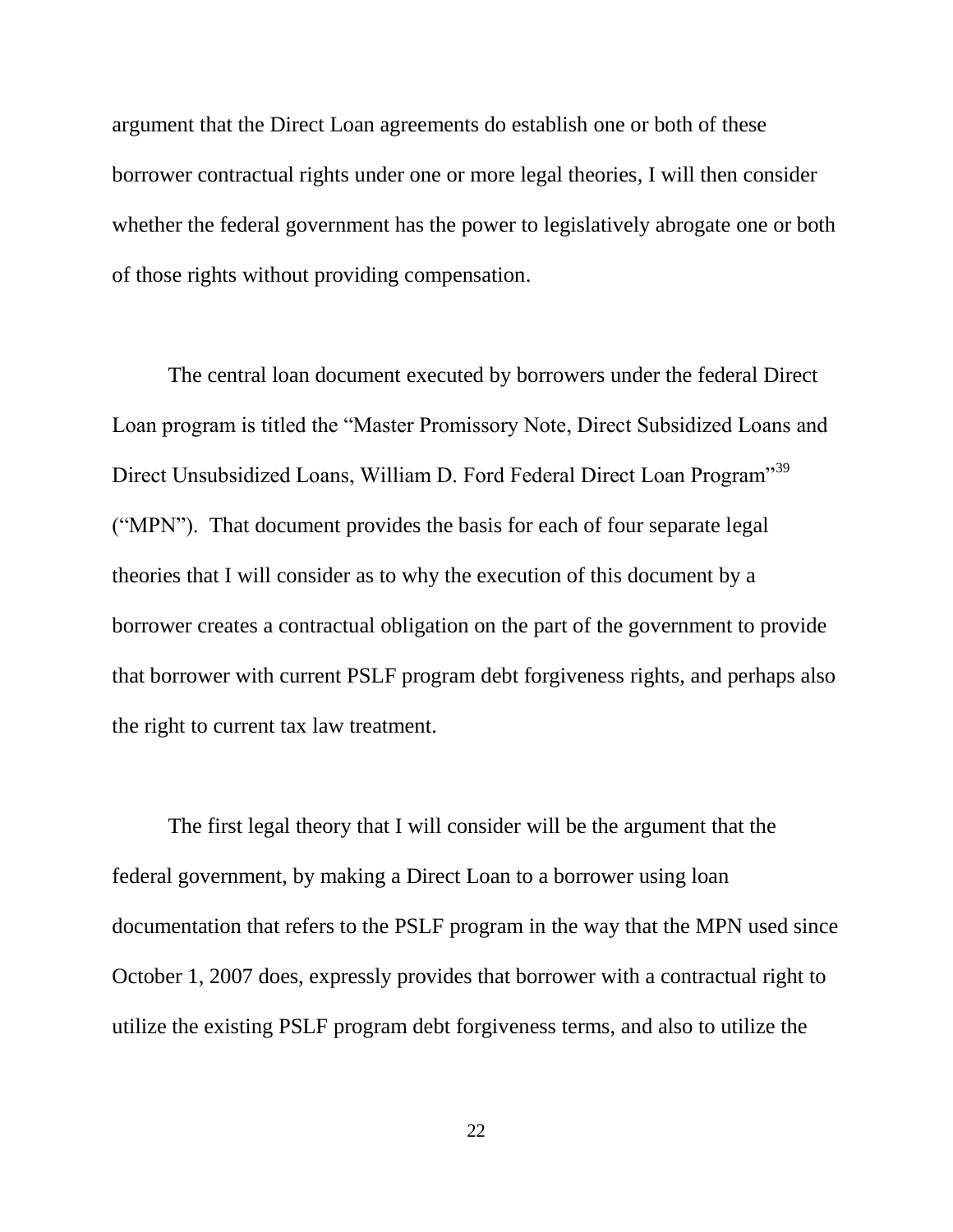current exemption from taxation provided for debts forgiven through this program.<sup>40</sup> This will be argued to be the case even if the PSLF program is later legislatively altered in some fashion, and the loan documentation accordingly revised, with regard to future Direct Loans taken out by that borrower or by future borrowers, or if the relevant debt forgiveness-related tax laws are later changed.

The second and related theory that I will consider is the argument that even if the Direct Loan MPN documentation executed for post-October 1, 2007 loans is interpreted to not expressly provide borrowers with the contractual right to later invoke the PSLF program debt forgiveness terms and tax laws that existed at the time that they took out their loans, those borrowers under accepted contract law principles will still have an implied covenant of good faith and fair dealing included as part of their loan contracts. This implied covenant will arguably protect their reasonable expectations of being able to invoke those PSLF program debt forgiveness terms and the tax exemption for forgiven debt stemming from those Direct Loans taken out before any later legislative abridgement of those rights has become effective and embodied in a revised MPN.

The third argument that I will examine will be the theory that even if those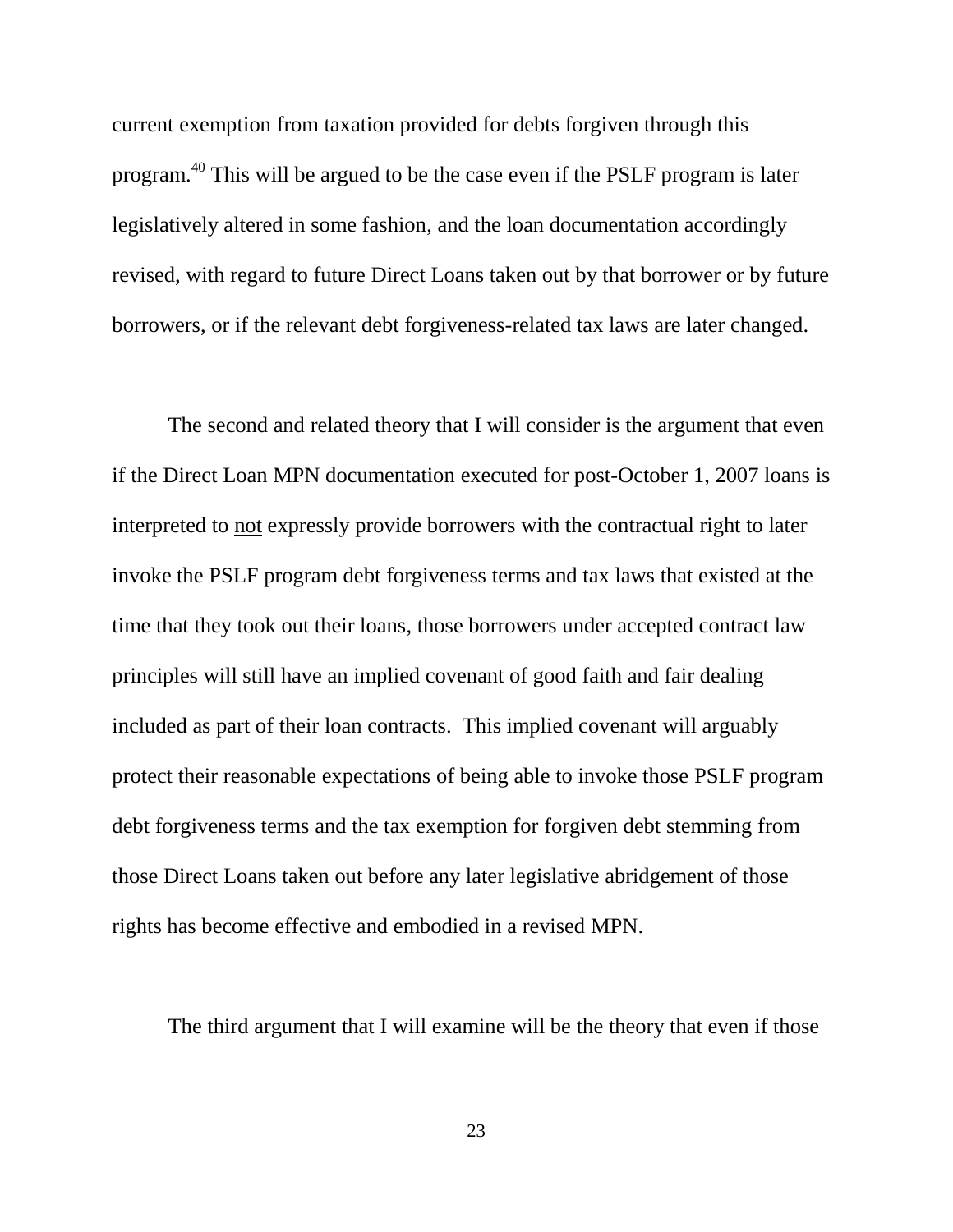post-October 1, 2007 Direct Loan borrowers do not have a right, under either the express contractual terms of the MPN or under the implied covenant of good faith and fair dealing, to avail themselves of the PSLF program debt forgiveness terms that existed when they took out their loans if the program is later legislatively altered so as to terminate those debt forgiveness privileges, or to avail themselves of the current favorable tax treatment of forgiven debt if the IRS Code is later altered so as to eliminate the exemption of forgiven debt from taxation, they nevertheless do have a right to insist upon those favorable debt forgiveness and tax treatment terms under the expansive and widely embraced promissory estoppel theory of contractual liability, based upon the forseeable reliance of those borrowers upon the terms of their loan agreements.

Finally, I will consider the argument that even if the MPN's express and implied terms are interpreted to retroactively subject Direct Loan borrowers to later-enacted legislative changes in the PSLF program, or in the applicable tax laws, and if any promissory estoppel arguments limiting the government's rights to impose those changes are also rejected, those MPN terms that allow such unilateral imposition of harsher repayment terms or tax treatment are unconscionable and should therefore be excised from the loan agreements, thus creating contractual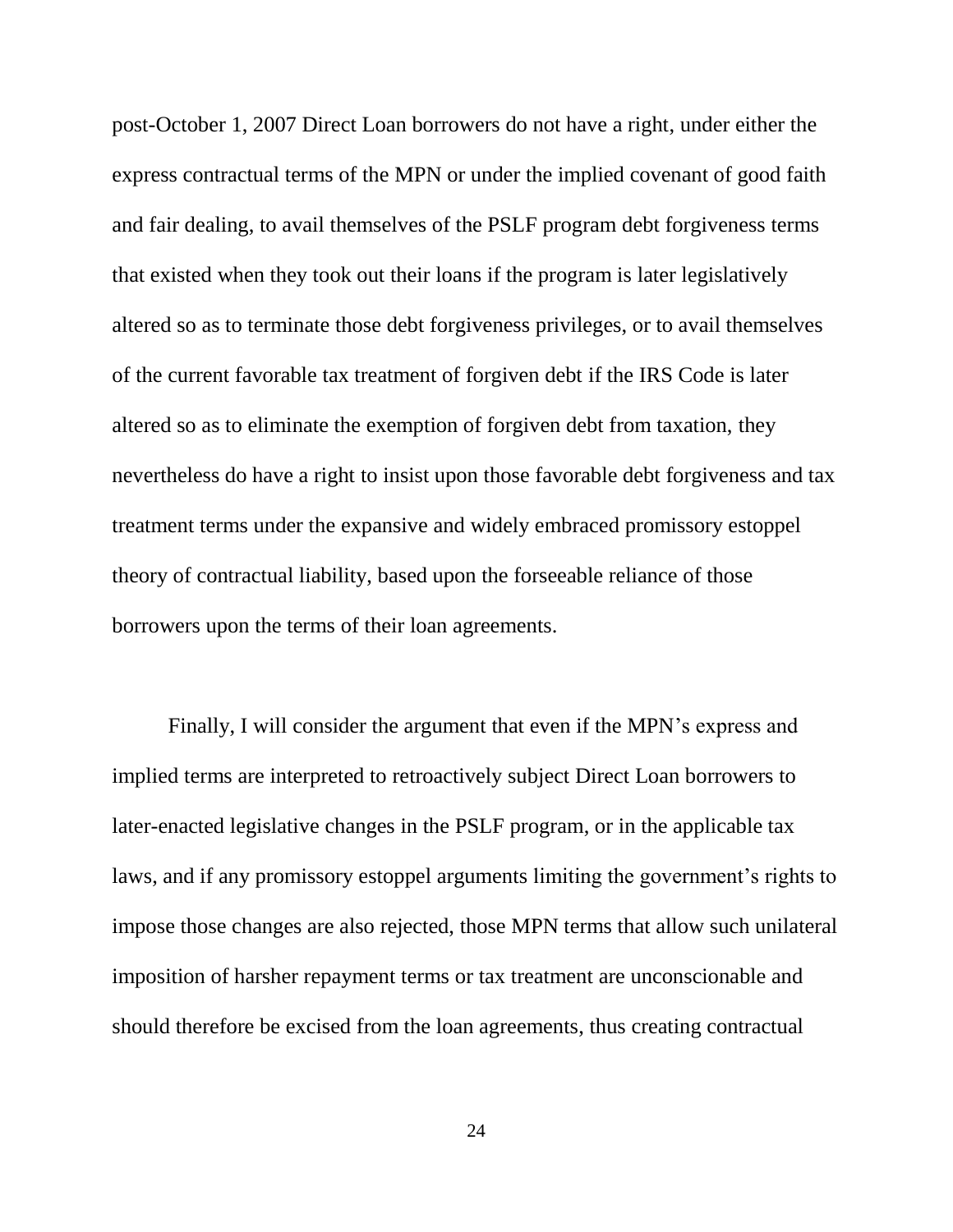rights for pre-legislation borrowers that might protect them from these legislative changes.

Having examined these different theories as to why Direct Loans may create borrower contractual rights to PSLF program debt forgiveness and favorable tax treatment, I will then turn to consider the merits of the arguments that the federal government might offer as to why they should under the Constitution be permitted to retroactively abolish the PSLF program, or to terminate the favorable tax treatment of debts forgiven under that program, without providing compensation, even if those borrowers are determined to have these contractual rights, and especially if they do not have such contractual rights.

This article focuses solely upon the circumstances of post-October 1, 2007 Direct Loan borrowers with regard to subsequent statutory amendments that purport to retroactively curtail their PSLF program debt forgiveness privilege or the tax law treatment debt so forgiven. I will not consider in this article possible attempts by the DOE to impose tighter limits on PSLF program eligibility by adopting more restrictive new regulations that would narrow the scope of eligible public service employment under the existing statutes, rather than by statutory amendment. I will also not consider in this article possible DOE actions that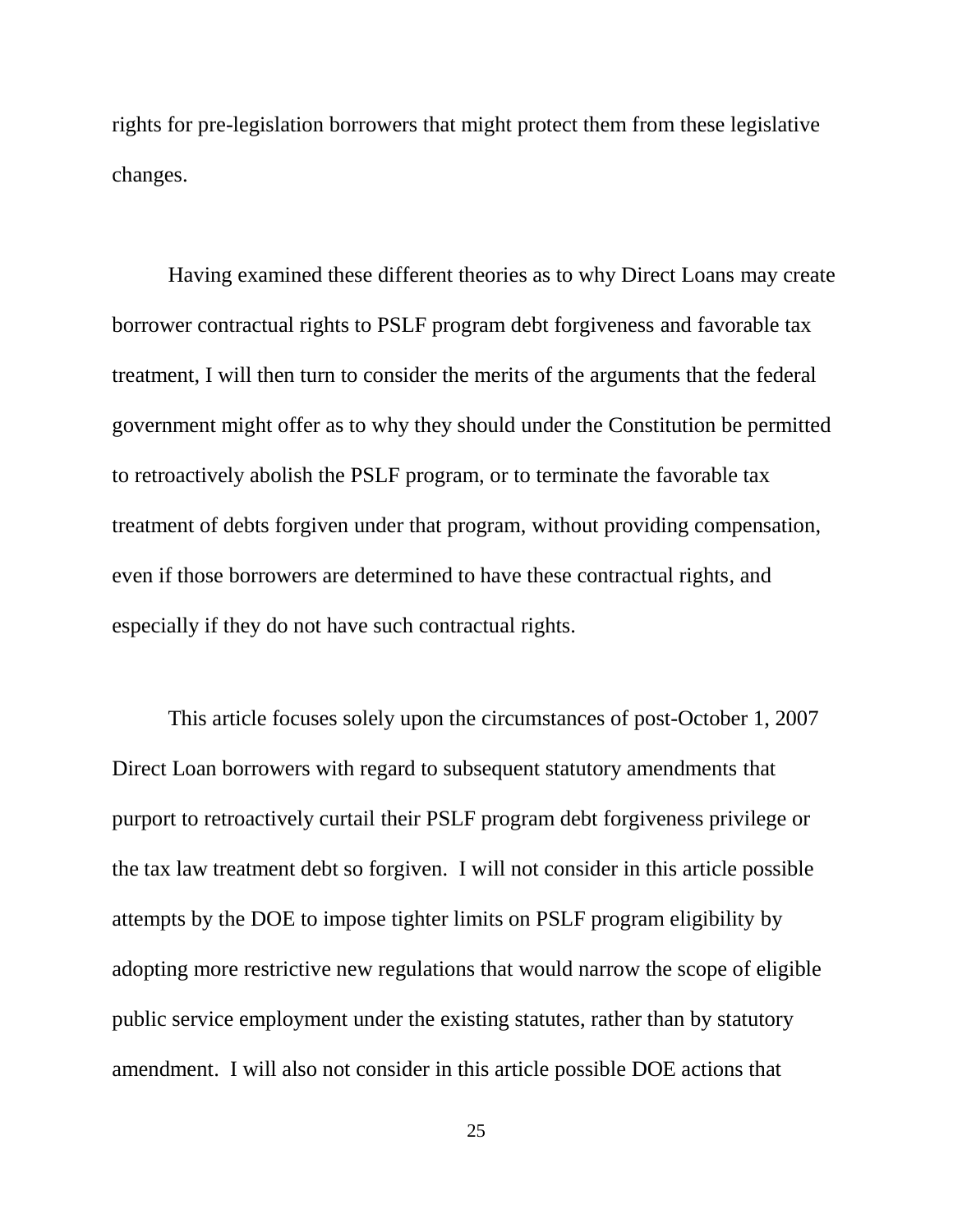would attempt to limit program eligibility through embracing a more restrictive interpretation of the current eligibility regulations. Some recent DOE actions of this latter nature were taken in 2016 by the Obama Administration, and are currently being challenged in court by the American Bar Association, $41$  and I am examining the merits of these challenges in a separate article.<sup>42</sup>

I will present in Part II of this article the text of the relevant PSLF programrelated language that has been included since October 1, 2007 in the MPN for Direct Loan transactions. In Part III I will explain why it is not yet possible to offer with confidence precise estimates of the individual and aggregate amounts of loan debt that may possibly be forgiven under this program over the coming decades. I will also, however, conduct a realistic hypothetical calculation based on the best data available that will strongly suggest that the amount of debt forgiven under the PSLF program will eventually grow to as much as \$12 billion per year, and perhaps to as much as \$18 billion/year, imposing very substantial costs upon taxpayers. I will then discuss in Part IV each of these several contractual theories that I have noted above that could be invoked by Direct Loan borrowers, on the basis of the current MPN language and on the basis of various theories of contractual liability, in an attempt to establish that they have a contractual right to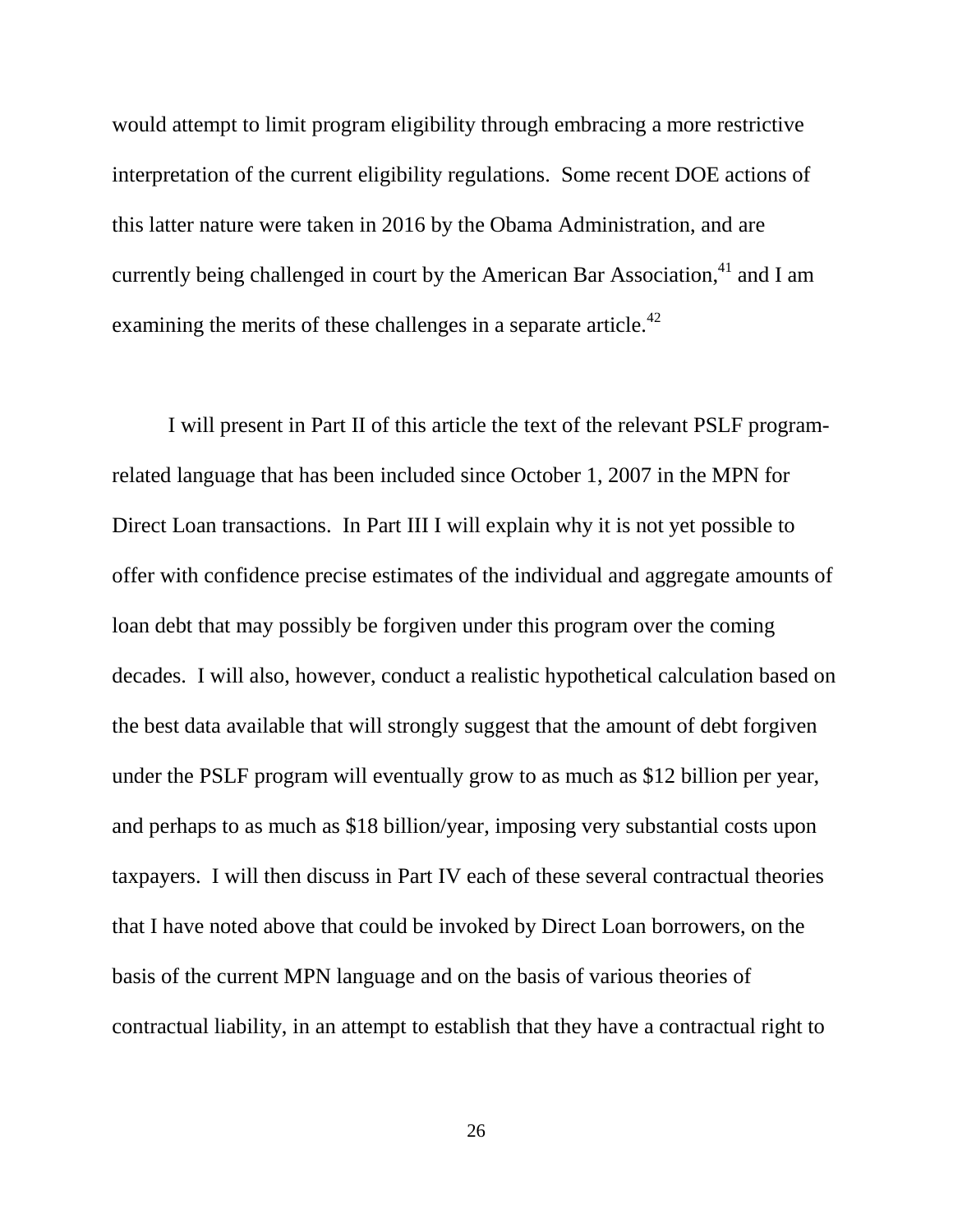later utilize the current PSLF program debt forgiveness terms, and to have any debt later forgiven given the currently favorable tax treatment.

In Part V I will first consider the legality of the retroactive abolition of the PSLF program, and of the retroactive repeal tax exemption for any debt forgiven under this program, if Direct Loan borrower are determined to not have contractual rights to debt forgiveness and favorable tax treatment. I will then consider in Part V the legality of the imposition of retroactive legislation under the assumption that Direct Loan borrowers do have contractual rights to PSLF program debt forgiveness and the current favorable tax treatment of debt so forgiven under one or another of the contractual theories I have set forth. I will here assess the arguments that can be offered for and against the federal government having the right to retroactively abrogate this contractual right to debt forgiveness, and/or the contractual right to have forgiven debt exempt from taxation, without providing compensation to affected borrowers.. Part VI of the article will present my overall conclusions.

Let me very briefly summarize at the outset these conclusions. First of all, as a matter of positive law I believe that the express language of the MPN is most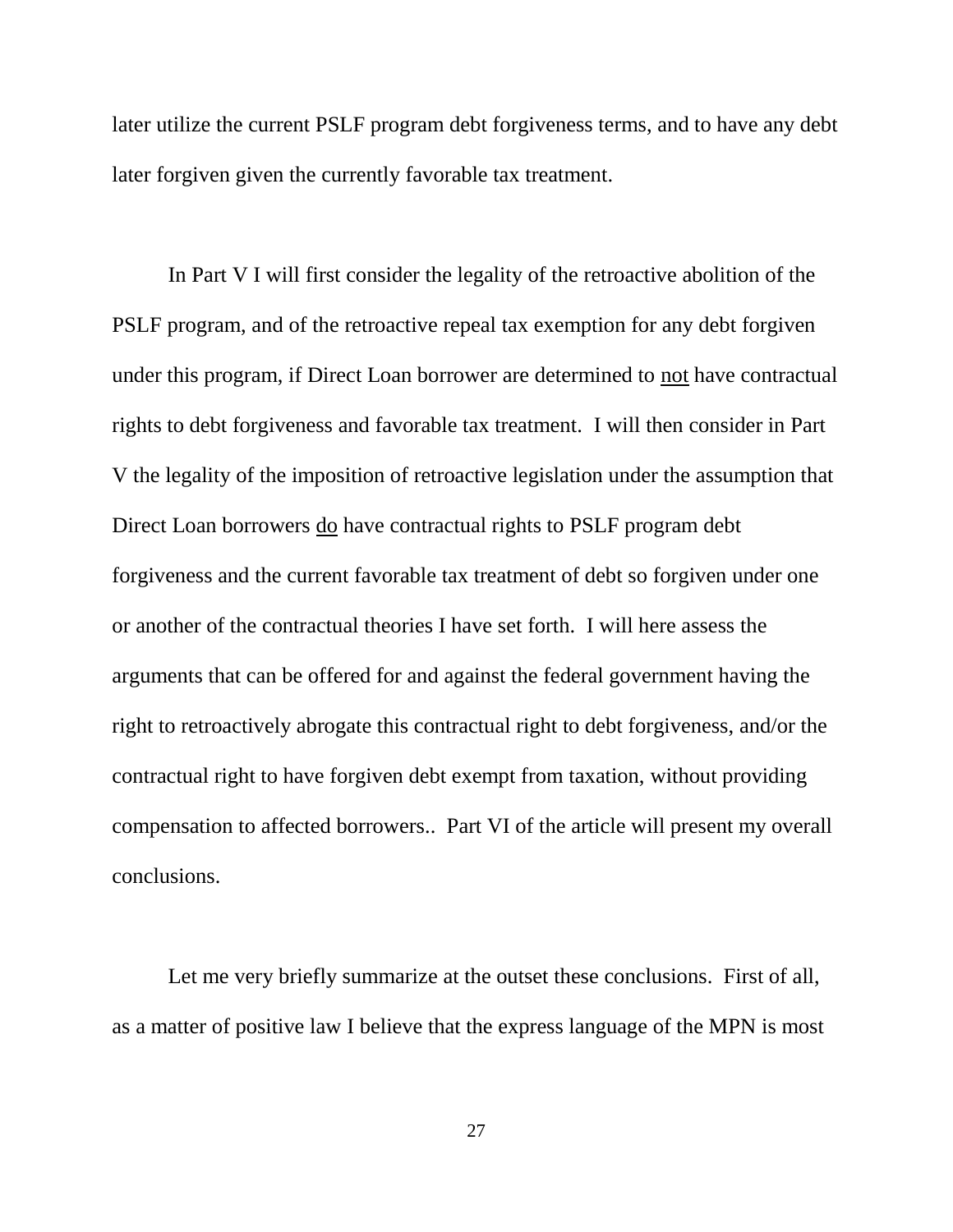reasonably read as not creating contractual rights for Direct Loan borrowers to later avail themselves of the current PSLF program debt forgiveness privileges, nor as creating a contractual right that any debt so forgiven receive the current favorable tax treatment. That being said, however, the argument that those borrowers have such contractual rights on the basis of the implied covenant of good faith and fair dealing is very plausible, at least for those few borrowers who can demonstrate that they had a reasonable expectation at the time they took out their loan that they would have such rights. In addition, the related but distinct argument that the government should be contractually bound by promissory estoppel principles to honor those debt forgiveness and tax treatment rights also has some force, again at least with regard to those few borrowers who can demonstrate that they actually relied upon later having those rights at the time when they entered into their loan agreements, or when they later accepted public service employment, although there are some strong counter-arguments against the application of promissory estoppel principles here to create such contractual rights. Finally, a robust unconscionability challenge can be mounted against enforcement of those MPN terms that make this debt forgiveness and favorable tax treatment only a privilege rather than a contractual right by subjecting those privileges to retroactive alteration by later-adopted statutes, at least with regard to those high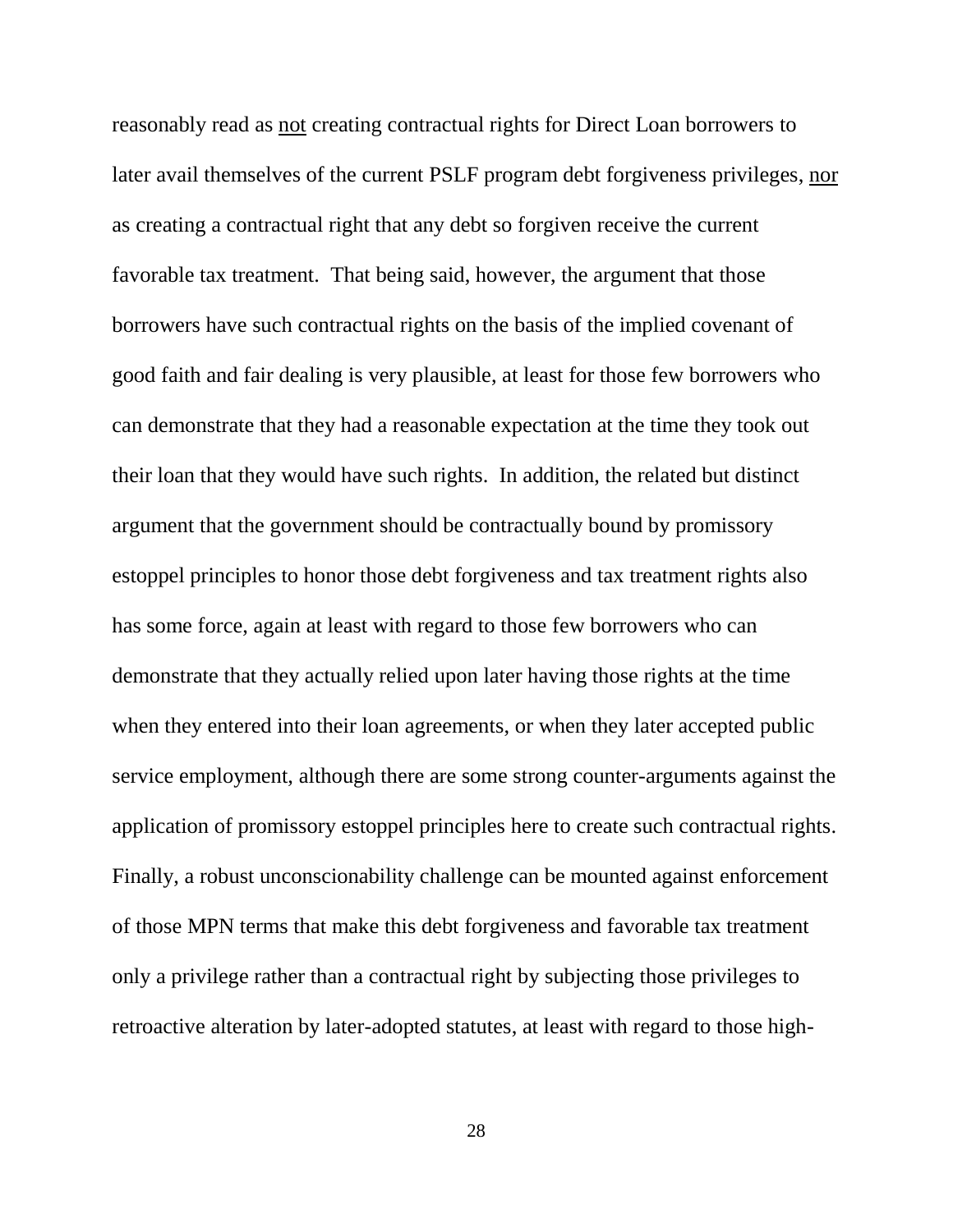debt borrowers who were unaware of or who did not understand this conditional language, and who would be severely impacted by the loss or substantial curtailment of their debt forgiveness rights or their favorable tax treatment.

If it is determined that Direct Loan borrower do not have these two contractual rights than my conclusion is that the government would be permitted to retroactively abolish the PSLF program, mooting the issue of the permissibility of retroactively abolishing the tax exemption.<sup>43</sup> If one assumes for the sake of argument, however, that borrower contractual rights to current PSLF program debt forgiveness and the current tax treatment of forgiven debt can be justified by one or more of the above legal theories, that then raises the difficult question as to whether the federal government has the power to retroactively abrogate one or both of those contractual rights by statute without providing compensation to those borrowers adversely impacted. I have concluded that these contractual rights, if they exist, should be regarded as "property" that is protected by the Takings Clause of the Constitution against statutory curtailment or elimination without payment of compensation.

As a matter of policy, while I recognize that there is a sharp tension between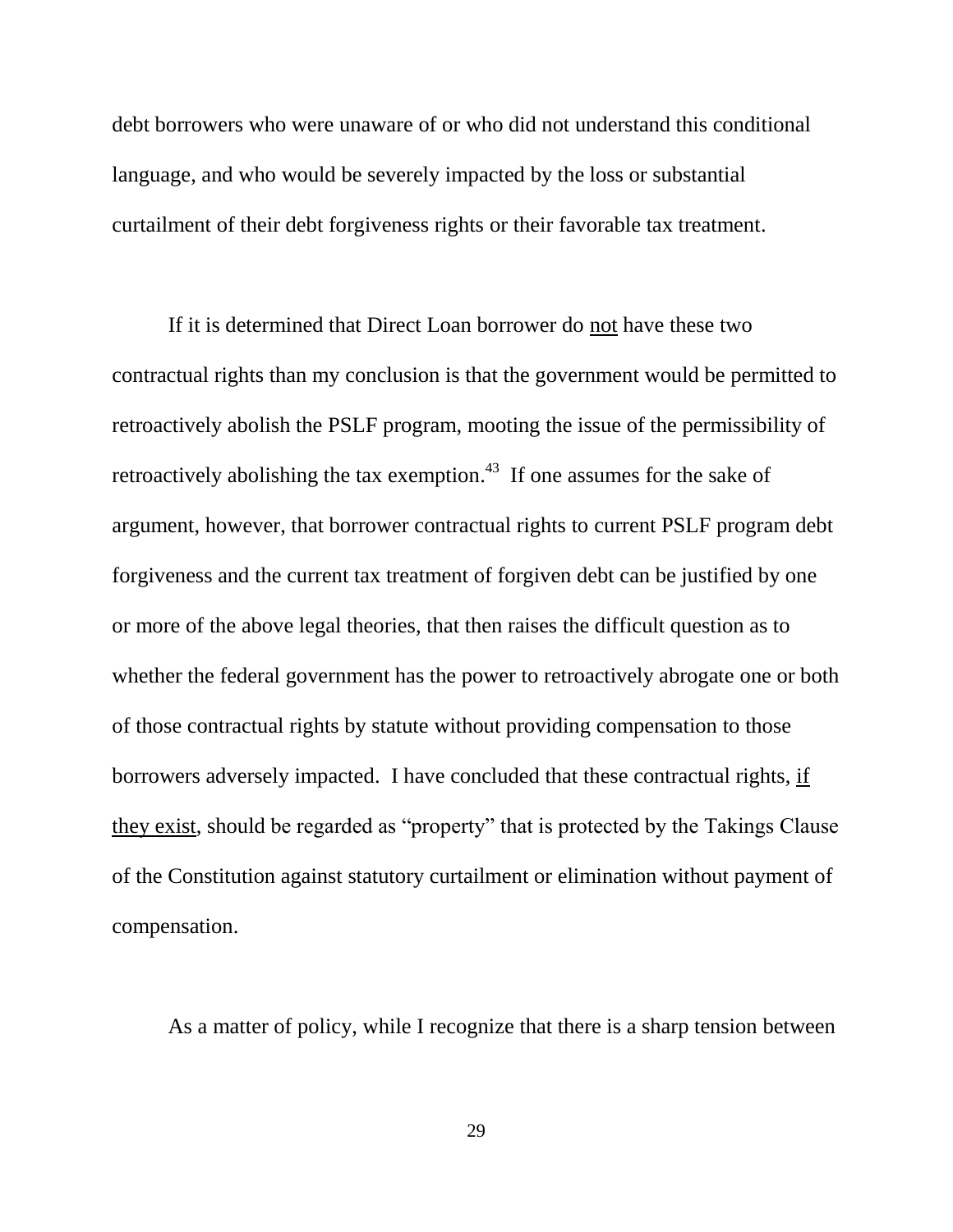the expectations of many current Direct Loan borrowers employed in public service that they will eventually be able to obtain debt forgiveness with favorable tax treatment under the PSLF program, and the legitimate public concerns that have been expressed regarding the excessive costs and regressive incidence of the debt forgiveness benefits of the program, I do not have strong feelings or any special insights as to how this tension should be resolved. I would suggest for discussion one compromise resolution; continuing the program's debt forgiveness benefits but adopting a statute which retroactively treats debt forgiven under the PSLF program as taxable income, as is now done for the other federal incomebased loan repayment programs. There are of course other resolutions possible that might better balance these interests. The sooner that these questions are resolved, the better for all concerned.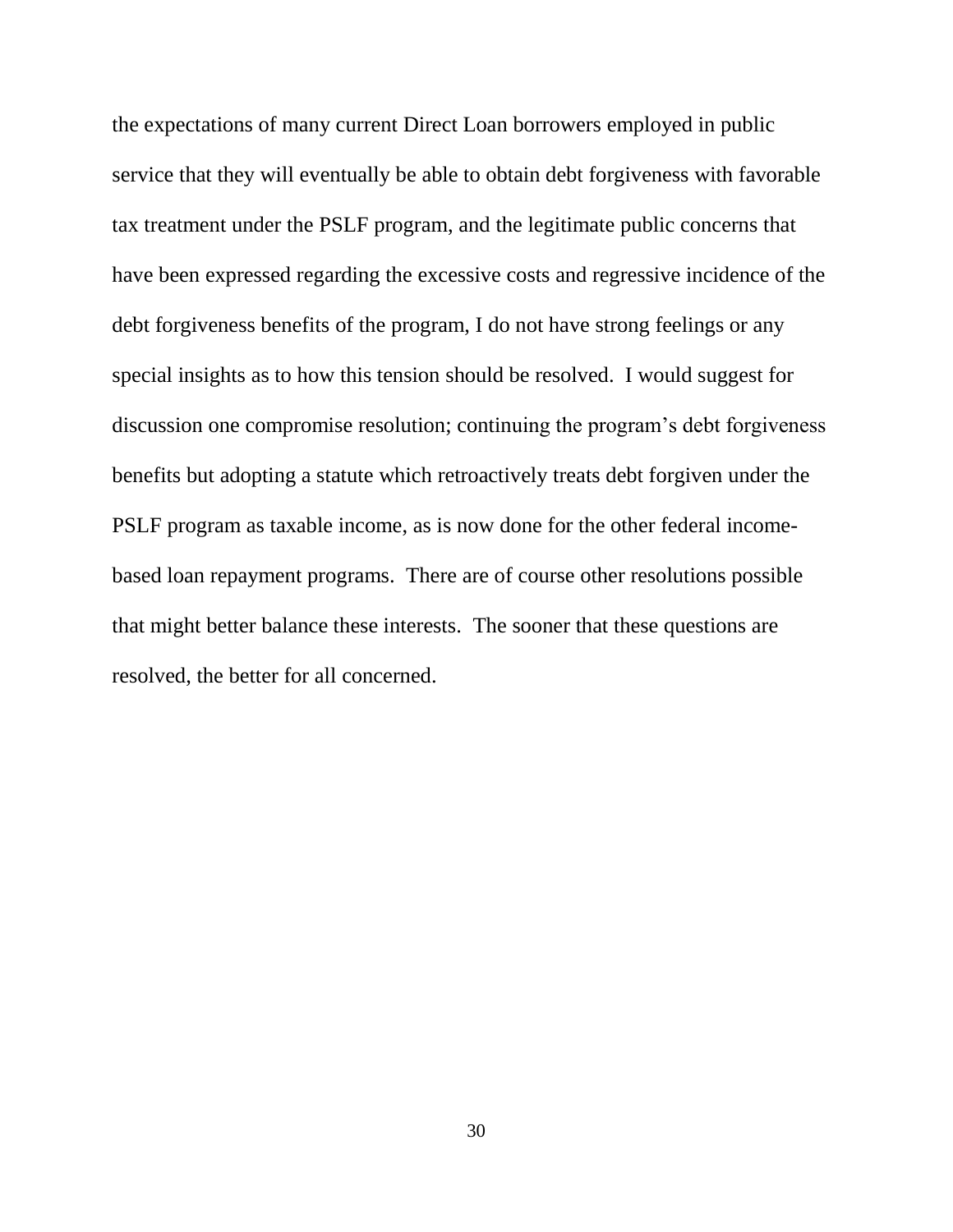#### II. THE DIRECT LOAN MASTER PROMISSORY NOTE

The following six provisions of the current MPN document for Direct Loans each explicitly or implicitly refer to the PSLF program and are therefore relevant for the subsequent analysis of whether vested contractual rights to debt forgiveness and tax exemption under the current terms of the PSLF program and the IRS Code are created by execution by the borrower of that MPN.<sup>44</sup>

1) On page 2 of the MPN:

#### "**GOVERNING LAW**

The terms of this Master Promissory Note (MPN) will be interpreted in accordance with the Higher Education Act of 1965, as amended (the HEA) (20 U.S.C. 1070 et seq.), the U.S. Department of Education's (ED's) regulations, any amendments to the HEA and the regulations in accordance with the effective date of those amendments, and other applicable federal laws and regulations. Throughout this MPN, we refer to these laws and regulations collectively as the 'Act.'"

2) On page 2 of the MPN:

#### **"REPAYMENT**

You must repay the full amount of the loans made under this MPN, plus accrued interest."

3) On page 3 of the MPN:

**"William D. Ford Federal Direct Loan Program Direct Subsidized Loan and Direct Unsubsidized Loan Borrower's Rights and Responsibilities Statement**

#### **IMPORTANT NOTICE**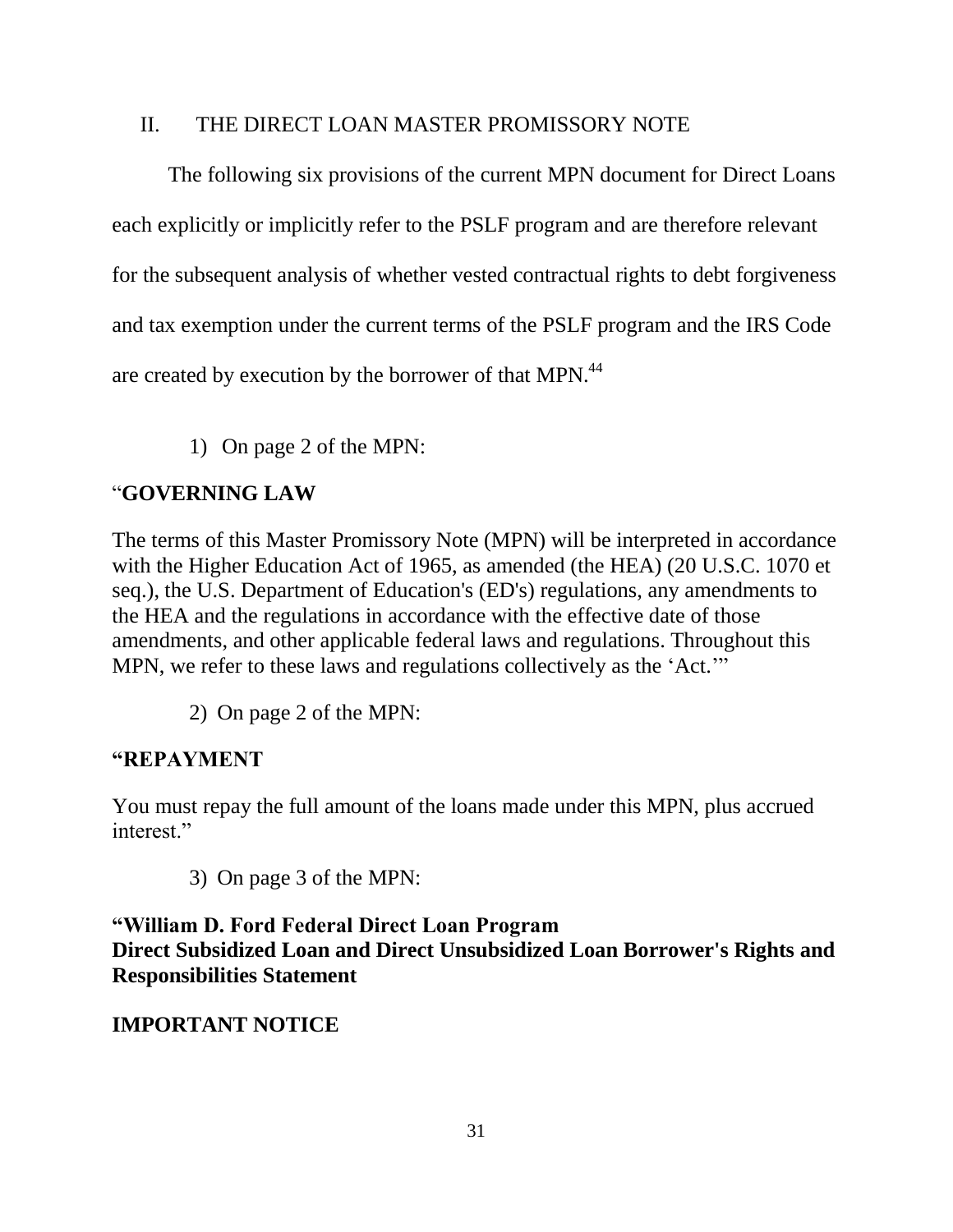This Borrower's Rights and Responsibilities Statement provides additional information about the terms and conditions of the loans you receive under the accompanying Master Promissory Note (MPN) for Direct Subsidized Loans and Direct Unsubsidized Loans."

4) On page 4 of the MPN:

## **"LAWS THAT APPLY TO THIS MPN**

The terms and conditions of loans made under this MPN are determined by the HEA and other applicable federal laws and regulations. These laws and regulations are referred to as "the Act" throughout this Borrower's Rights and Responsibilities Statement.

…

### **NOTE: Any amendment to the Act that affects the terms of this MPN will be applied to your loans in accordance with the effective date of the amendment."**

5) On page 8 of the MPN:

## **"DISCHARGE (HAVING YOUR LOAN FORGIVEN)**

…

### **Public Service Loan Forgiveness**

A Public Service Loan Forgiveness (PSLF) program is also available. Under this program, we will forgive the remaining balance due on your eligible Direct Loan Program loans after you have made 120 payments on those loans (after October 1, 2007) under certain repayment plans while you are employed full-time in certain public service jobs. The required 120 payments do not have to be consecutive. Qualifying repayment plans include the REPAYE Plan, the PAYE Plan, the IBR Plan, the ICR Plan, and the Standard Repayment Plan with a 10-year repayment period."

6) On page 9 of the MPN:

### **"PROMISE TO PAY**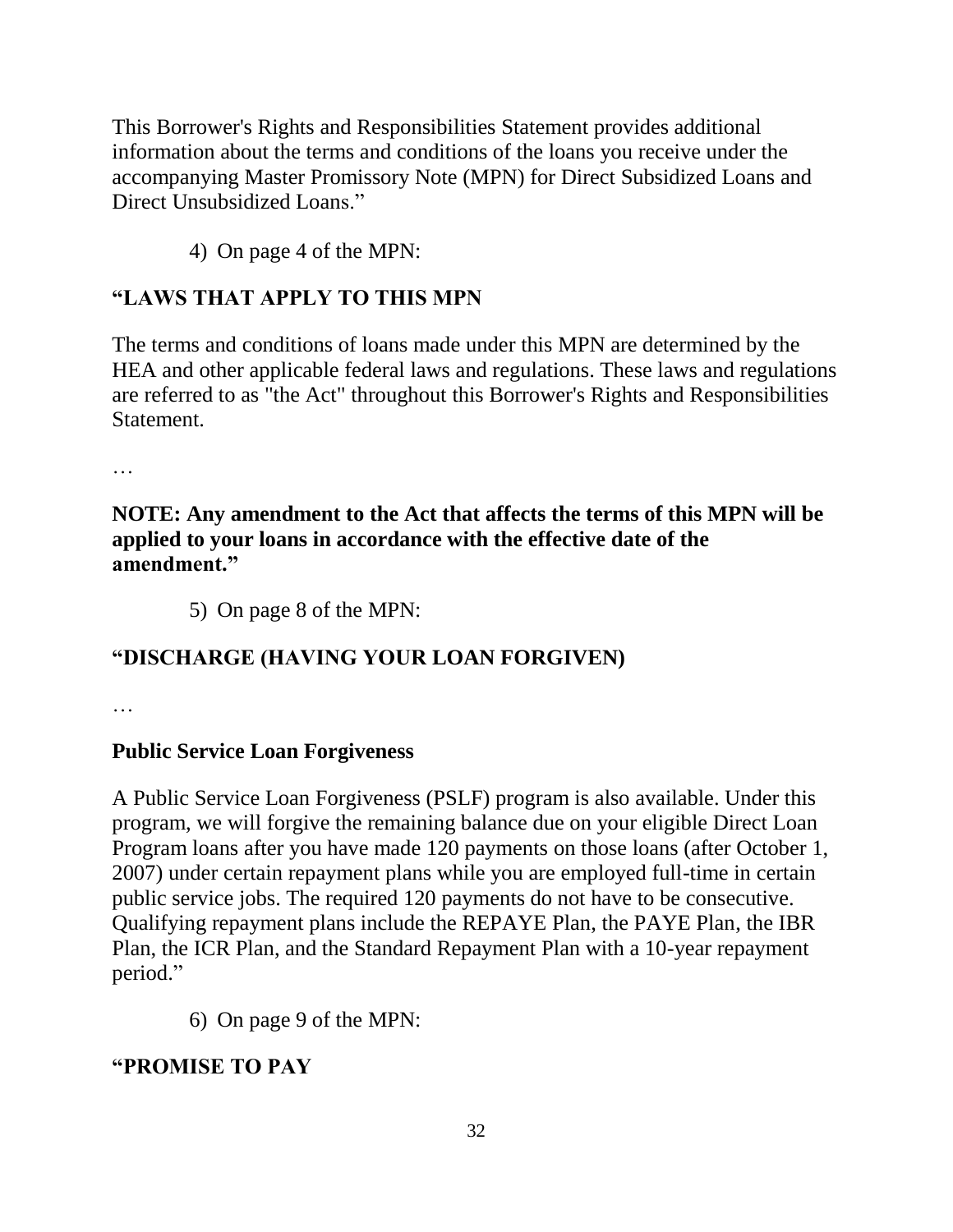By signing this MPN, you … agree to repay in full all loans made under this MPN according to the terms and conditions of the MPN."

**…**

\_\_\_\_\_\_\_\_\_\_\_\_\_\_\_\_\_\_\_\_\_\_\_\_\_

The MPN makes no reference to Section 108 of the IRS Code, which provides an exemption from inclusion in taxable income for student loan debt that is forgiven under the PSLF program from being taxed as ordinary income.<sup>45</sup>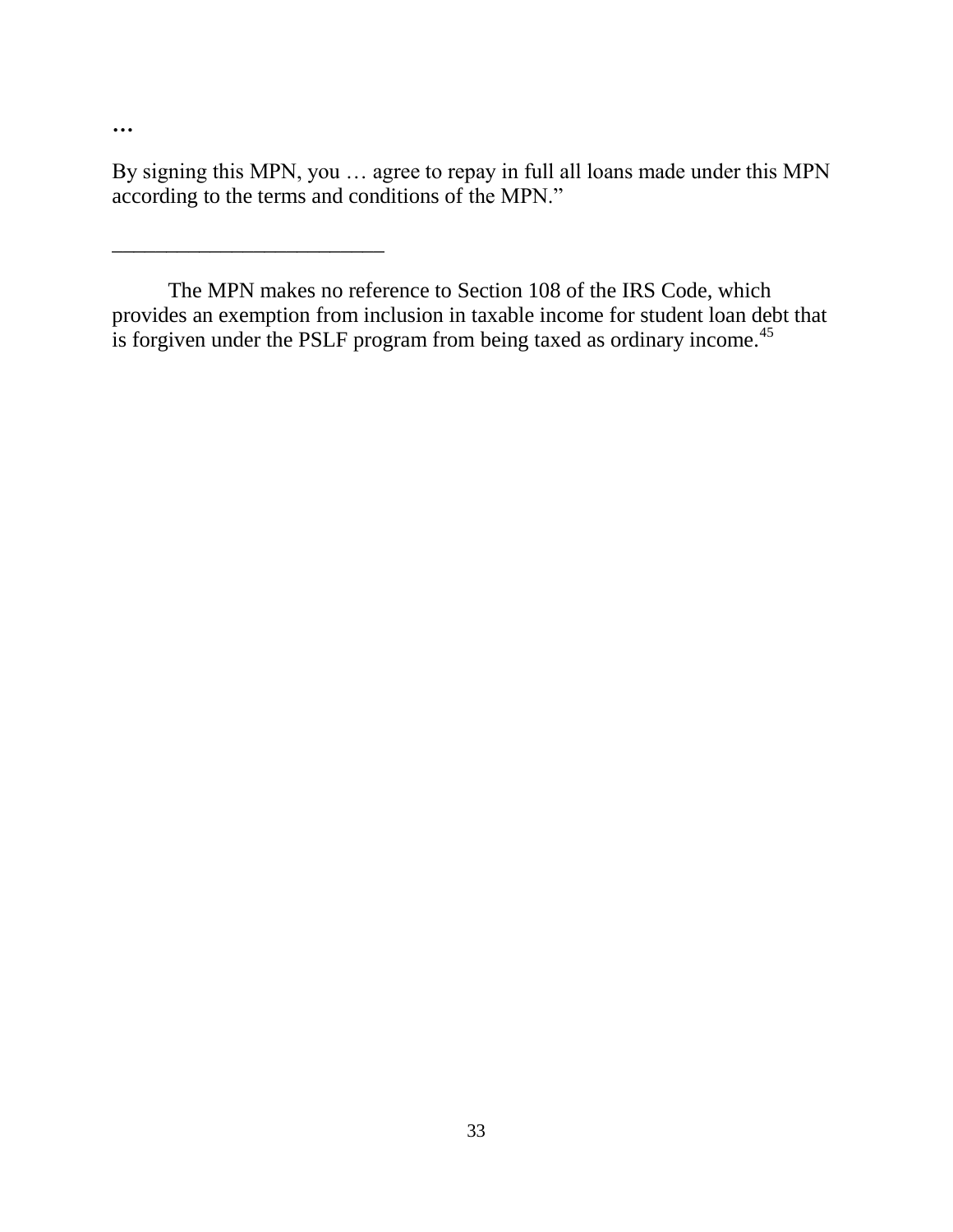# III. THE AMOUNT OF DEBT LIKELY TO BE FORGIVEN UNDER THE PSLF PROGRAM

There is unfortunately not adequate data available at this time to offer with confidence precise estimates as to how many people will take advantage of the generous PSLF debt forgiveness provisions each year once people begin qualifying for debt forgiveness in October of 2017 after making regular repayments of Direct Loans while having been employed by a qualifying public service organization for at least 10 years.

Before the PSLF program was first established in 2007 the Congressional Budget office estimated that if the proposed PSLF legislation was adopted "about 50,000 new borrowers each year would eventually be eligible for, and participate in, income-contingent loan forgiveness each year" under this program.  $46$  However, this early pre-enactment estimate was little more than a guess as to the eventual extent of participation in the program. In hindsight, this number will likely prove to be a significant underestimate of the extent of participation in this program, given that over a half-million borrowers have obtained annual employment certifications as of the end of  $2016<sup>47</sup>$  with 218,223 new borrowers doing so in 2016 alone,<sup>48</sup> even though such applications are not required,<sup> $49$ </sup> and given that it has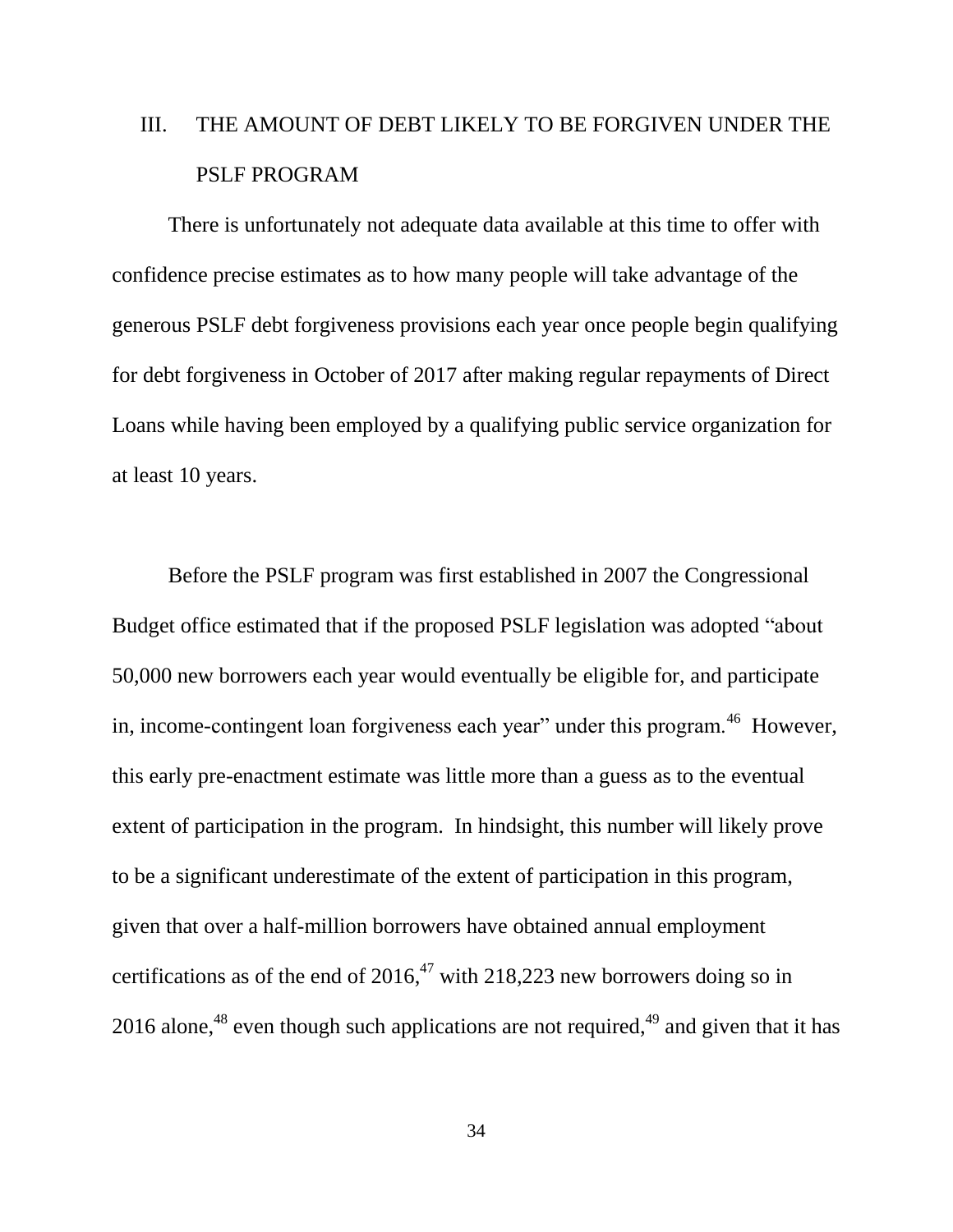been estimated that as many as one-quarter of the jobs in the economy qualify as public service jobs under the program's broad definition.<sup>50</sup>

There is also not adequate data available to precisely estimate the average amount and the range in size of the debts that will be forgiven each year under the PSLF program. The Congressional Budget Office annual participation estimate noted above did not include any estimates as to the aggregate amount of debt that would be forgiven each year. Many PSLF program participants will be persons with only relatively modest undergraduate debts and no graduate school debt,<sup>51</sup> and will consequently likely have only relatively small amounts of debt remaining at the time of their debt forgiveness. However, it has been estimated that because of the substantial participation by high-debt graduate school borrowers who will benefit significantly from the program the median debt load of program participants could be over \$60,000, and that upwards of 30% of program participants could have debt loads over \$100,000.<sup>52</sup> In addition, 2014 data revealed that at that time 80% of those Direct Loan borrowers who had received an annual PSLF employment certification had loan debts of over \$30,000, as compared to only 36% of all Direct Loan borrowers.<sup>53</sup>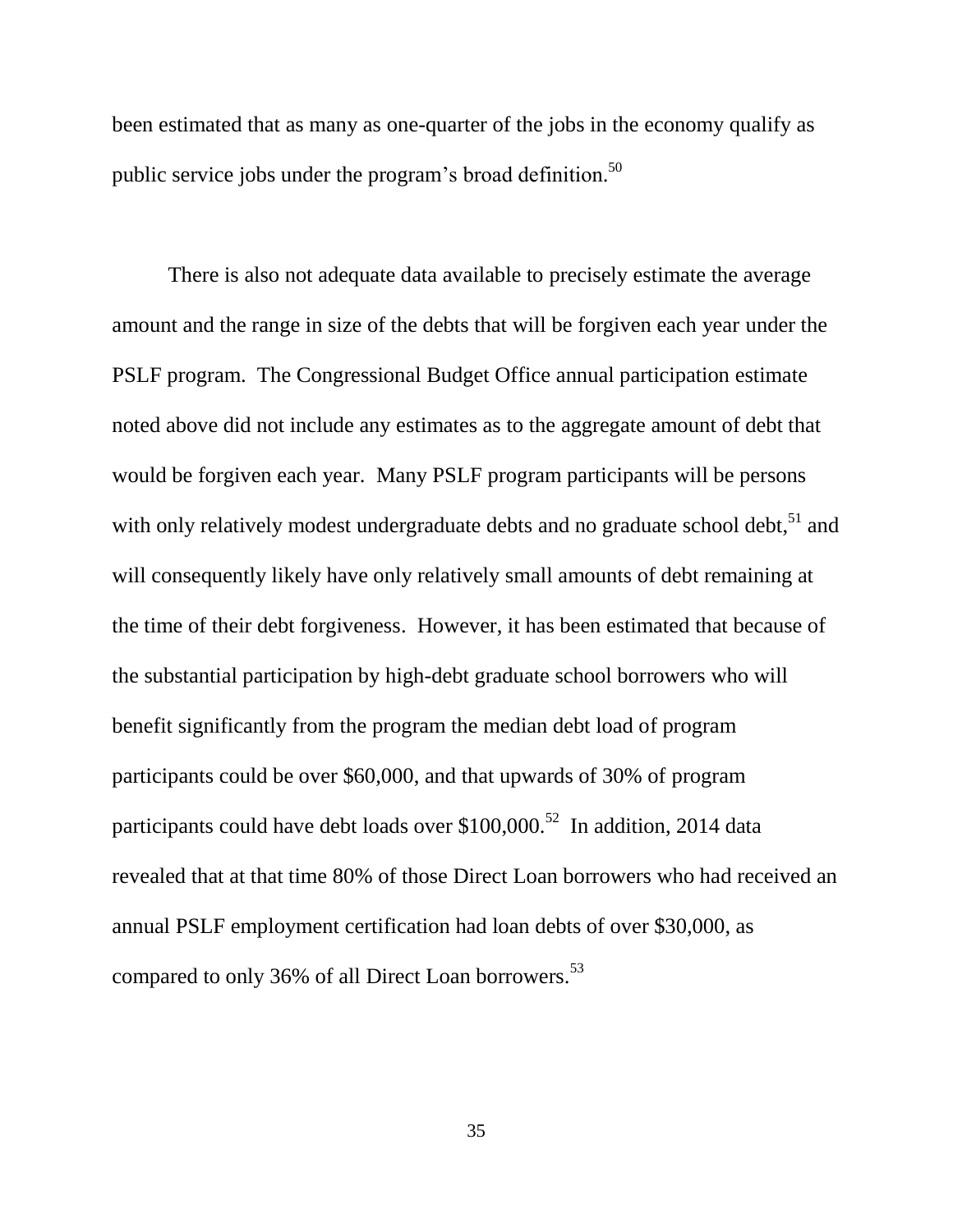Many law school and medical school graduates leave school with large sixfigure student debt loads,  $54$  and if these lawyers and doctors take public service jobs paying relatively modest salaries they often will experience significant negative amortization of these debts over the following decade. Their monthly loan repayments that they will make under either the PAYE plan or the post-2014 version of the Income-Based Repayment repayment plan, one of which is usually selected by persons in this position, will be based in size upon their modest salaries and will normally not be sufficient to cover even the interest owing on those large loan debts, leading to negative amortization and rapid growth of their unpaid debt. Many of these persons will consequently have accumulated debt of upwards of \$200,000 or more<sup>55</sup> that will be forgiven after 10 years of qualifying employment. Given these many large individual loan debts that will be forgiven the total amount of debt that is discharged could easily impose a substantial annual cost upon the U.S. Treasury amounting to billions of dollars.<sup>56</sup>

But precisely how many billions of dollars per year in costs to taxpayers is unclear. What is known for certain is that at least 24.9 million and perhaps as many as 31.9 million borrowers have taken out Direct Loans since October 1, 2007 that incorporate the current MPN provisions set forth above that relate in some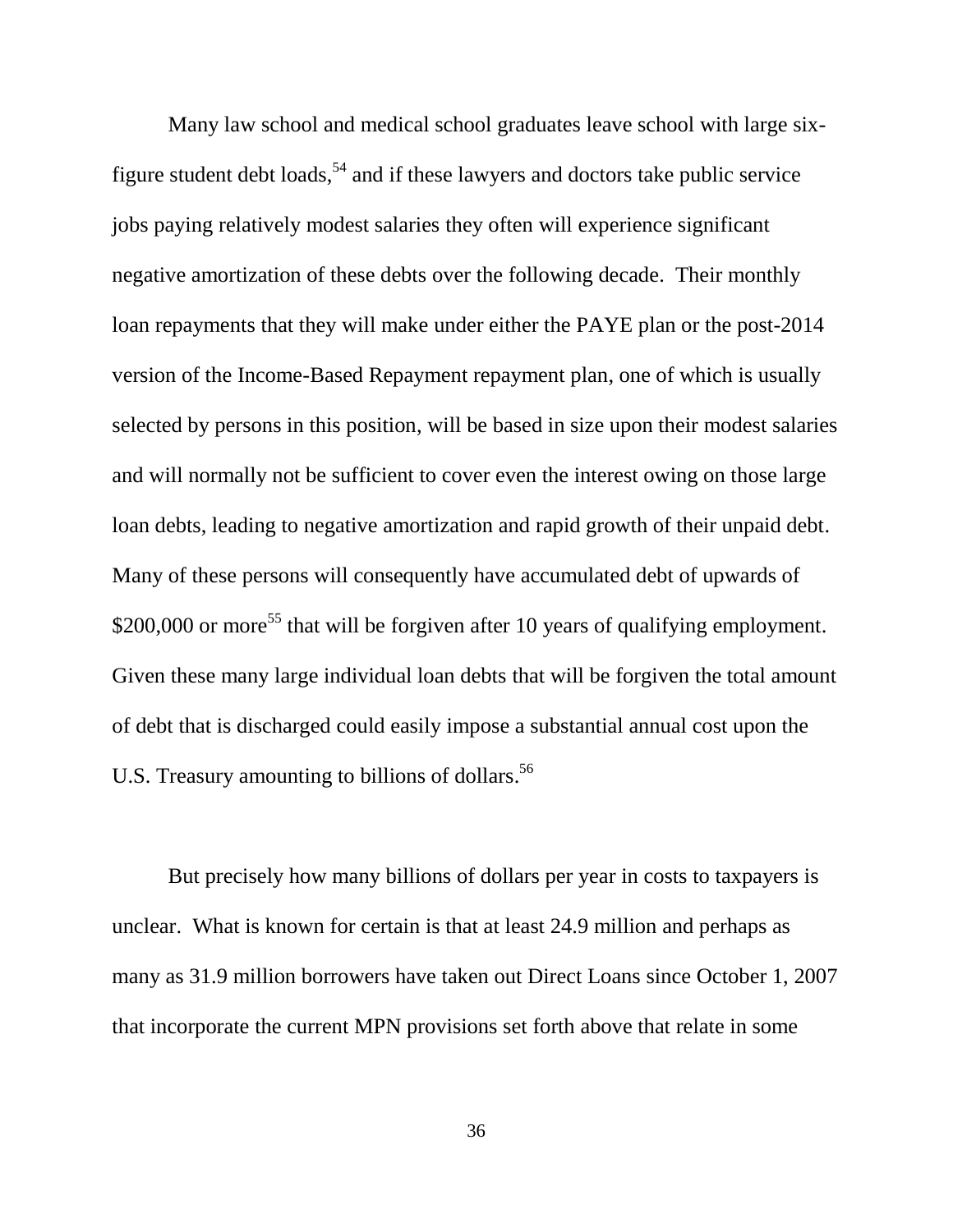fashion to the PSLF program,<sup>57</sup> and that over half a million of these borrowers have filed at least one of the voluntary PSLF program employment certification forms with the DOE,<sup>58</sup> and that roughly one-quarter of all jobs will qualify as public service jobs.<sup>59</sup> But since there is no requirement that people register in some fashion for the PSLF program prior to eventually filing for debt forgiveness when they become eligible to do so there is no solid basis for forecasting how many borrowers will eventually apply, nor how large the aggregate amount of debt forgiven will likely be. But given how attractive the debt forgiveness terms of the PSLF program are, particularly for high-debt graduate school borrowers, and given how broadly public service employment is defined for PSLF program purposes, and given the fairly large and rapidly increasing number of annual employment certification forms that have been filed to date, the amount of debt forgiven each year under this program will eventually become quite substantial,  $60$  likely large enough to lead to political efforts to impose limitations upon or even curtailment of the PSLF program.<sup>61</sup>

In order to make these impending financial consequences for taxpayers of the PSLF program more clear let me engage in an illustrative but hopefully realistic hypothetical calculation. Let me start by setting out some important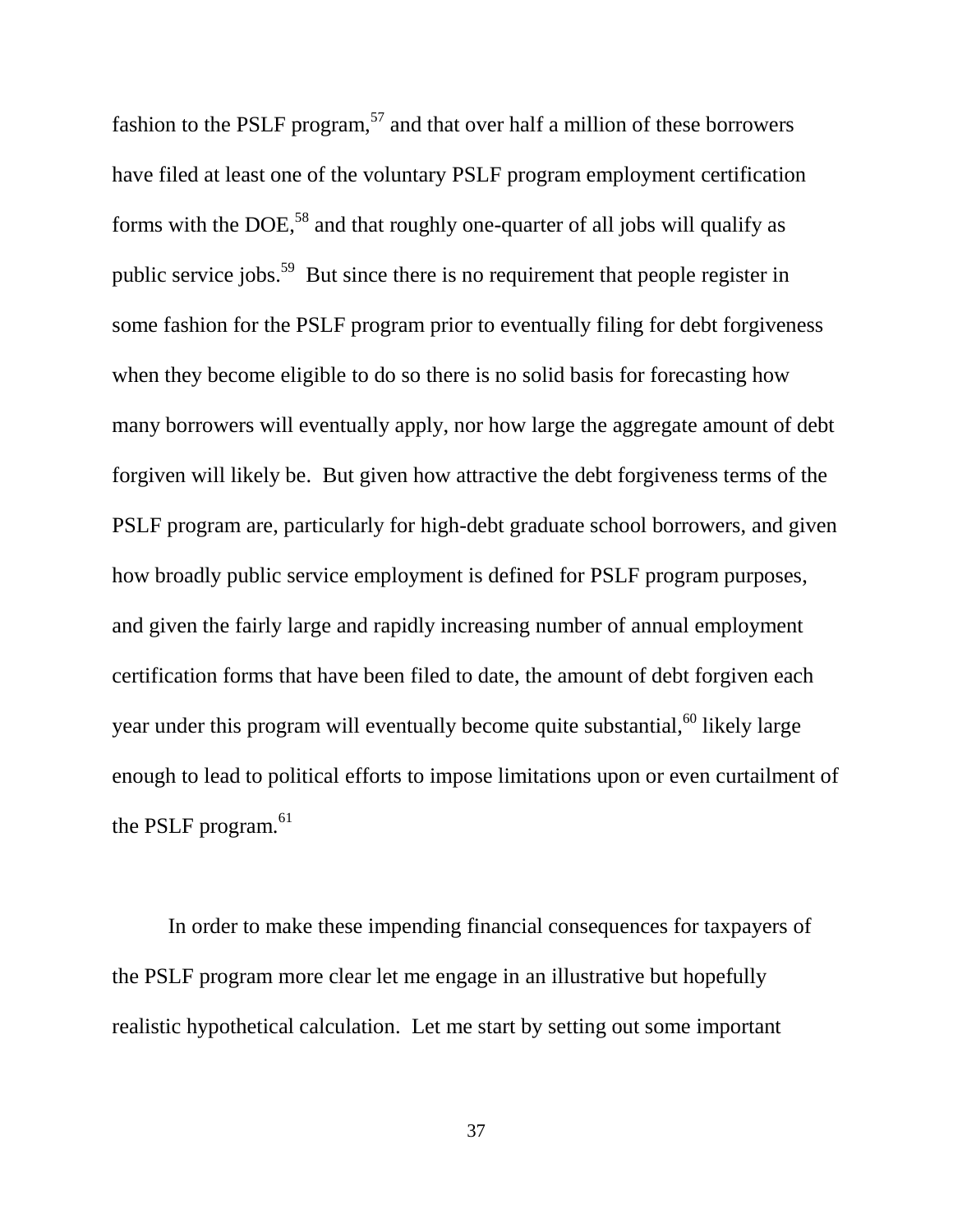baseline data. In 2015 a total of 143,276 new borrowers first received annual employment certifications from the DOE,  $^{62}$  and in 2016 a total of 218,223 new borrowers first received annual employment certifications.<sup>63</sup> In 2014 the number of Direct Loan borrowers increased by 2.3 million,  $64$  in 2015 the number of Direct Loan borrowers increased by 2.0 million, $65$  and in 2016 the number of Direct Loan increased by 1.6 million.<sup>66</sup> These figures together suggest that upwards of a couple of hundred thousand people each year may enter the PSLF program loan forgiveness 10-year "pipeline."<sup>67</sup> Another important statistic to consider is that approximately 1.89 million Direct Loan borrowers both currently work in public service positions and have enrolled in an income-based loan repayment plan, and will consequently likely have unpaid loan debt after 10 years of public service. $^{68}$ In the long-term steady-state one would expect about 10% of these 1.89 million persons each year to meet the 10-year PSLF employment requirement, approximately 189,000 people each year, with approximately that many newly hired public service employees also entering the 10-year "pipeline" towards eventual debt forgiveness eligibility.

On the basis of this data regarding the number of new Direct Loan borrowers each year, the revealed extent of PSLF program interest through filings for annual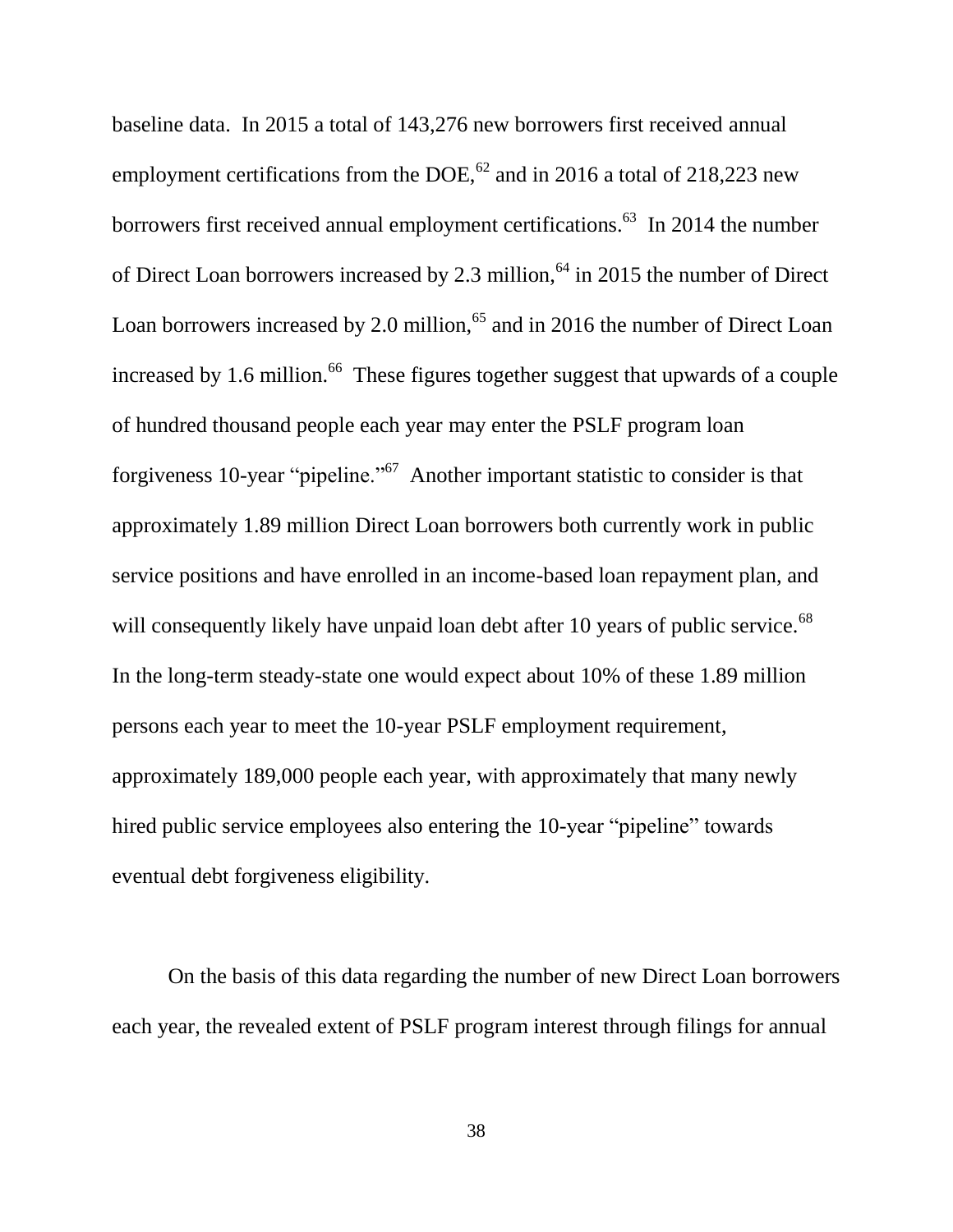employment certification, and the number of Direct Loan borrowers who both are public service employees and are enrolled in income-based loan repayment programs, I will (rather conservatively, I believe) project for the sake of this illustration that the eventual "steady-state" number of persons who will annually seek debt forgiveness under the PSLF program will be approximately 200,000.<sup>69</sup>

How much debt will be forgiven in total if this many people obtain forgiveness each year? The median amount of Direct Loan debt for persons who will later seek debt forgiveness under the PSLF program has been estimated at slightly over \$60,000.<sup>70</sup> I will assume for this simple illustration that the average amount of Direct Loan debt owed by these persons upon their enrollment in one or another of the loan repayment plans is equal to this median debt estimate.<sup>71</sup> Given that most of those persons will have spent the next 10 years after leaving school enrolled in either the PAYE plan or the post-2014 version of the Income-Based Repayment plan. under either of which they will only have had to make loan repayments equal to 10% of their disposable income,<sup> $72$ </sup> and given that the annual income for most persons working in qualifying public service jobs will be relatively modest, those loan repayments will on average barely be large enough to cover the annual loan interest charges,  $^{73}$  leaving on average the entire debt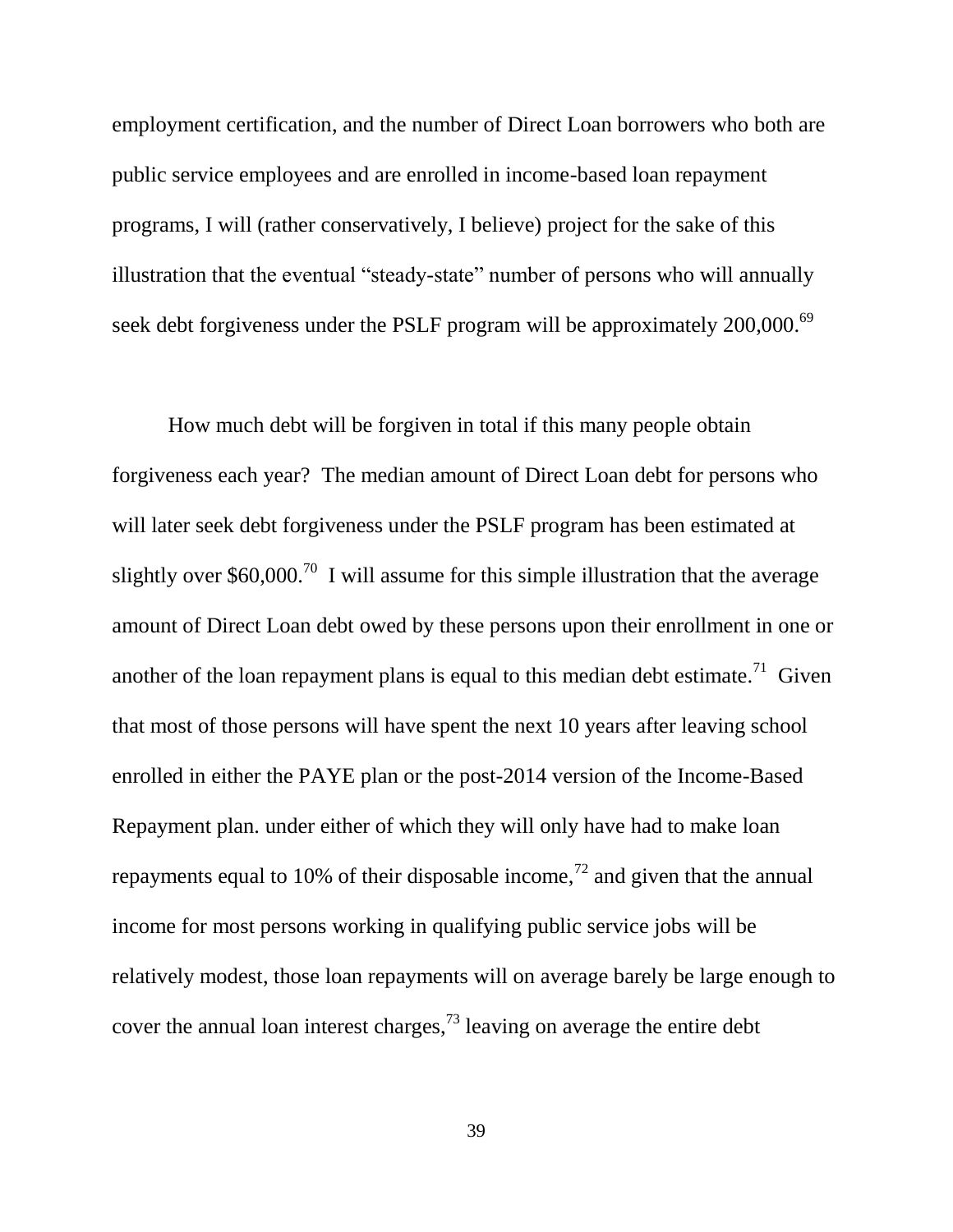principle unpaid at the time debt forgiveness is sought. Now with an assumed 200,000 people a year having an average of  $$60,000$  each of loan debt forgiven,<sup>74</sup> without tax consequences, that comes to \$12 billion/year of forgiven loan debt,  $75$ obviously a very substantial cost to the Treasury.

This estimate of the annual steady-state PSLF program costs to the Treasury, strikingly large as it is, may well be too conservative. With approximately two million new Direct Loan borrowers each year,  $76$  and with one-quarter of all jobs qualifying for the program, and with rapidly increasing rates of enrollment by Direct Loan borrowers in income-based loan repayment plans in recent years, the long-run steady-state rate of participation in this program, once it begins to widely bestow its generous benefits and these benefits become more broadly publicized and appreciated, could significantly exceed 200,000 persons/year, leading to even higher costs for taxpayers. If, for example, 15% of each year's approximately two million Direct Loan borrowers later utilize the PSLF program (still significantly less than the approximately 25% of jobs which qualify as public service jobs),  $77$ that would lead to approximately 300,000 persons/year seeking debt forgiveness,<sup>78</sup> at a total annual cost of approximately \$18 billion.<sup>79</sup>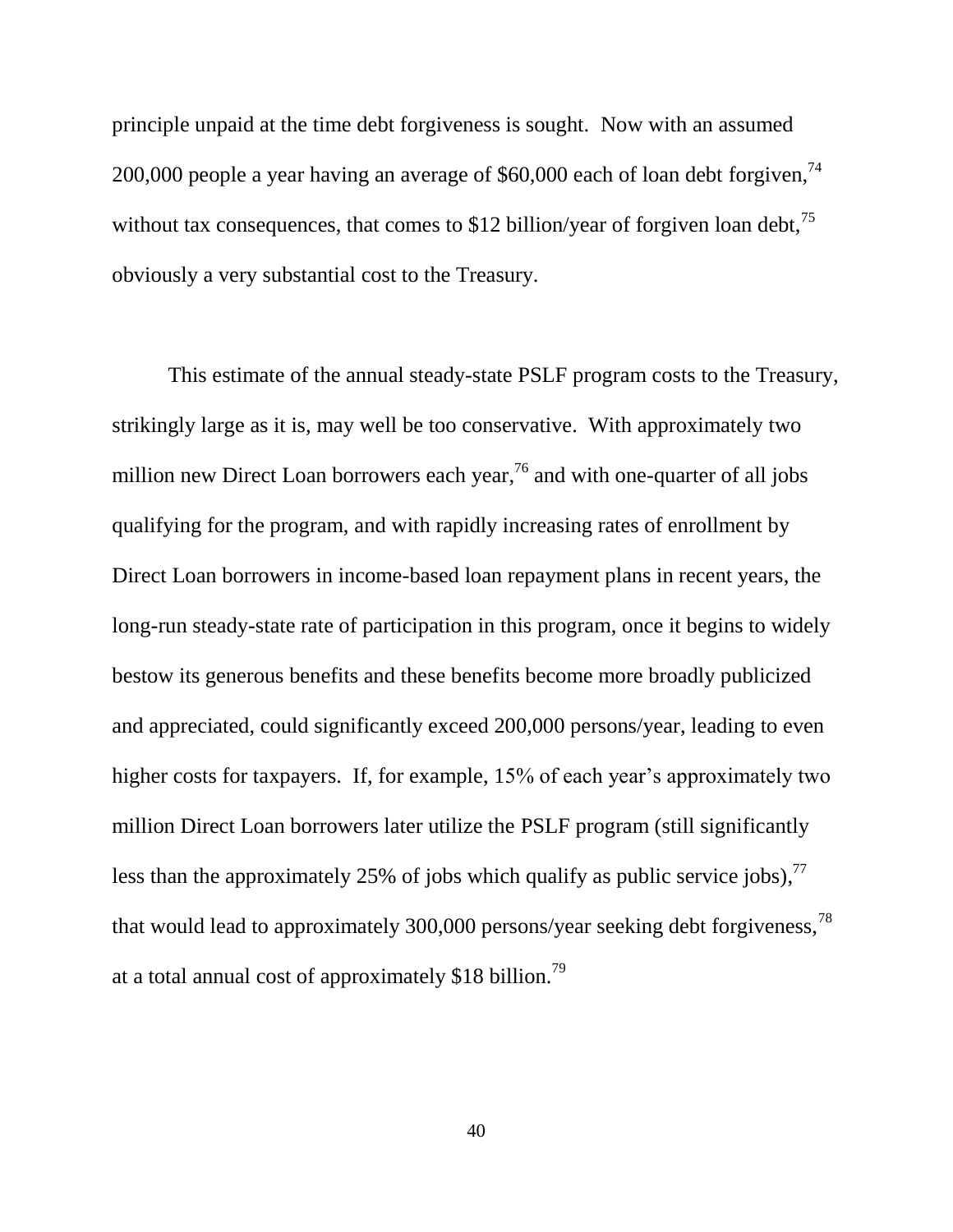I am certain that annual costs in the neighborhood of \$12-18 billion will lead to political efforts to statutorily curtail or eliminate the PSLF program, probably calling for changes that will retroactively impact existing Direct Loan borrowers as well as prospective future borrowers if this can be legally justified. These efforts will be bolstered by those persons who are concerned by the highly skewed and regressive nature of the program's benefits in favor of high-debt law school and medical school graduates that I have noted. Let me now turn to consider the question of the legality of the retroactive application of such statutes to existing Direct Loan borrowers were they to be adopted.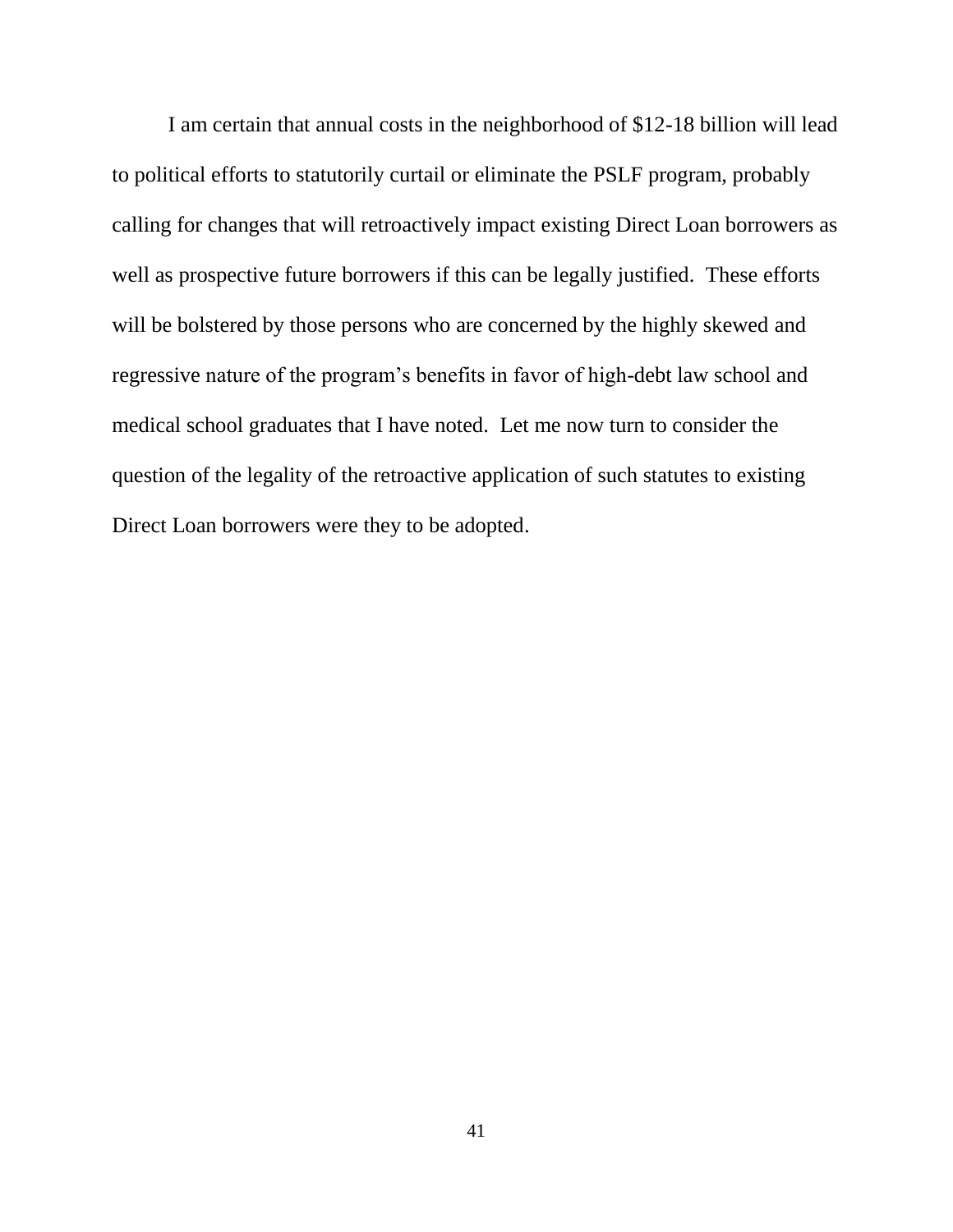# IV. BORROWER CONTRACTUAL RIGHTS TO INVOKE DEBT FORGIVENESS AND TAX EXEMPTION OF FORGIVEN DEBT

The United States government is subject to the same obligation to perform its contractual obligations as are private parties, $80$  except in those few instances where special sovereign immunity defenses apply, which do not include ordinary student loan transactions.<sup>81</sup> The issue here is therefore whether the MPN documentation that is now used for Direct Loan transactions contractually obligates the government to provide borrowers with those PSLF program debt forgiveness provisions and the related tax laws that existed when the contracts were entered into, and if so whether these borrower contractual rights are subject to abrogation by later-enacted changes in those laws.

Let me consider separately in this Part IV each of four different rationales that can be offered in support of the argument that Direct Loan borrowers who took out their loans after October 1, 2007 and prior to the effective date of any legislative changes affecting the PSLF program or related tax laws have a contractual right both to invoke the program's debt forgiveness terms and avail themselves of the debt forgiveness-related tax laws that were in force at the time that they took out their loans. These four rationales are: 1) an argument based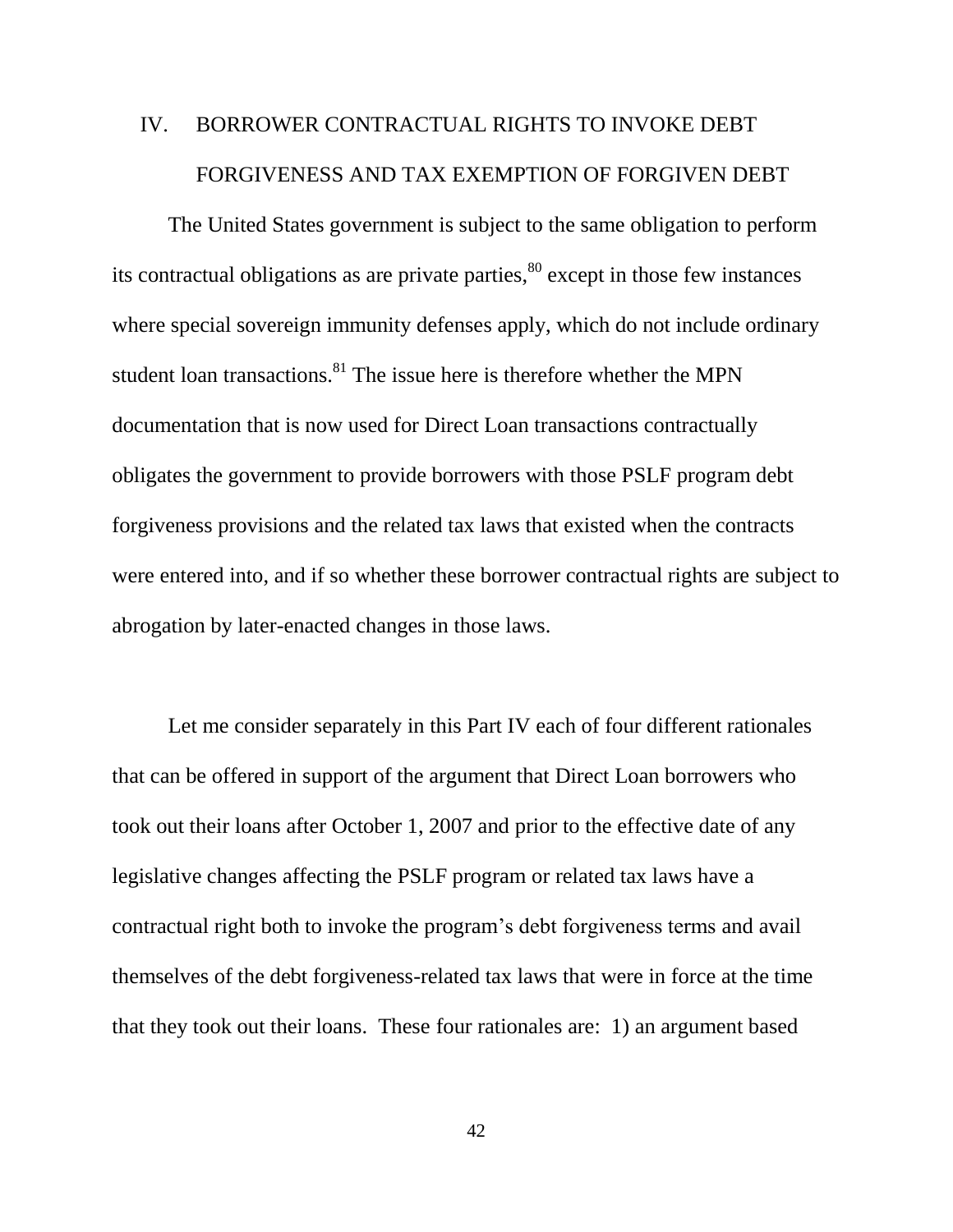upon the express terms of the MPN, 2) an argument based upon the implied covenant of good faith and fair dealing, 3) a promissory estoppel argument based upon forseeable borrower reliance on being able to later invoke the PSLF program debt forgiveness terms and the related tax laws that were in force at the time they took out their loans, an 4) an argument based upon the unconscionability of those MPN terms that might retroactively subject borrowers to later-enacted legislative changes in the program. I will later in Part V start with the assumption that these contractual rights can be established under one or more of these theories, and I will then turn to consider whether the federal government could legally adopt statutes abrogating one or both of these rights without being subject to Constitutional limitations that would either bar such actions or require it to provide compensation to those borrowers.

#### A. The Express Contractual Terms Argument.

The MPN on page 8 as noted above clearly states the terms of the debt forgiveness rights that borrowers currently have under the PSLF program. However, the MPN also appears to incorporate by reference later-enacted laws that could retroactively curtail or even eliminate those borrower rights. For example, on page 2 the MPN states that "the terms of this Master Promissory Note (MPN)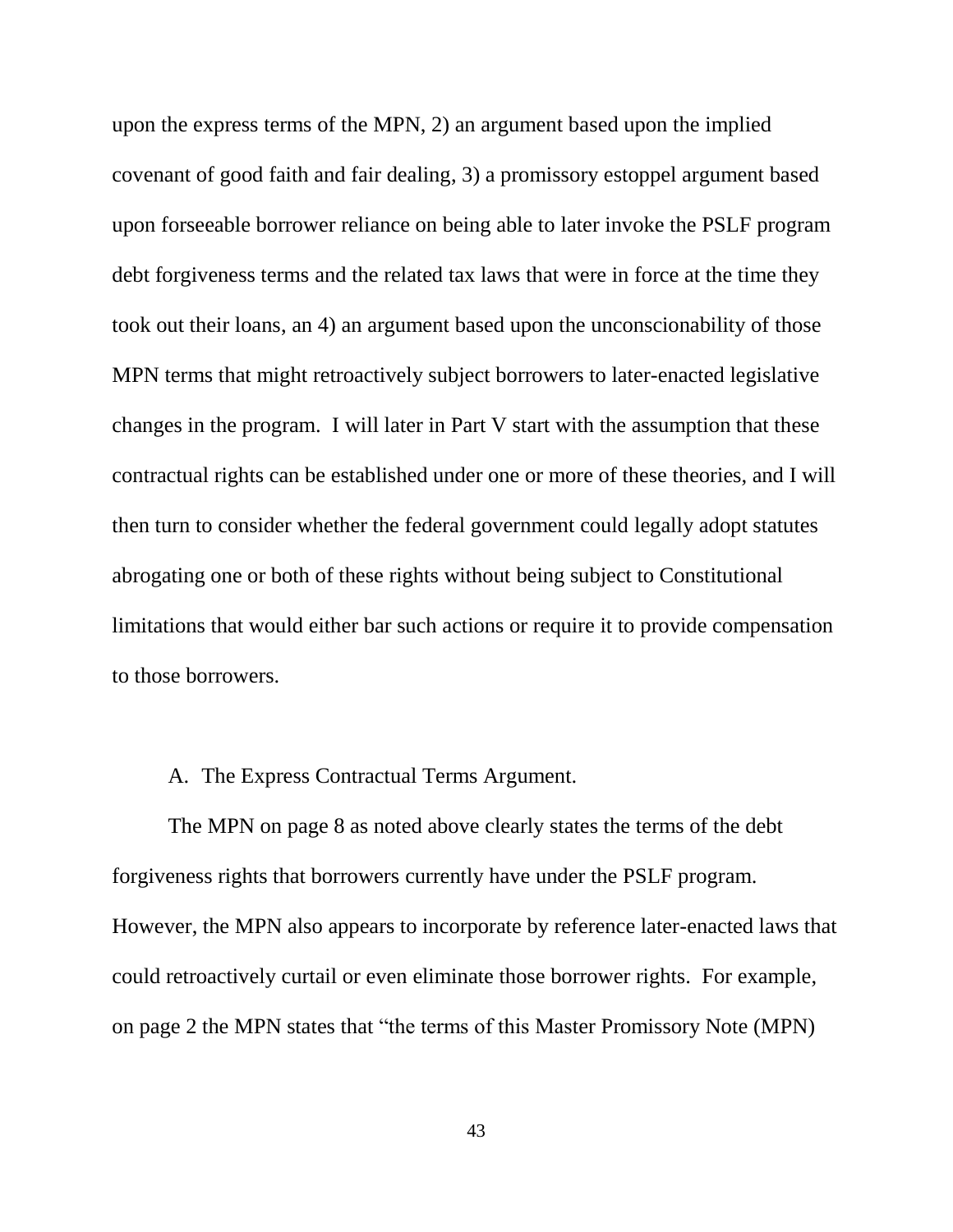will be interpreted in accordance with …any amendments to the HEA [in which the PSLF program authorization is embedded] and the regulations in accordance with the effective date of those amendments, and any other applicable federal laws and regulations." On page 4 the MPN then similarly states in bold font that "any amendment to the Act [the HEA] that affects the terms of this MPN will be applied to your loans in accordance with the effective date of the amendment."

One could argue that this MPN language should be interpreted as only justifying the incorporation of the terms of statutory amendments into new Direct Loans that are taken out by borrowers after the effective date of those amendments, and not into prior loans. However, this argument will face considerable difficulties. The several references in the statutory incorporation language of the MPN noted above to "this MPN"<sup>82</sup> strongly suggests that later statutory amendments to the Higher Education Act or its implementing regulations will also apply to modify earlier Direct Loans as of the date of statutory enactment, even if those statutes may have retroactive impacts on the rights and duties created under those earlier loan agreements, although these references are not quite as clear in this regard with respect to amendments to federal laws and regulations other than the Higher Education Act, such as the tax laws. My conclusion here is that if one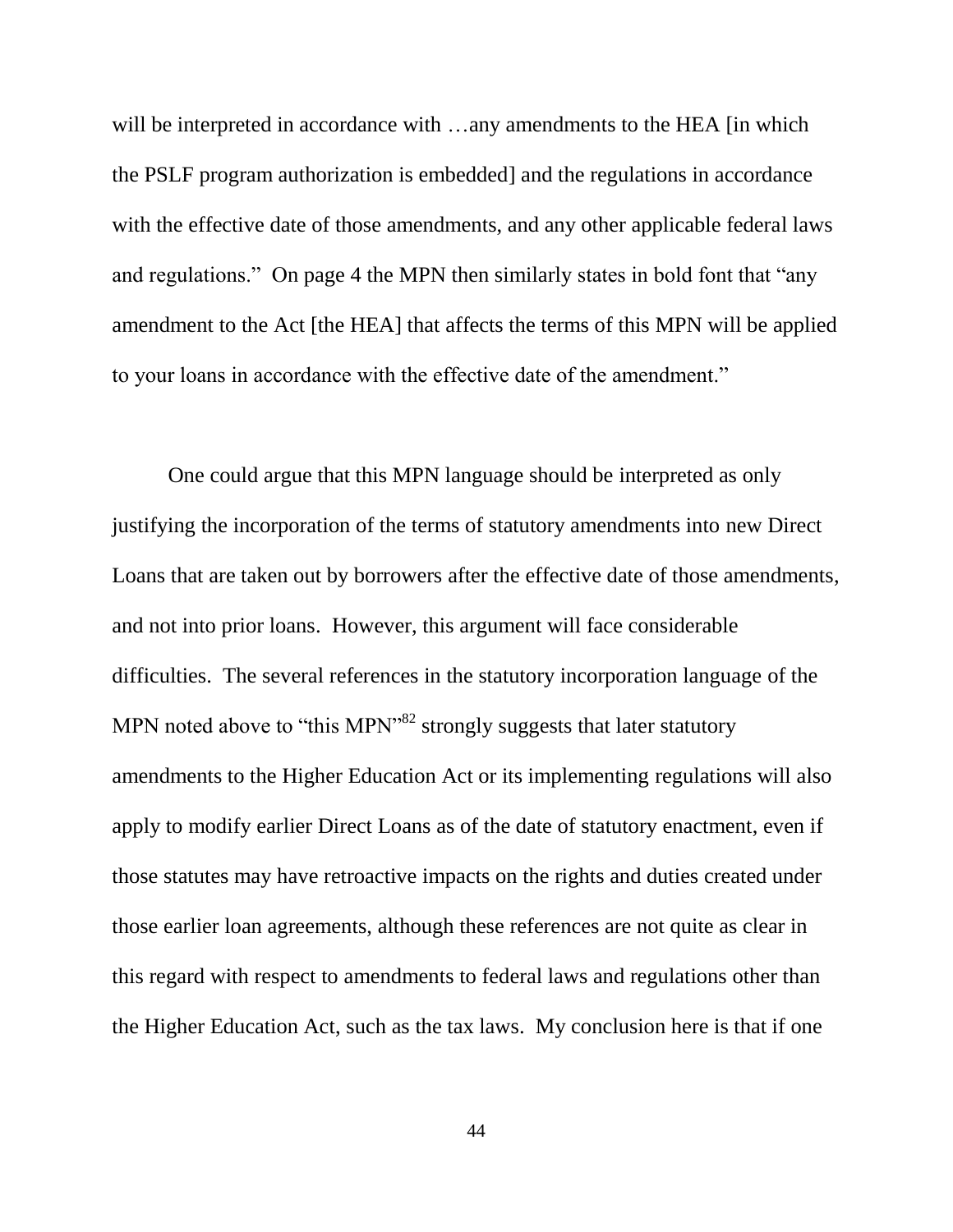considers only the express terms of the MPN, and not any duties of good faith and fair dealing that would be implied into the loan contracts to supplement those express terms, nor any additional lender contractual duties that may be based upon forseeable borrow reliance on the loan terms, nor any possible unconscionabilitybased reformation of the loan terms (which arguments are each discussed more fully below), those MPN terms appear to not preclude retroactive application of statutory amendments that would limit or even eliminate current PSLF program debt forgiveness privileges or the current tax exemption of forgiven debt for Direct Loan borrowers who took out those loans prior to the effective date of those amendments.

In other words, under the express terms of the MPN these Direct Loan borrowers would not have contractual rights that could not be unilaterally modified or rescinded by the government by statute. Let me here note here that there is a reasonable case to be made that the express terms of the MPN are not clear enough to permit the retroactive imposition of statutory limitations of PSLF program debt forgiveness rights or less favorable tax treatment of forgiven debt. That argument has some plausibility and appeal, given the vagueness and generality of the references to possible later-enacted statutes that are contained in the MPN. But in

45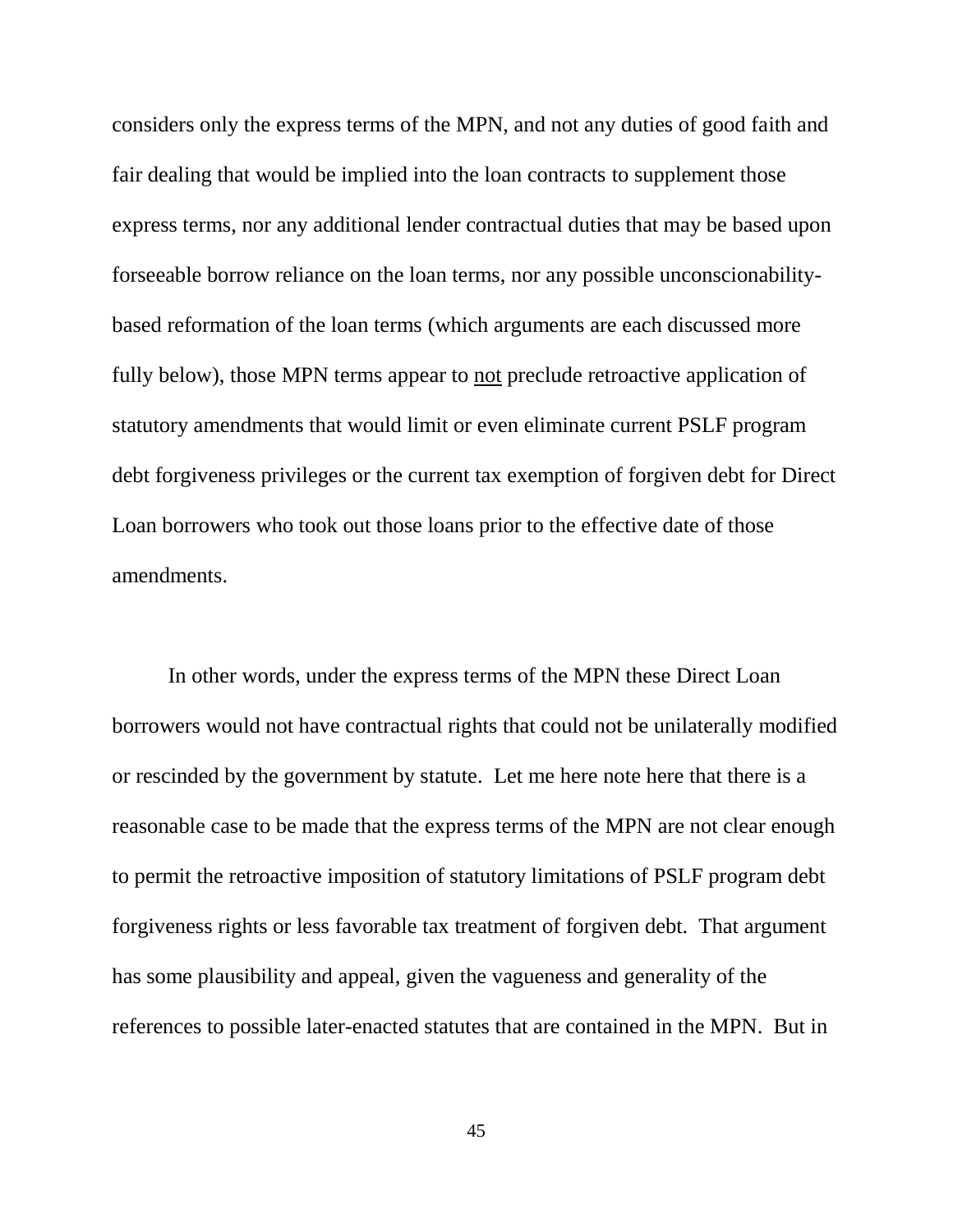my opinion it is not likely to prevail.

The DOE in its 2008 regulations implementing the PSLF program rather summarily took the position that the express terms of the MPN do not provide Direct Loan borrowers with a contractual right to invoke the program's debt forgiveness terms.<sup>83</sup> A later short 2016 study by the AccessLex Institute reached the same conclusion.<sup>84</sup> However, there are at least three other promising contract law avenues to explore, one or more of which may suffice to establish contractual borrower rights to debt forgiveness and favorable tax treatment thereof, at least for a subset of Direct Loan borrowers if not all of them. None of these alternative theories of contractual obligation appear to have been considered by either the DOE or the AccessLex Institute. Let me turn to these alternative theories.

B. The Implied Covenant of Good Faith and Fair Dealing Argument.

While as discussed above the express terms of the current MPN should and would probably be interpreted to not impose any contractual obligation on the part of the federal government to existing Direct Loan borrowers to continue to provide them with the current PSLF program debt forgiveness benefits or their favorable tax treatment if that program and/or the tax laws were legislatively amended to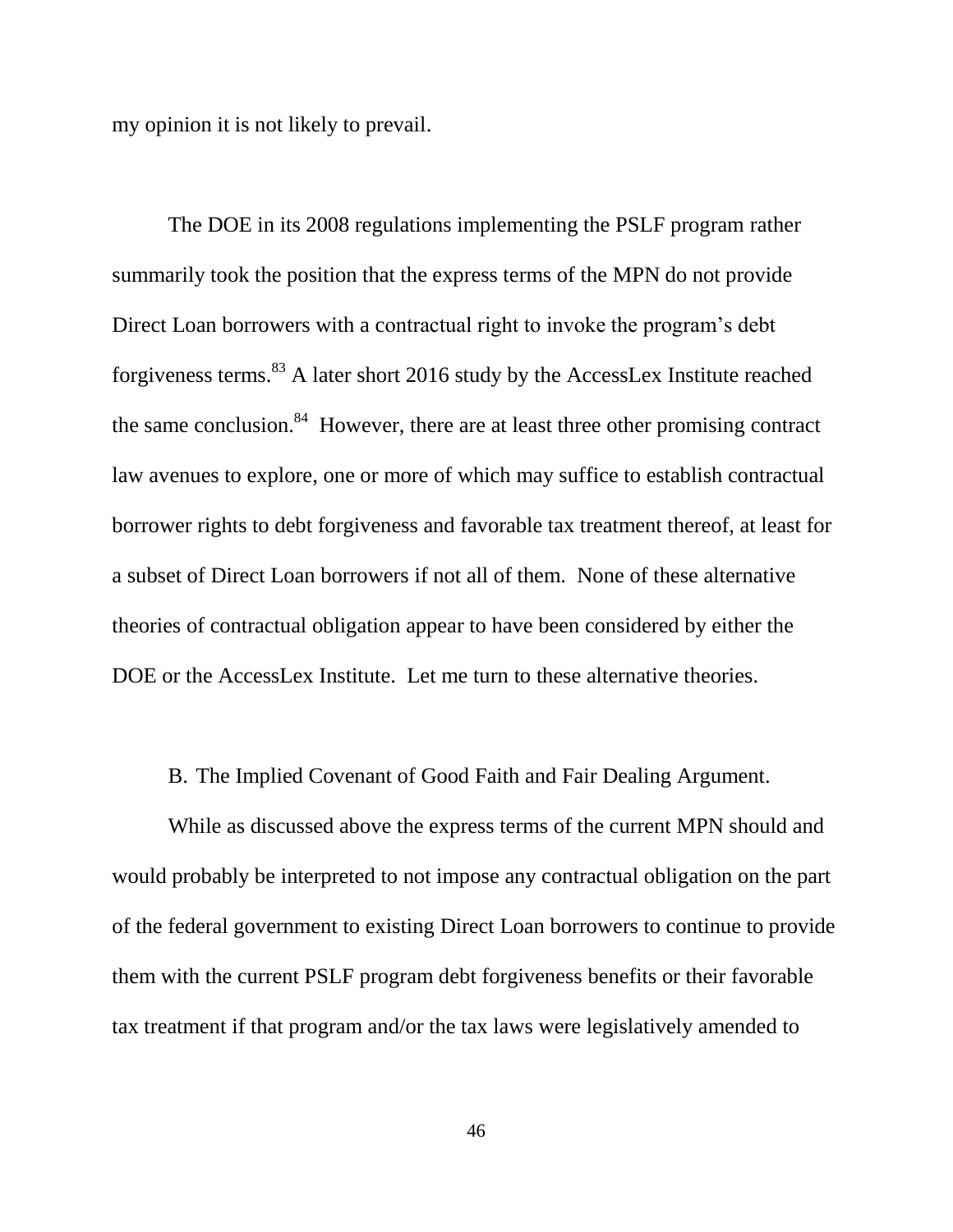curtail these benefits, there is case law holding the government liable for breach of contract even absent violation of any express contractual terms on the basis of the imposition of an implied covenant of good faith and fair dealing.<sup>85</sup> In Centex v. United States, for example, the Federal Circuit Court of Appeals held that this covenant was implied into governmental contracts with a private party, and that the covenant imposed a duty upon the government "not to act so as to destroy the reasonable expectations of the other party as to the fruits of the contract."<sup>86</sup>

This implied covenant of good faith and fair dealing therefore imposes some limits on the ability of the government to retroactively alter the terms of Direct Loan agreements by statute. For example, consider the extreme situation of the passage of a statute that unilaterally increased the fixed interest rate on previously executed Direct Loans by a significant amount above the rate that the borrowers had agreed to. While such a statute would technically conform to the express MPN terms that arguably allow without restriction statutory changes with retroactive impacts on loan terms, such an attempt by the government to unilaterally impose a much higher interest rate on prior borrowers than what was originally agreed to would surely be regarded by the courts as contrary to the reasonable expectations of typical borrowers that their interest payment obligations under a nominally fixed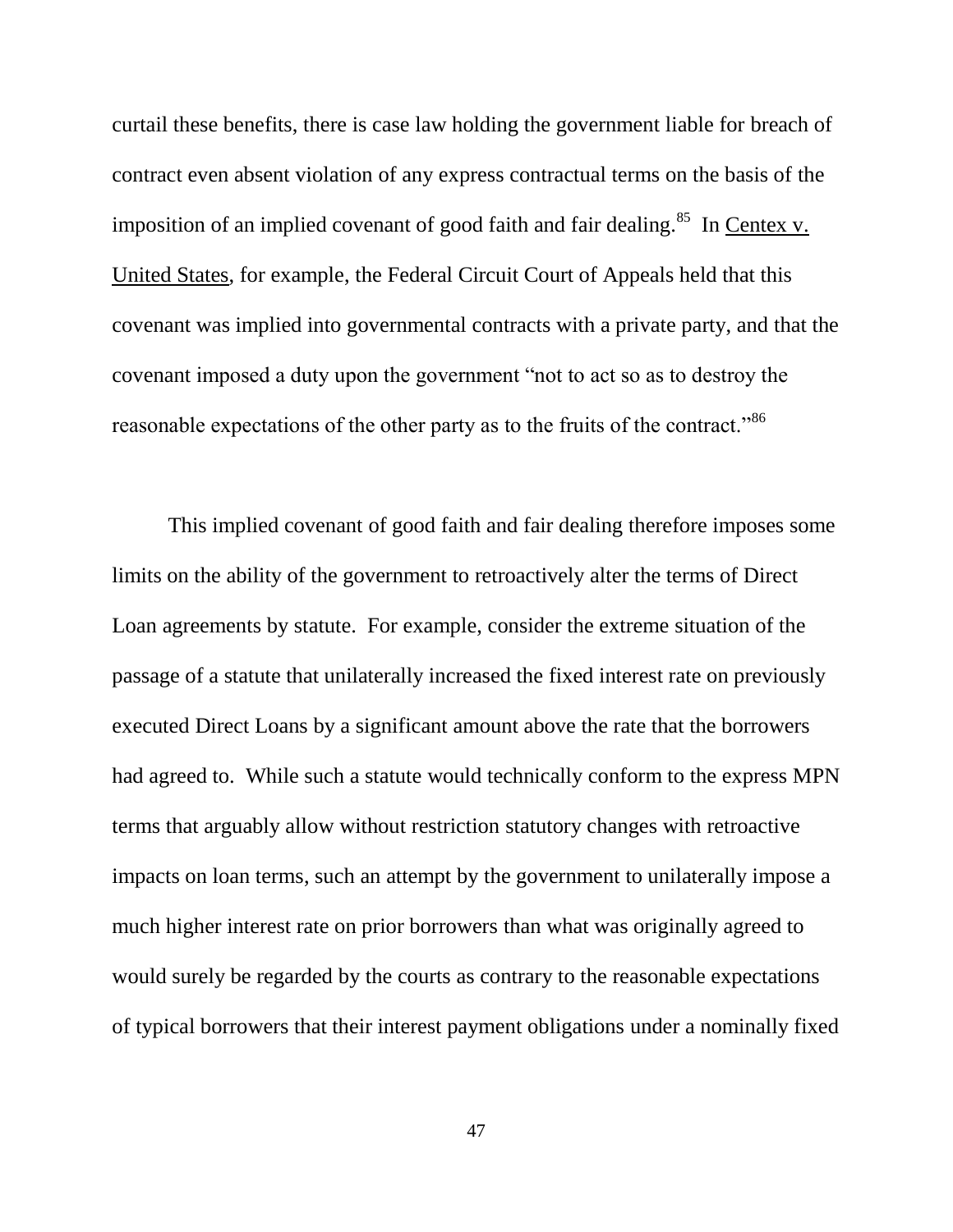interest rate loan agreement would remain unchanged for the term of the loan. It would therefore be in violation of the implied covenant of good faith and fair dealing. Another way to state this conclusion would be to say that the borrowers have an implied contractual right to be charged no more than the originally agreed interest rate.

In a similar fashion, for those many borrowers who have large student loans and who later take relatively low-paying qualifying public service jobs,  $87$  such as many law school and medical school graduates, either the termination of the PSLF program debt forgiveness privileges or the elimination of the tax exemption for forgiven debt under this program would have severe adverse financial consequences that would be economically equivalent to a rather large unilateral increase in their fixed interest payment obligations.<sup>88</sup> Such statutes should arguably be judicially regarded in a similar manner as being a violation of the borrowers' contractual rights created by that implied covenant.

Despite the express MPN language that is arguably sufficient to allow retroactive incorporation of later legislative enactments that curtail debt forgiveness rights or tax law rights into the Direct Loan agreements, the reality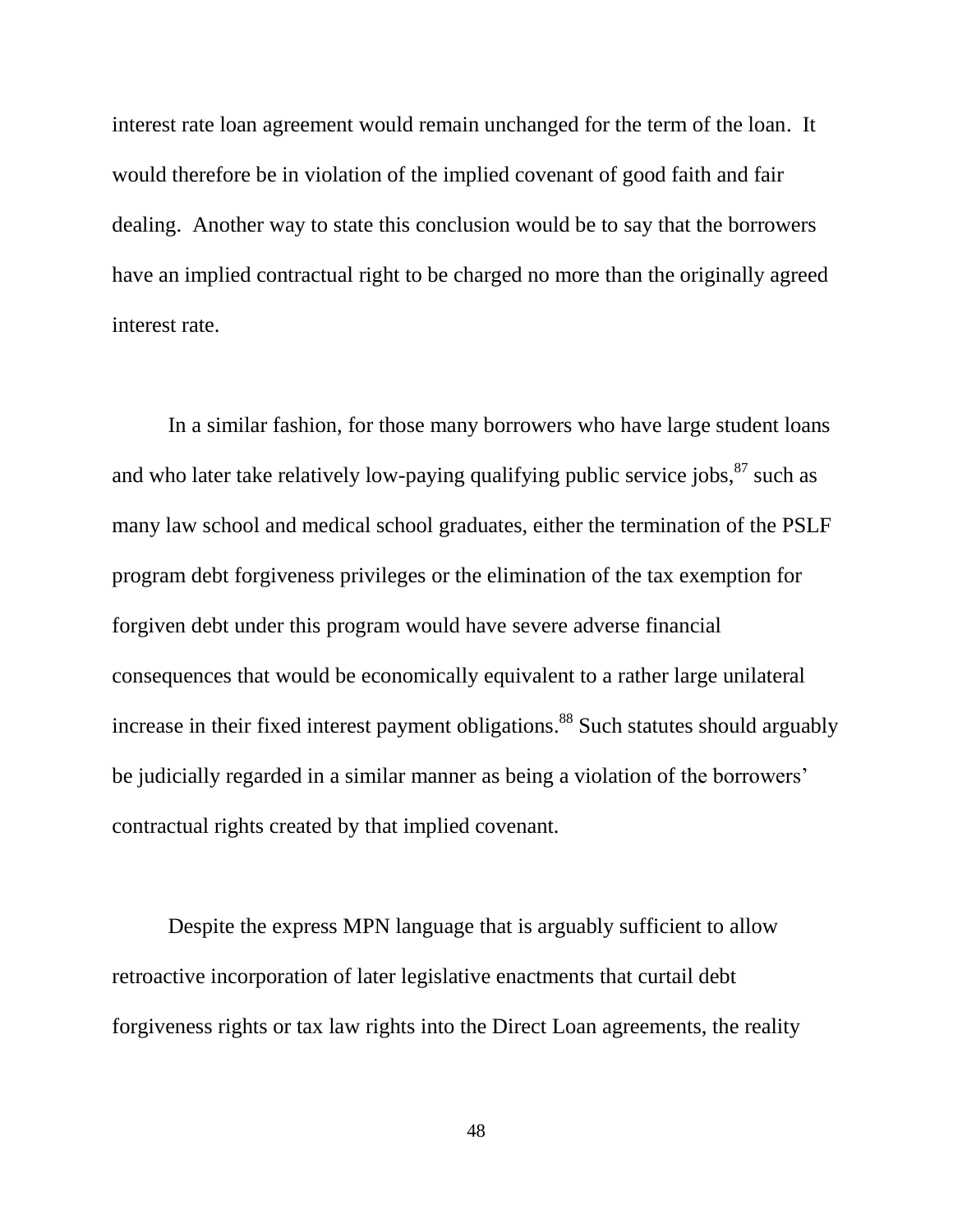here is that the typical student loan borrower does not (and probably could not) give the fine print of the extensive and detailed MPN loan documentation such a close, lawyerly reading that would reveal such risks. The typical Direct Loan borrower is young and financially relatively inexperienced, and gives that detailed loan documentation only a cursory reading at best before signing it. Those typical borrowers would generally expect (and would arguably be reasonable in doing so) that not only would their initial fixed interest payment obligations remain unchanged, but that they would also to be able to later avail themselves of the PSLF program's debt forgiveness terms and the relevant tax law provisions that existed at the time of their loan, given that the substantial curtailment or elimination of those debt forgiveness terms or tax benefits would be just as devastating to them as would be a large unilateral interest rate increase. They might understand that later-enacted statutes could impact their subsequent disclosure or other technical regulatory compliance obligations in some fashion, perhaps significantly increasing their burdens in these regards, but they would probably not anticipate that statutory changes might be retroactively imposed on their loan agreements that would radically and adversely alter its basic financial parameters.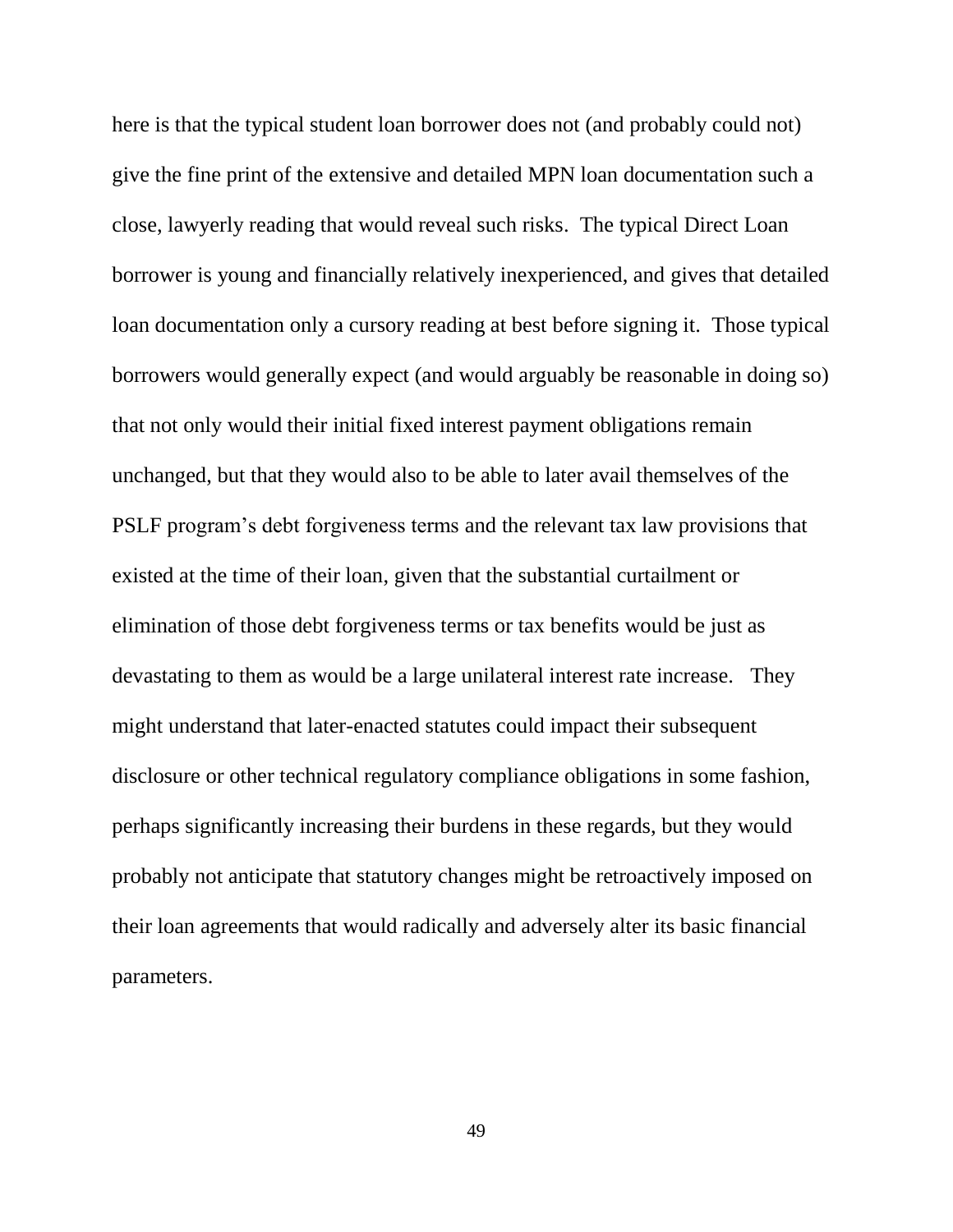Now one should recognize that it is possible that a court that was trying to determine whether Direct Loan borrowers had contractual rights to debt forgiveness and the current tax benefits for forgiven debt under this implied covenant, in the face of an attempted statutory curtailment of those privileges, might elect to apply the "reasonable expectations" criterion under this implied covenant to the particular litigants before it in a fact-specific manner rather than in an more conventional "objective" manner based on hypothetical average contracting party characteristics, even though the latter approach is quite commonly used in many contexts for legal assessment of the "reasonableness" of particular conduct. Rather than postulating a hypothetical Direct Loan borrower of average awareness of and expectations regarding the fine-print loan terms whose reasonable expectations were to be protected, and then determining whether that hypothetical person had a reasonable expectation of debt forgiveness and favorable tax treatment that merited protection through declaration of contractual rights, the court may require the litigant before it to provide sufficient evidence that he or she did in fact have reasonable expectations of having a contractual right to debt forgiveness, and of a right to the current favorable tax treatment thereof.

Under this judicial approach any litigants who would be asserting that they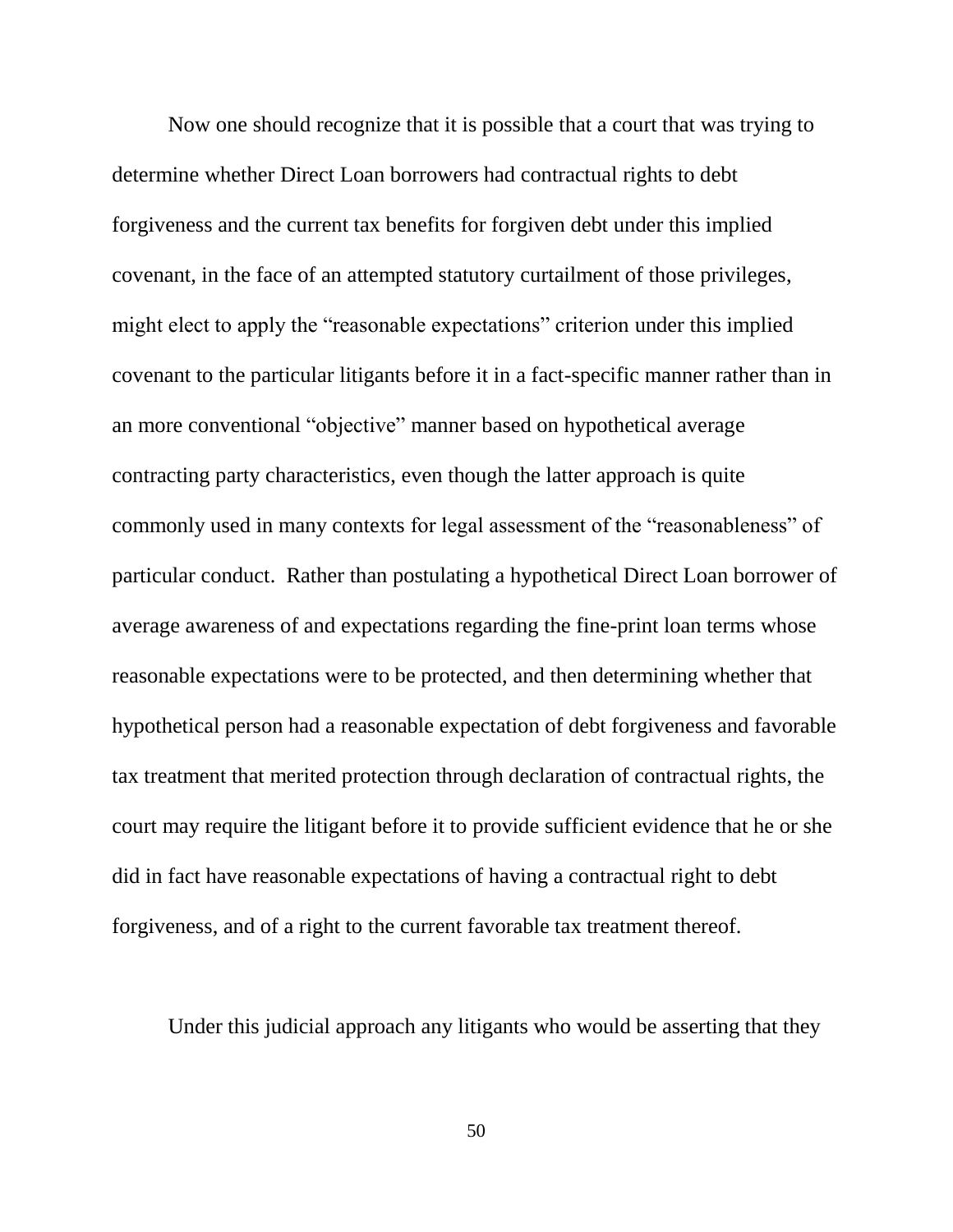had both of these contractual rights under the MPN's implied covenant of good faith and fair dealing would have the considerable burden of having to provide sufficient evidence to establish a favorable position on each of six legal issues: 1) whether they were aware of the PSLF program debt forgiveness terms set forth in the MPN when they executed their loan documents, 2) if so, whether they expected that their rights to utilize those debt forgiveness terms would survive a later legislative amendment that would attempt to curtail those rights, and if so, 3) whether, given their particular degree of legal sophistication, such expectations were reasonable, 4) whether they were aware of the favorable tax treatment that debt forgiven under the PSLF program was accorded when the executed their loan documents, 5) if so, whether they expected that their rights to invoke those tax benefits would survive a later legislative amendment that would attempt to curtail those rights, and if so, 6) whether, given their particular degree of legal sophistication, such expectations of contractual tax benefits immune to statutory abridgement were reasonable.

Under such a fact-specific "reasonable expectations" inquiry only those persons who could satisfy the first three issues noted above by providing sufficient evidence that they were aware of the current PSLF program debt forgiveness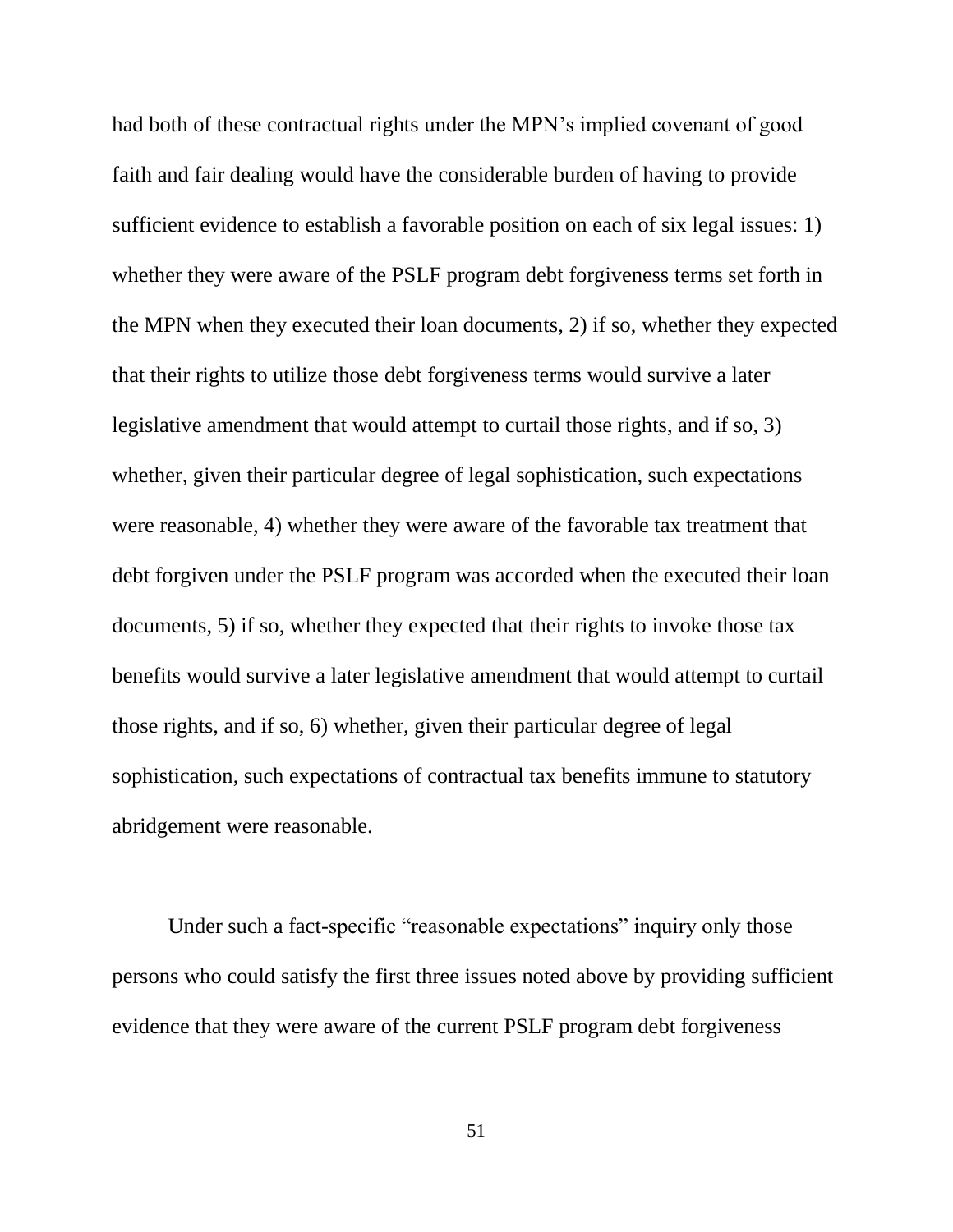benefits, and that they reasonably expected those benefits to be contractual rights that they held, would be accorded a contractual right to those benefits. In similar fashion, only those persons who could satisfy the second three issues noted above by providing sufficient evidence that they were aware of the current favorable tax treatment of debt forgiven under the PSLF programs, and that they reasonably expected those tax terms to be contractual rights that they held, would be accorded a contractual right to that tax treatment.

A judicial requirement that such fact-specific showings be made would be devastating to the implied covenant argument for establishing contractual rights. These fact-specific showings with regard to each of perhaps numerous loan transactions taking place as long as 10 years earlier could be made by at most only a very small proportion of Direct Loan borrowers. This requirement would as a practical matter be tantamount to rejecting the argument that these two contractual rights exist on the basis of the implied covenant of good faith and fair dealing.

However, given the clear advantages of judicial economy of reaching a single blanket ruling on this question of the existence of implied covenant-based contractual rights that would apply equally to all Direct Loan borrowers, and that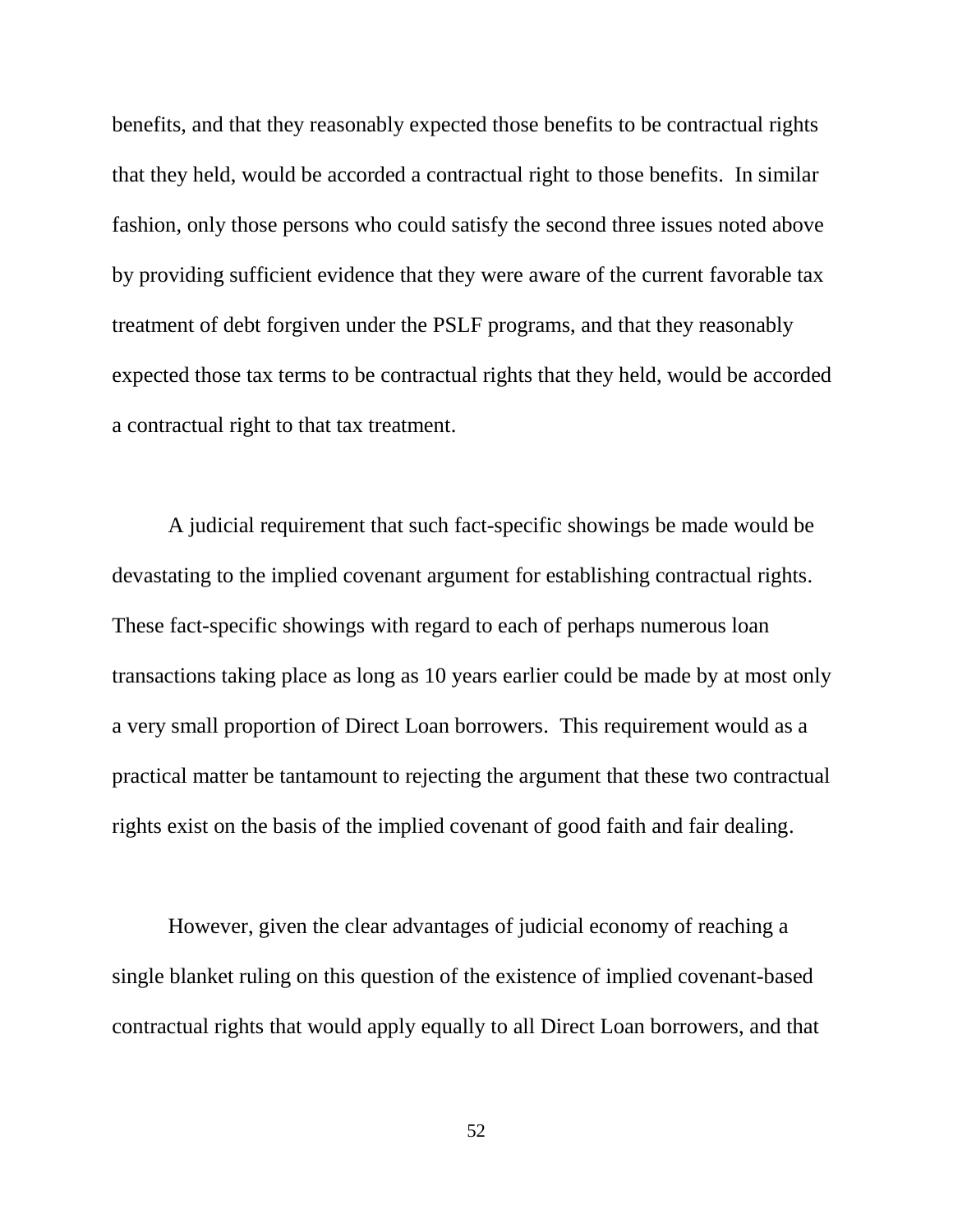would avoid the need for a great deal of fact-specific litigation, a court may well be willing to make this "reasonable expectations" determination on "objective" criteria; i.e., on the basis of the presumed knowledge and expectations of a hypothetical "average" Direct Loan borrower. If so, that court may well conclude that this hypothetical borrower had awareness of and expectations regarding being able to invoke the PSLF program's debt forgiveness terms, and that these expectations were reasonable and therefore create contractual rights under the implied covenant of good faith and fair dealing.

This "objective reasonable expectations" argument would be less powerful with regard to establishing a contractual right that would preclude the retroactive application of a change in the IRS Code that would limit or eliminate the favorable tax treatment of forgiven debt under the PSLF program. The MPN which refers explicitly to the PSLF program's debt forgiveness benefits, but makes no explicit reference to the favorable tax treatment of that forgiven debt that would make borrowers aware of those tax benefits, or that would encourage borrower expectations that those tax benefits would remain available years later at the time of debt forgiveness. In addition, given the general broad judicial acceptance (and reasonably wide public recognition) of the view that amendments to the IRS Code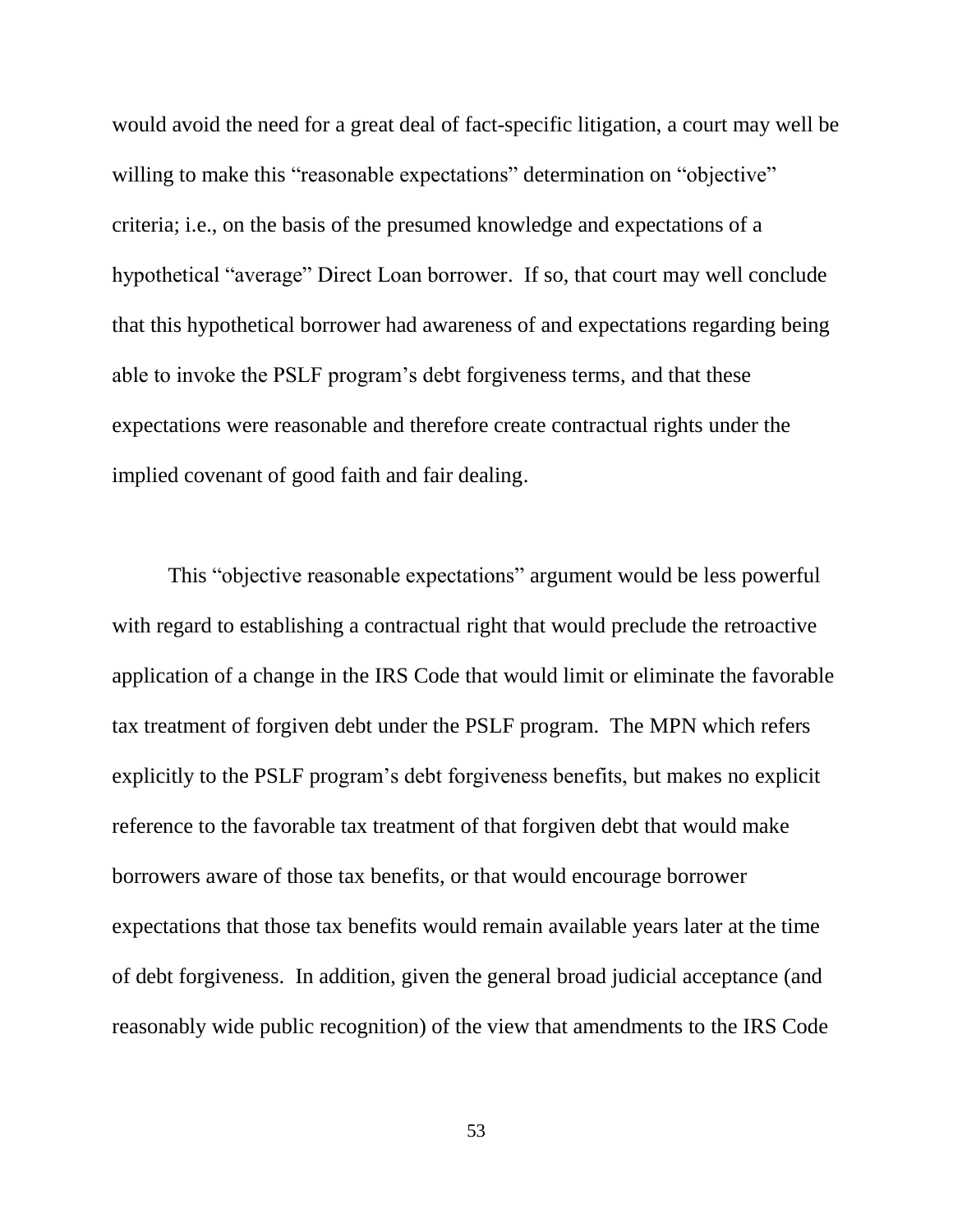that have adverse retroactive effects upon particular taxpayers are nevertheless permitted,<sup>89</sup> an argument can be made that any such expectations that the relevant tax laws will remain unchanged are unreasonable.

## C. The Promissory Estoppel Argument.

The essence of the implied covenant of good faith and fair dealing "reasonable expectations" argument set forth above can presented in a related but slightly different guise if this implied covenant is determined to not be broad enough in this context to provide contractual debt forgiveness rights and the right to the current tax treatment of such forgiven debts, at least for those Direct Loan borrowers who cannot make the required fact-specific showings, if not all borrowers. Another legal doctrine which may provide some contractual protection for these borrower expectations is the broadly accepted doctrine of promissory estoppel.<sup>90</sup>

Under the promissory estoppel principle, if the government should "reasonably expect" that a Direct Loan borrower would rely upon a promise as to the later availability of the current PSLF program debt forgiveness terms and their tax treatment, and the borrower then does so rely in taking out the loan, or in later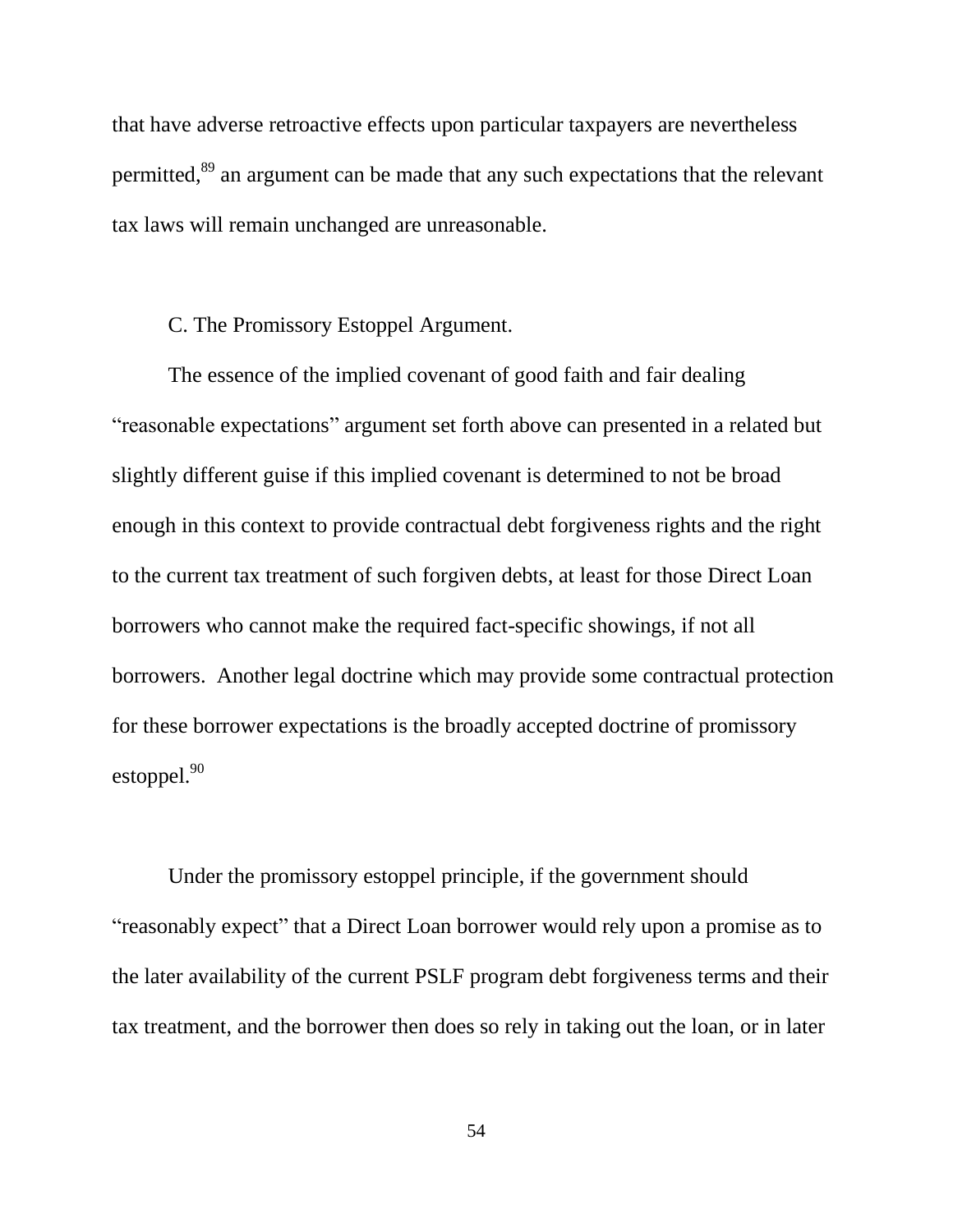accepting public service employment, then the government will have to recognize that the borrower has a contractual right to invoke those terms "to the extent justice requires."<sup>91</sup> The focus of the inquiry here would be whether the government should reasonably expect borrower reliance upon the later availability of those terms, rather than upon the reasonableness of those borrowers' expectations in relying upon those terms which would be the focus of the implied covenant of good faith and fair dealing inquiry discussed above. If it is determined that the government should reasonably expect borrower reliance (whether or not the borrowers have behaved reasonably in so relying), then the final issue presented would then be whether the demands of justice would then call for contractual enforcement of those debt forgiveness and tax treatment terms, in whole or in part. The reasonableness of the borrower's reliance could, however, be a relevant factor in this final determination as to what resolution of the question best furthers justice.

The principles of promissory estoppel apply to impose contractual obligations upon the federal government in the same manner as they apply to private parties.<sup>92</sup> There is a distinction drawn in the law when a party seeks to utilize the earlier and related doctrine of equitable estoppel to bind the government to fraudulent or mistaken representations of its agents. The courts under such

55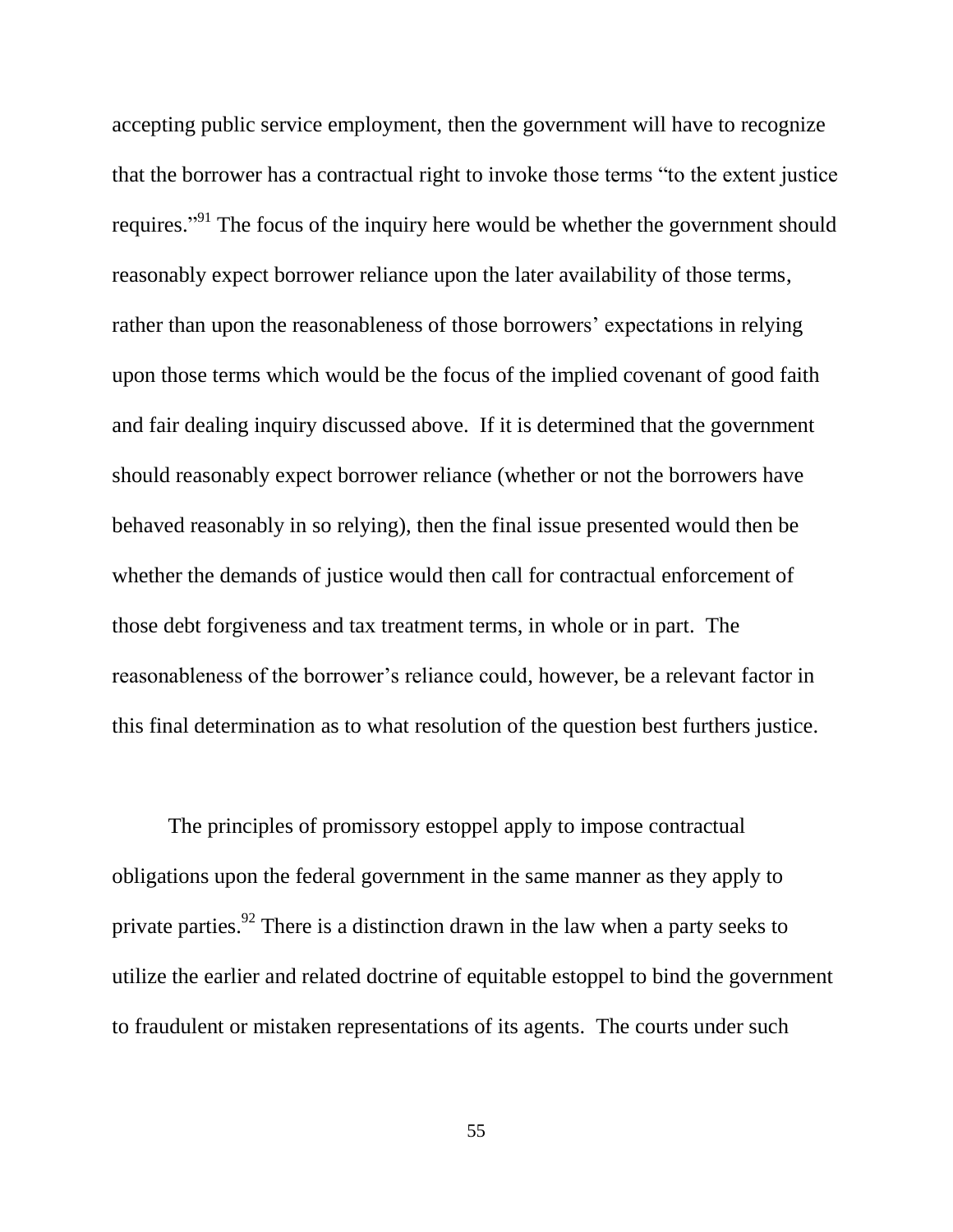circumstances will not hold the government liable for those representations unless the agent was acting within the scope of their authority.<sup>93</sup> However, when a promissory estoppel claim is made based upon the authorized promissory representations of a government agent, the same rules are applied as are to private parties under such circumstances.

This promissory estoppel argument for holding the government contractually obligated to allow borrowers PSLF program debt forgiveness and the favorable tax treatment of forgiven debt is interesting, but there are several plausible counterarguments that can be made against this basis for establishing these contractual rights. One straightforward counter-argument would be that the express terms of the MPN simply do not promise that the PSLF program's debt forgiveness terms will remain available indefinitely for borrower invocation, nor do they include any specific reference to restrictions on changes in the tax treatment of forgiven debt. Those MPN terms instead make it reasonably clear to a legally sophisticated reader that later legislative enactments may retroactively limit or even eliminate these debt forgiveness and tax treatment privileges. If no promises at all were made to borrowers this would sharply undercut the promissory estoppel rationale for imposing contractual obligations upon the government.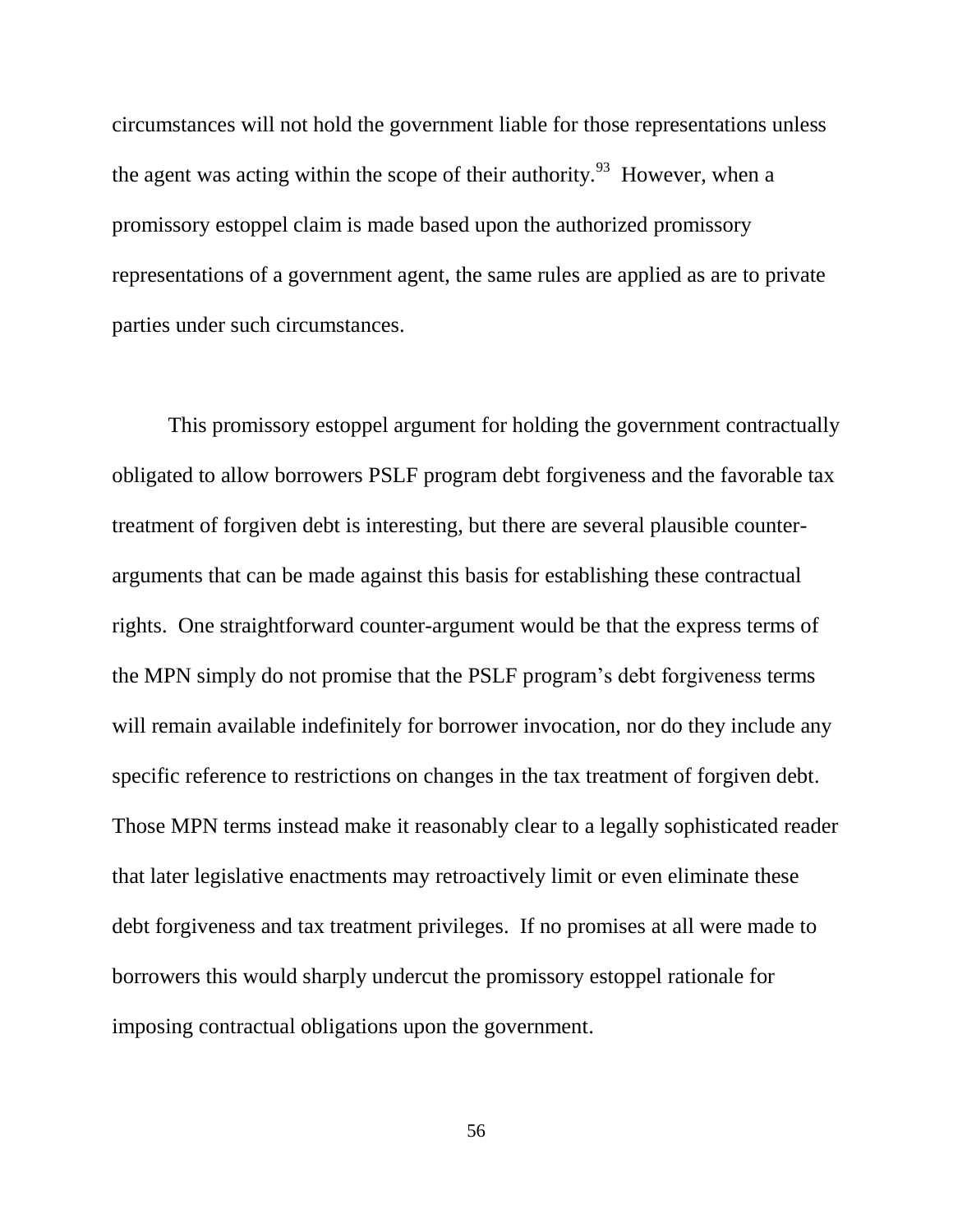A second, related counter-argument would be that any promises that may have been made in the MPN as to the future availability of current PSLF program debt forgiveness terms or favorable tax treatment have been expressly made subject to later legislative enactments. Now it may be reasonable for the government to expect typical student loan borrowers without legal training to overlook the hedged nature of these conditional promises, assuming that they are promises at all, and to rely upon them as though they were unconditional commitments. However, borrower reliance on the mere hope that the PSLF program debt forgiveness terms and the tax laws applicable to forgiven debt will remain unchanged, despite the MPN's express references to possible later limiting enactments, is therefore unreasonable. Achieving justice arguably does not require the courts to order the government to meet people's unreasonable contractual expectations.

Finally, the promissory estoppel argument raises the subsidiary question of whether to prevail with this argument a particular Direct Loan borrower should have to show by substantial evidence that they actually relied upon having the opportunity to later avail themselves of the PSLF debt forgiveness terms and their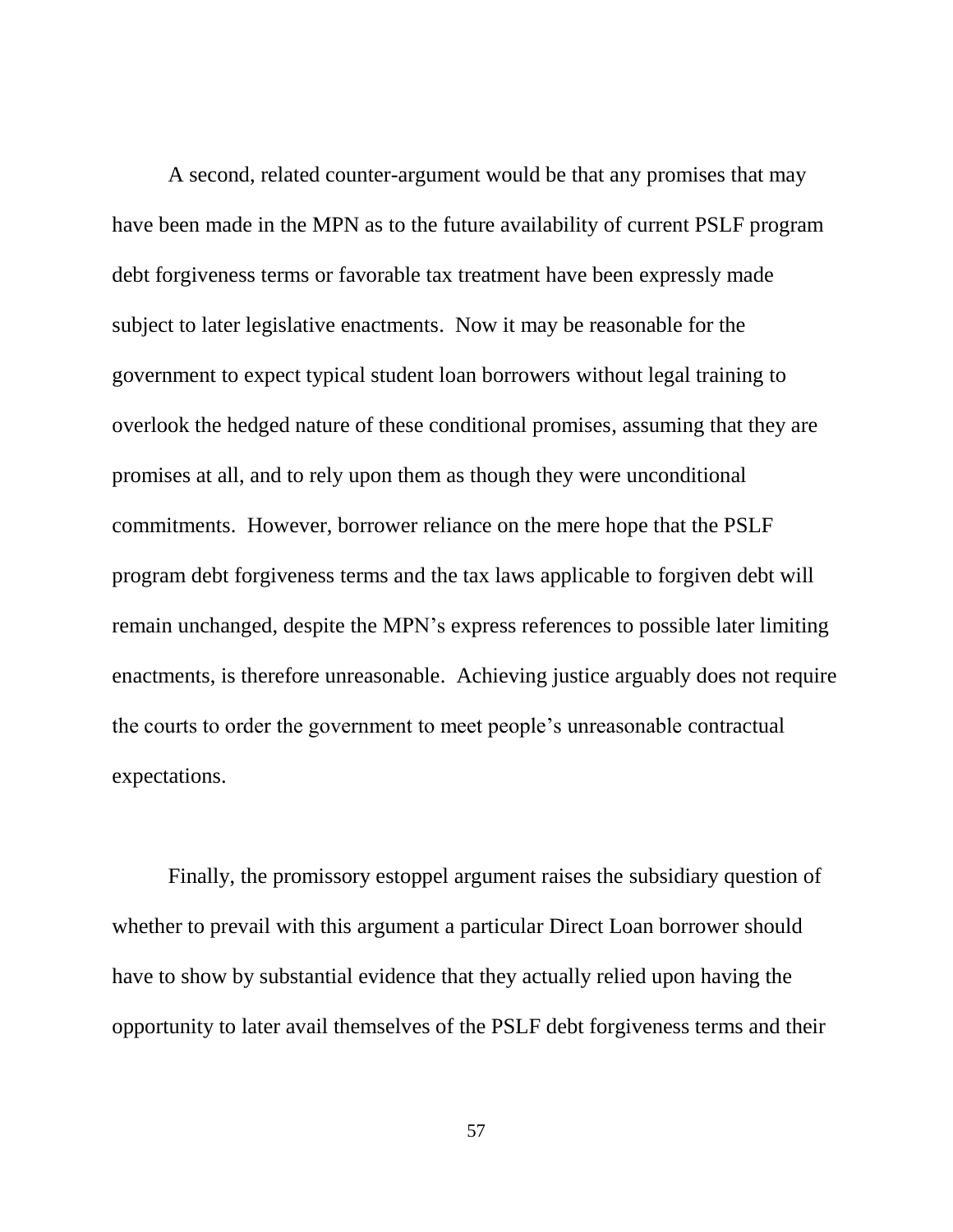favorable tax treatment at the time when they entered into their loan agreements, or when they later took a public service position, or whether such reliance will be presumed as a matter of law on the basis of "objective" criteria; i.e., an analysis of whether a hypothetical "average" Direct Loan borrower would have so relied. If a borrower must demonstrate actual reliance on these presumed MPN promises to be able invoke a promissory estoppel-based contractual right to debt forgiveness and favorable tax treatment thereof, this would obviously bar most if not virtually all borrowers from a favorable finding, in a fashion similar to what I have shown regarding what a fact-specific showing requirement would do to hinder the implied covenant theory of contractual obligation.

#### D. The Unconscionability Argument.

Finally, even if the MPN terms are interpreted to permit the government to subject borrowers to later-enacted legislation that would significantly alter their PSLF program debt forgiveness and favorable tax law treatment privileges, even after considering the implied covenant and promissory estoppel theories of contractual obligation discussed above, a final argument can be made that such alterations should not be allowed because they are so unfair and surprising to borrowers as to be unconscionable.<sup>94</sup> This unconscionability argument would be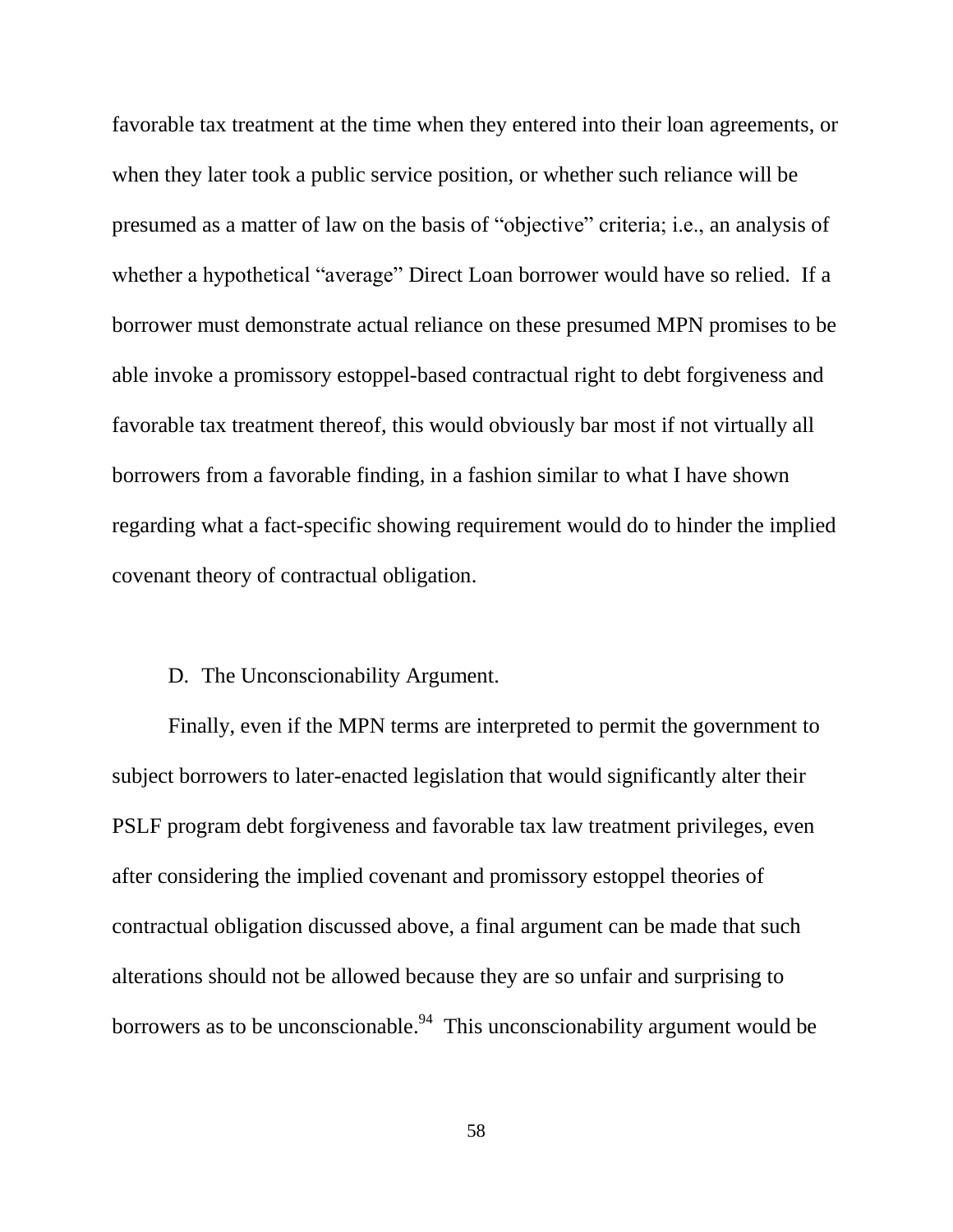based upon the claim that the express MPN provisions that allow for retroactive legislative alterations of loan terms and tax treatment present both significant procedural and substantive unfairness, satisfying the usual judicial requirements that both forms of unfairness be present to some significant extent to justify judicial abrogation of those provisions on unconscionability grounds.<sup>95</sup> If a court accepted this argument it could then reform the loan agreements by refusing to enforce those particular MPN provisions that allow for subsequent unilateral government amendment by statute, thus giving borrowers in effect a contractual right to PSLF program debt forgiveness and the favorable tax treatment thereof.

The procedural unfairness argument that could be made here would be that the terse and legalistic MPN provisions relating to the possibility of alteration of the loan terms by subsequent legislation do not clearly reveal to typical Direct Loan borrowers, who in general have not had any formal legal training, the dramatic nature of the increased burden that could later be legislatively imposed on them by the elimination of their debt forgiveness and favorable tax treatment rights. This argument would once again present the related sub-issue as to whether a fact-specific showing here will be required by courts. Will those borrowers who cannot demonstrate that they were unaware of the possibility of such retroactive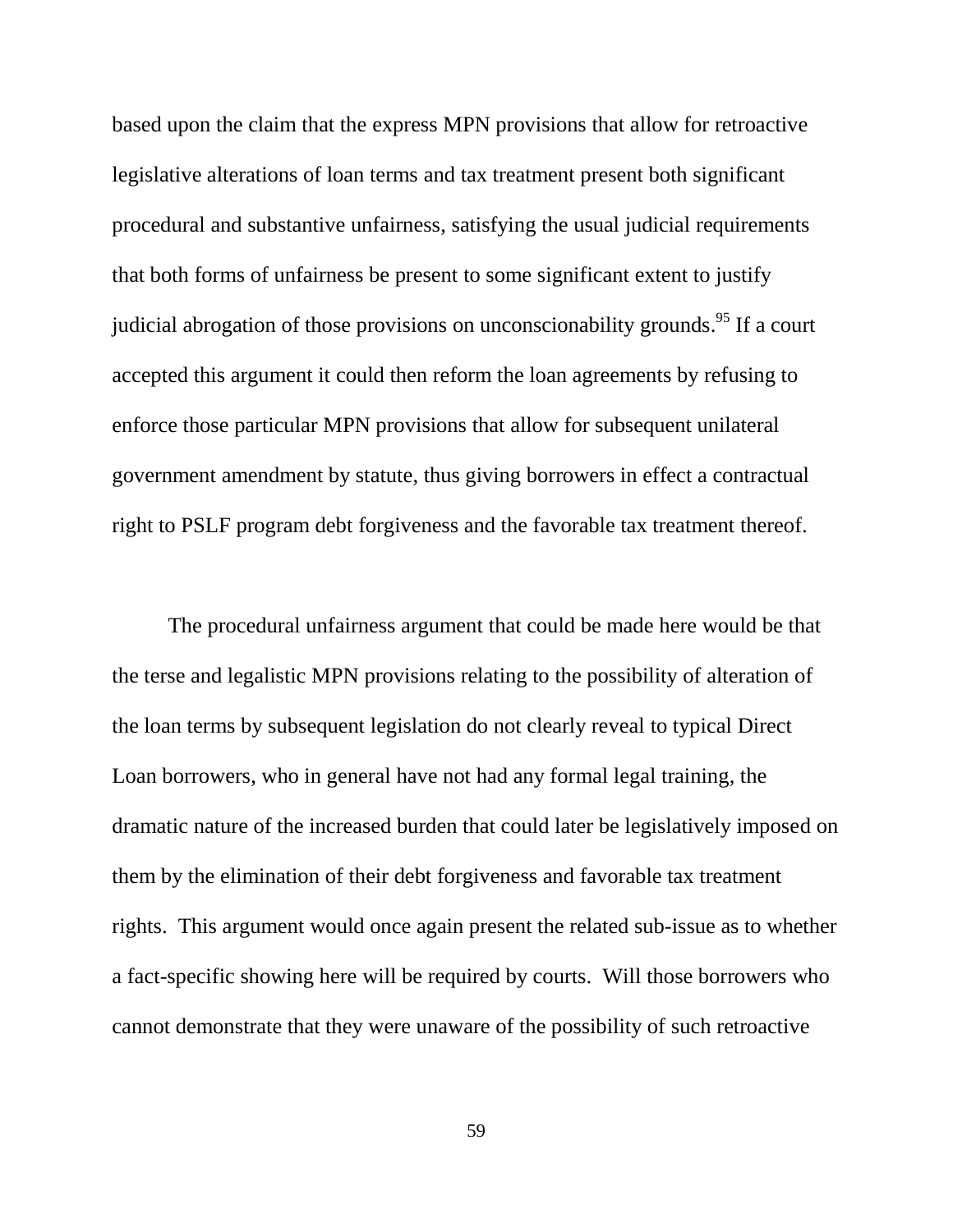legislation at the time they took out their loans be regarded differently and less favorably than those less sophisticated borrowers who can somehow demonstrate that they were not consciously aware of this risk?

A class action challenge to a later-enacted statute that curtailed debt forgiveness rights that was mounted based on this contractual theory of reformation due to unconscionability grounds may be required by the court to bifurcate the plaintiff class with regard to this particular issue. Once again, if courts required that borrowers be able to provide sufficient evidence to demonstrate that they were unaware at the time of contract formation of the existence and significance of the MPN terms that make borrower privileges conditional with regard to later statutory amendments, this would be quite burdensome and would likely defeat most if not virtually all borrower claims. However, once again considerations of judicial economy might cause courts to instead apply their determination of the extent of knowledge and understanding of a hypothetical "average" Direct Loan borrower for all such unconscionability claims.

The substantive unfairness argument would focus on the major financial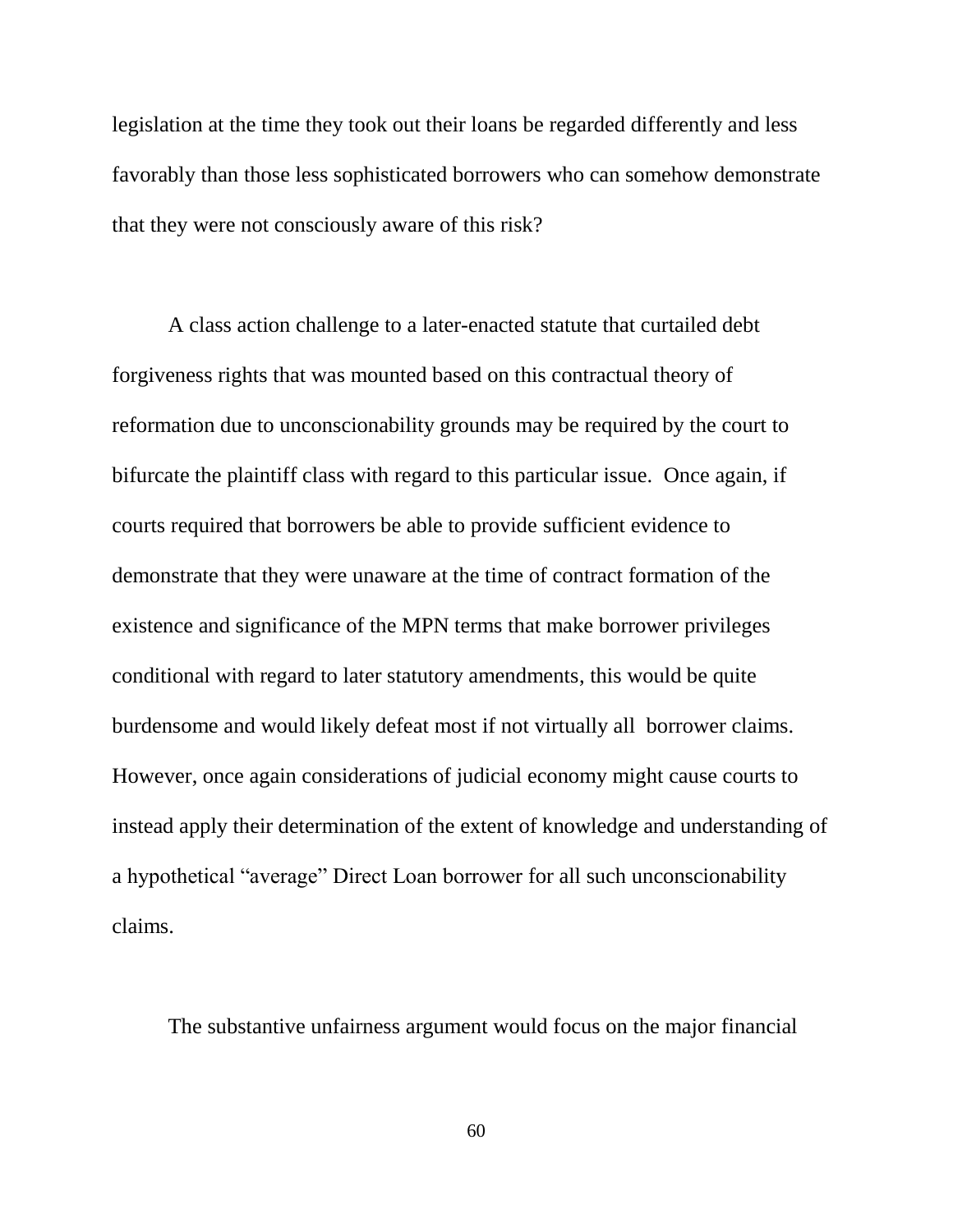implications of the loss of those debt forgiveness and tax treatment privileges for borrowers, as compared to the size of the loan obligations they have originally undertaken. This argument may also present a related sub-issue: Should those high-debt borrowers, such as law school and medical school graduates, who will suffer greatly from the loss of debt forgiveness privileges be treated differently from those many borrowers who have more modest loan balances, and who therefore will not be as strongly impacted? This difference in the significance of losing these privileges between these borrower groups may also call for partition of an unconscionability class action into two (or more) different lawsuits on this particular issue.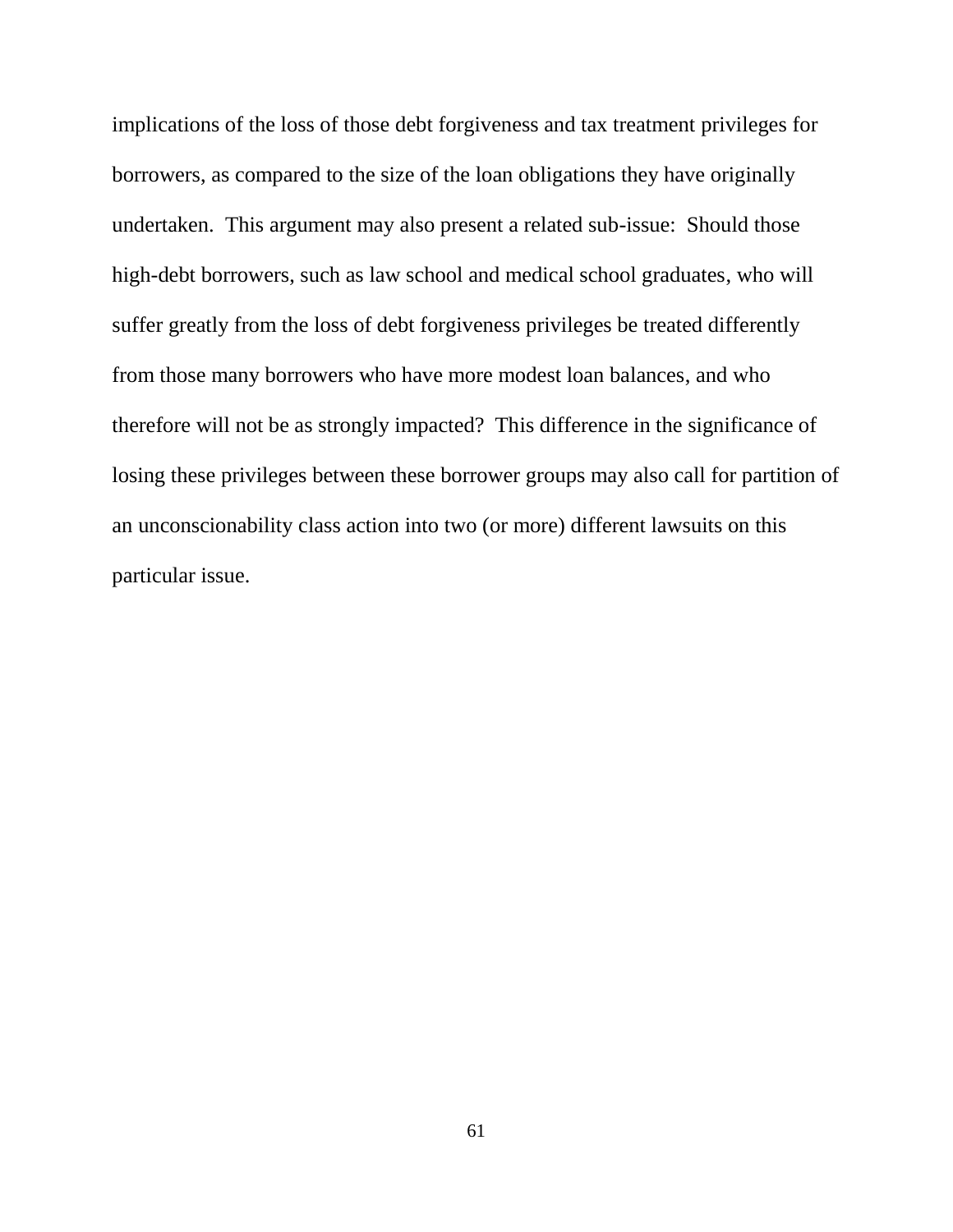# V. FEDERAL GOVERNMENT POWER TO RETROACTIVELY LIMIT PSLF DEBT FORGIVENESS AND TAX TREATMENT PRIVILEGES

If it is determined that current Direct Loan borrowers do not have contractual rights to later avail themselves of the PSLF program debt forgiveness privilege or current tax law treatment there do not appear to be any Constitutional limitations that would be sufficient to bar enforcement of a federal statute that would retroactively terminate that privilege. However, if the program's debt forgiveness terms were left in force but the tax exemption now given to that forgiven debt was statutorily eliminated, there is some question as to whether such legislation would pass Constitutional due process scrutiny, although I believe that it would.

The courts have long permitted tax legislation that has retroactive impacts on some taxpayers. <sup>96</sup> As early as 1880 it was established that taxation for a public purpose is not a taking of private property in violation of the Takings Clause of the Constitution.<sup>97</sup> In addition, a taxpayer's mere reliance upon an existing tax provision remaining in force is insufficient to establish that a tax law change is a Constitutional violation.<sup>98</sup> However, upon occasion a tax law change with retroactive impact has been challenged as a violation of the substantive due process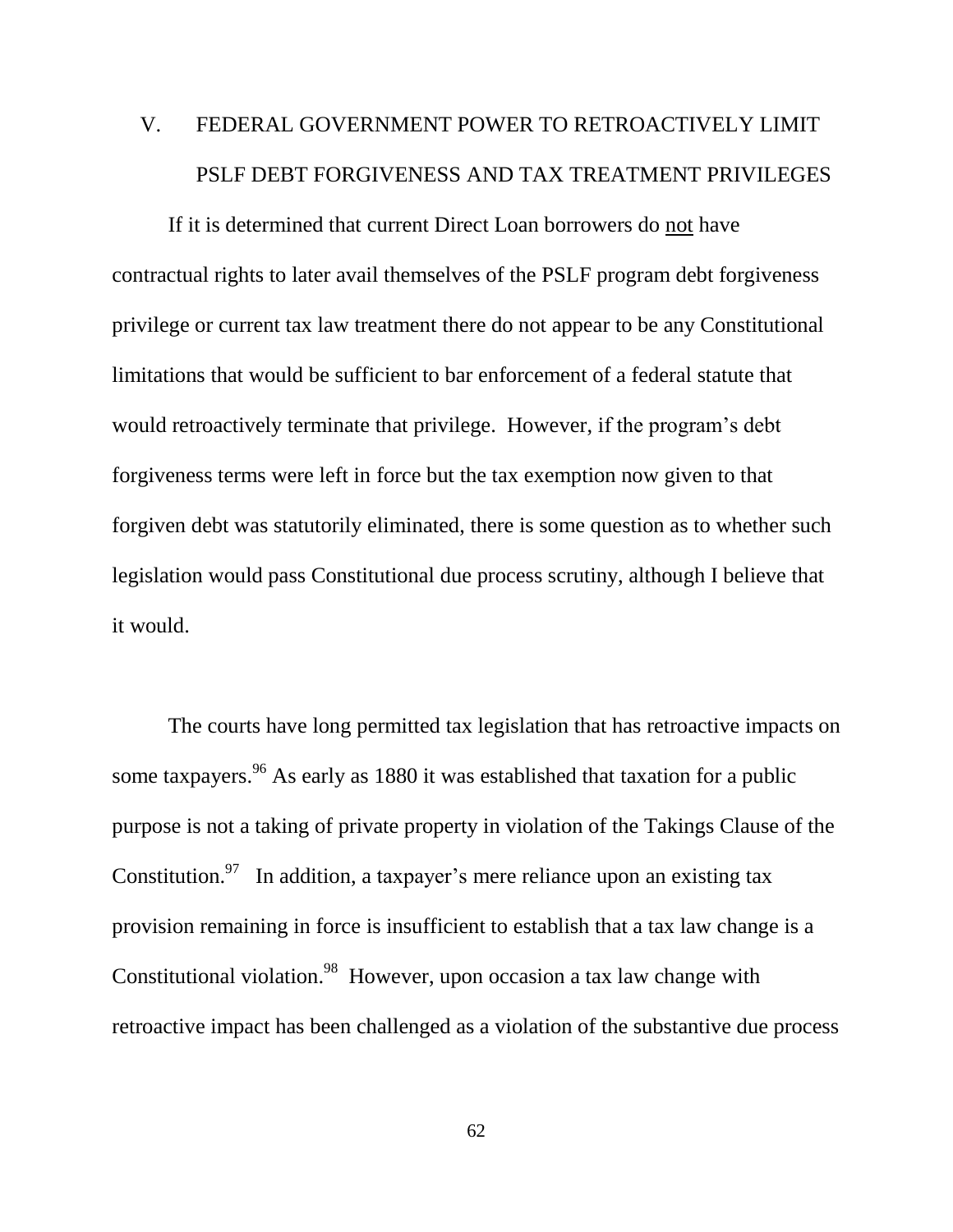requirements of the Constitution on the basis that the length of the period of retroactivity reaching back from the date of statutory enactment is excessive.

Now most tax legislation is made retroactive only to the beginning of the year of enactment, and such legislation has been routinely upheld against such substantive due process challenges.<sup>99</sup> However, tax laws that reach back further than one year to impose changes in the tax treatment of prior events are on rare occasions successfully challenged on substantive due process grounds. For example, in Nichols v. Coolidge the Supreme Court disallowed the retroactive application of an estate tax provision that changed the tax treatment of a property transfer that had taken place 12 years earlier.<sup>100</sup> In a later case the Supreme Court endorsed this ruling and contrasted it with the different result reached in many other instances where the "retroactive effect is limited."<sup>101</sup>

A change in the tax laws governing debt forgiven under the PSLF program would potentially have retroactive effects for some borrowers going as far back as 1994 when the Direct Loan program first went into effect,  $102$  thus far exceeding the 12 years of retroactive application found to be unacceptable in Nichols v. Coolidge. This potentially long period of retroactivity exists because while a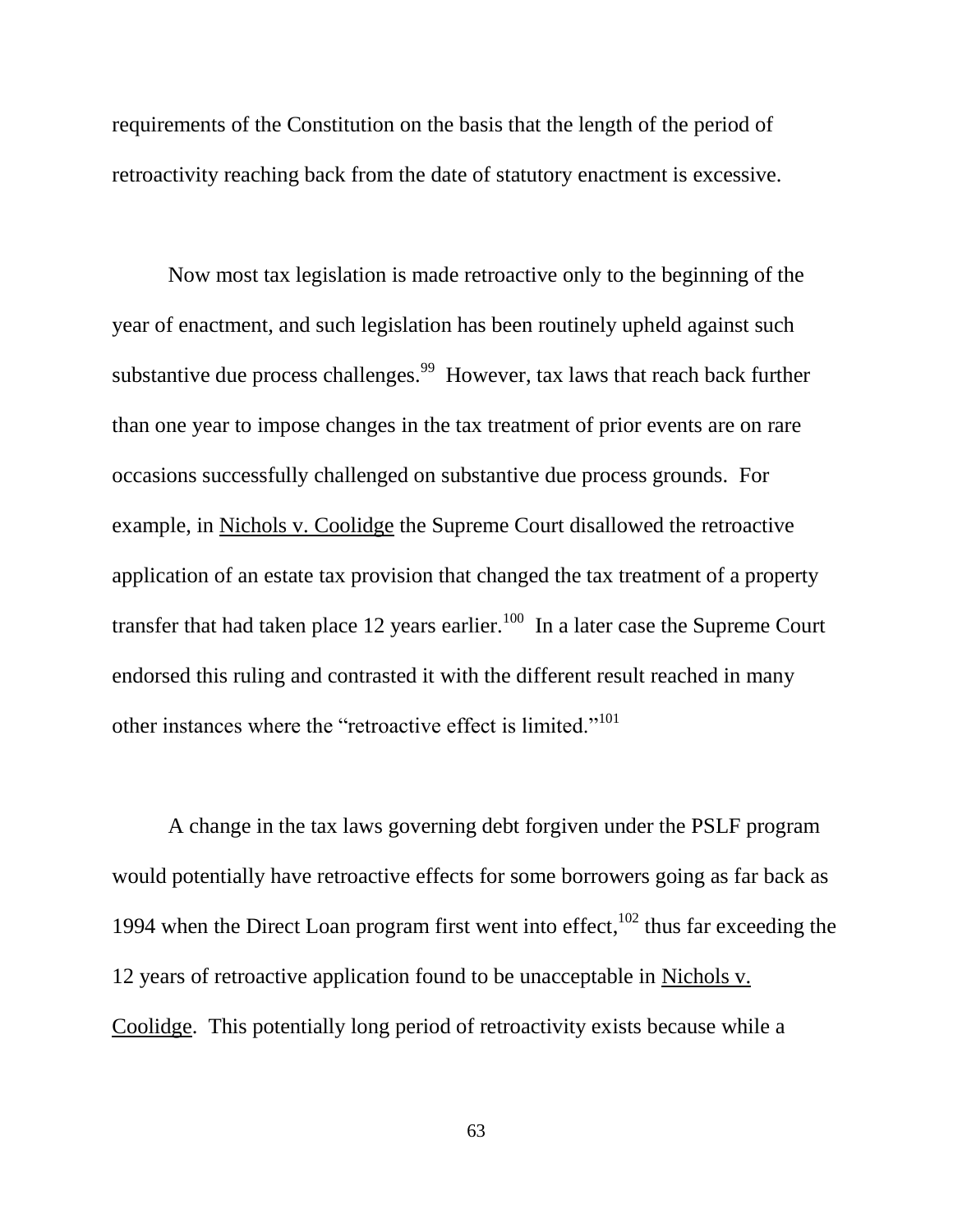borrower must have worked for 10 years in qualifying public service after October 1, 2007 to obtain debt forgiveness, if the borrower meets that requirement he will be able to have any remaining balance on any Direct Loans forgiven, even if some or all of those loans were taken out prior to October 1, 2007. Now as a practical matter the large majority of Direct Loans that will be forgiven under the PSLF program, starting in October of 2017, will be post-2007 loans that the borrower will have taken out within 10 years or less of the time of seeking debt forgiveness. However, there will likely also be some Direct Loans that were taken out more than 10 years before PSLF program debt forgiveness is sought, and that were then partially repaid under extended 20- or 25-year income-based loan repayment plans and will not have been fully repaid by the time PSLF program debt forgiveness is sought. So a tax law change here could conceivably have retroactive impact for a particular taxpayer extending back before 2007 and perhaps all the way back to 1994!

However, it was not until the PSLF program was adopted in 2007 that a Direct Loan borrower could have formed an expectation of PSLF program debt forgiveness and the tax exemption of this forgiven debt, so perhaps it would be more appropriate to regard the period of retroactive impact of a tax law change as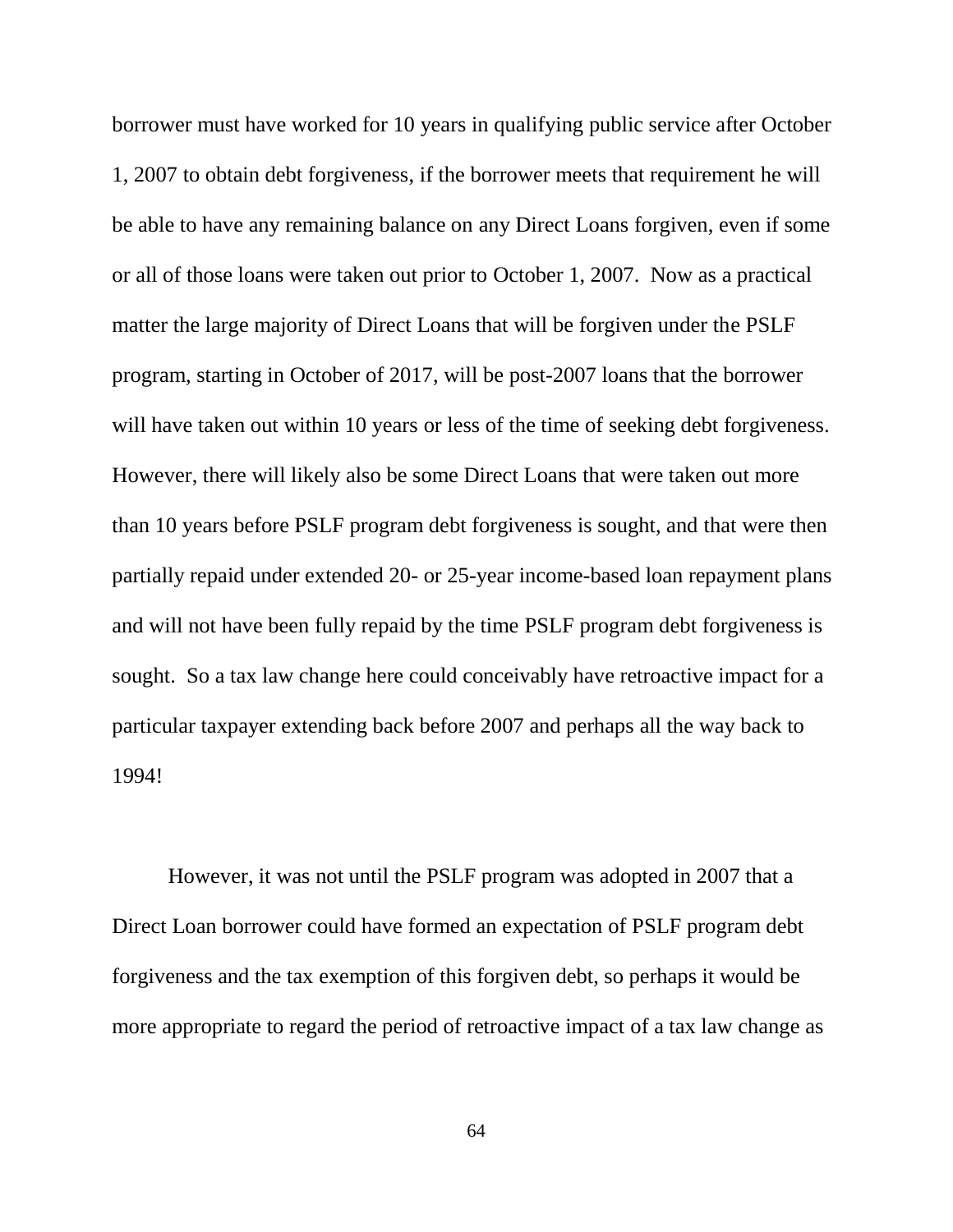extending back only to October 1, 2007 when those expectations of debt forgiveness and favorable tax treatment could have first arisen, even if some of the loan debts that would later be forgiven were incurred well prior to that date. Still, even if framed in this manner such a statute would be imposing a retroactive period of up to at least 10 years in length – longer for some borrowers if the hypothetical new tax law is adopted after 2017 -- and therefore would perhaps be open to challenge on substantive due process grounds under the rationale of Nichols v. Coolidge which as noted invalidated a tax law that had a retroactive impact extending back 12 years. But I doubt that such an argument would prove successful, given the broad judicial support for retroactive tax laws,  $^{103}$  and given the very large revenue consequences of invalidating such a statute, which I have estimated earlier would recapture one-quarter to one-third of the \$12 billion to \$18 billion/year of forgiven debt...

For the remainder of this Part V I will assume for the sake of argument that it has been determined that under one or more of the legal theories discussed above at least some Direct Loan borrowers do have a contractual right to utilize the current PSLF program debt forgiveness rights, and a contractual right to the current favorable tax treatment of any debt forgiven. Does the contractual status of those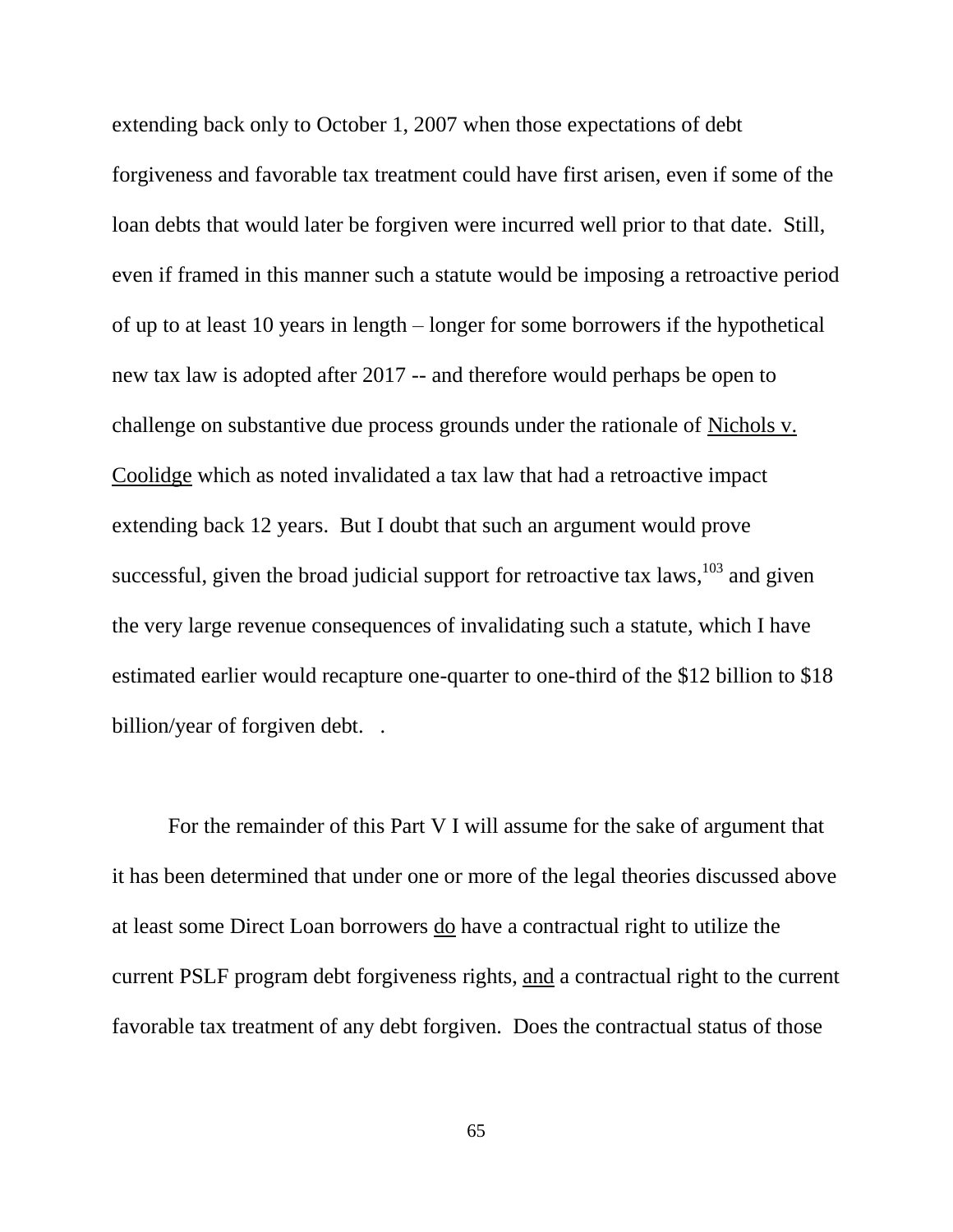borrowers' rights affect the federal government's ability to retroactively terminate one or both of those rights under the Constitution without providing compensation to the adversely affected borrowers? My conclusion here is that these contractual rights would each be regarded as "private property" and protected against retroactive statutory elimination by the Takings Clause of the Constitution.<sup>104</sup>

Let me explain my reasoning. The U.S. Constitution's Contracts Clause prohibits any state government from adopting a law that would impair its contractual obligations, $105$  but it has long been recognized that this provision applies only to the states and not to the federal government.<sup>106</sup> Any Constitutional challenge to federal statutes that impair the contractual rights of a private party in a contract with the federal government, such as the assumed contractual rights of Direct Loan borrowers to utilize PSLF program debt forgiveness terms and to have favorable tax treatment of the forgiven debt, would have to be based on the argument that the statutes violate the Takings Clause of the Constitution which prohibits the taking of private property without providing just compensation.<sup>107</sup>

Contract rights are generally deemed to constitute "private property" as that phrase is used in the Takings Clause, $108$  but there are important exceptions made to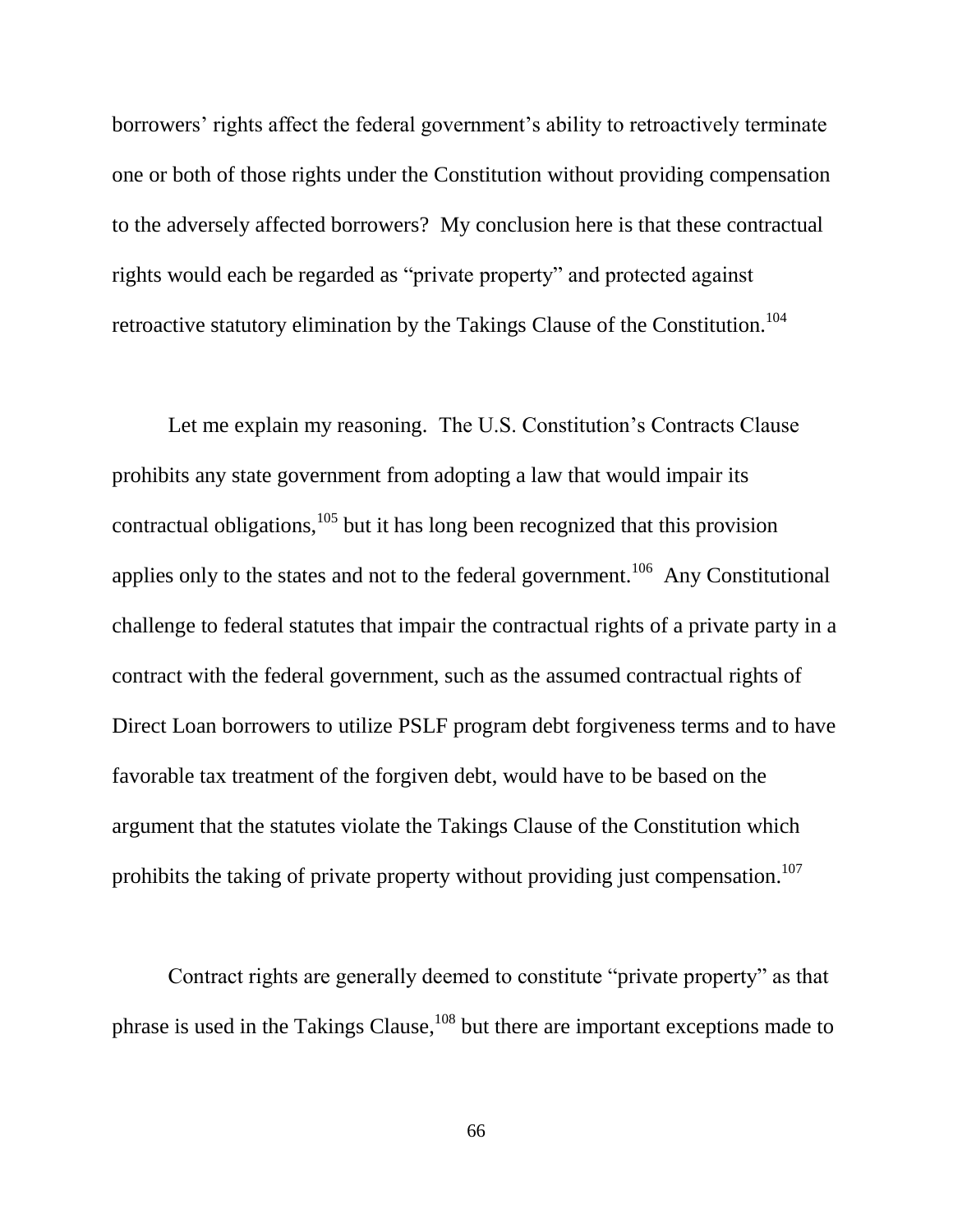this general rule. For example, in Bowen v.  $POSSE<sup>109</sup>$  the U.S. Supreme Court stated in sweeping terms that contractual arrangements, including those to which a sovereign itself is party, remain subject to subsequent legislation,  $110$  and held that the contractual right of the State of California to terminate its participation in the Social Security system did not constitute a property right within the meaning of the Fifth Amendment, $111$  but that such a right remained "subject to the sovereign's jurisdiction, and [that jurisdiction] will remain intact unless surrendered in unmistakable terms."<sup>112</sup> The **Bowen** court distinguished this lesser right from the hardier property rights that would be created by a contractual debt of the government, or by a government obligation to otherwise provide benefits under a contract.<sup>113</sup>

Under the reasoning of the Bowen case, if the Direct Loan borrowers are determined to have a contractual right to invoke PSLF program debt forgiveness, as I am assuming here, this right would appear to be of the nature of a governmental obligation to provide benefits, and where the government's right to unilaterally alter or terminate those benefits has been "surrendered in unmistakable terms." That right would therefore deserve the usual "private property right" Takings Clause Constitutional protection that would bar its termination by statute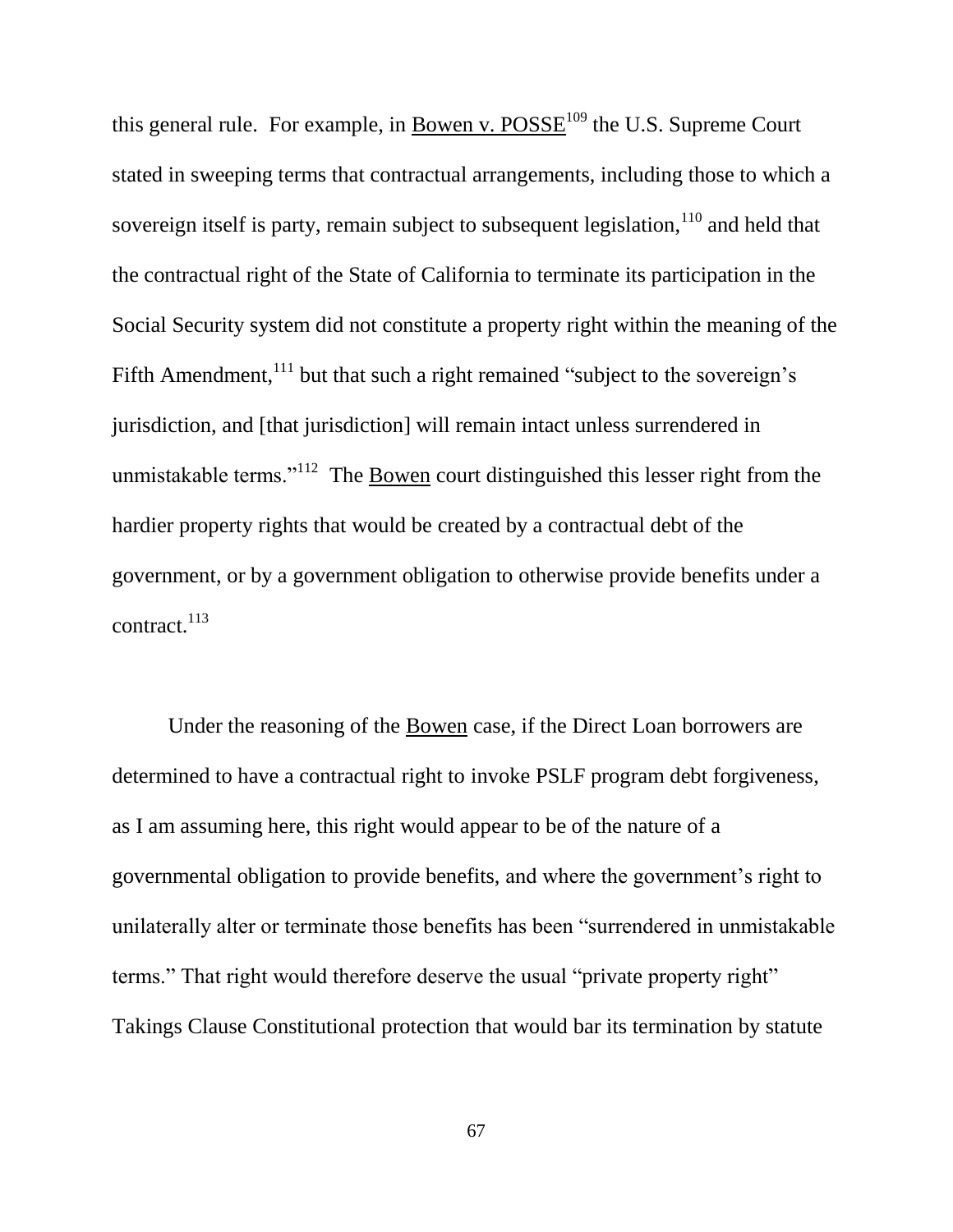without the government providing compensation. In similar fashion, if these Direct Loan borrowers are determined to also have a contractual right to the currently favorable tax exemption for forgiven debt, under Bowen this right would also appear to be of the nature of a government obligation to provide benefits that merited such Constitutional Takings Clause protection. The retroactive taxation jurisprudence briefly discussed above that broadly allows the adoption of tax laws with retroactive impact (if the period of retroactivity is not excessively long) does not appear to be here applicable because those prior cases allowing for retroactive measures do not address the unusual circumstances assumed to be present where the government has specifically contracted to provide a certain tax treatment for a transaction.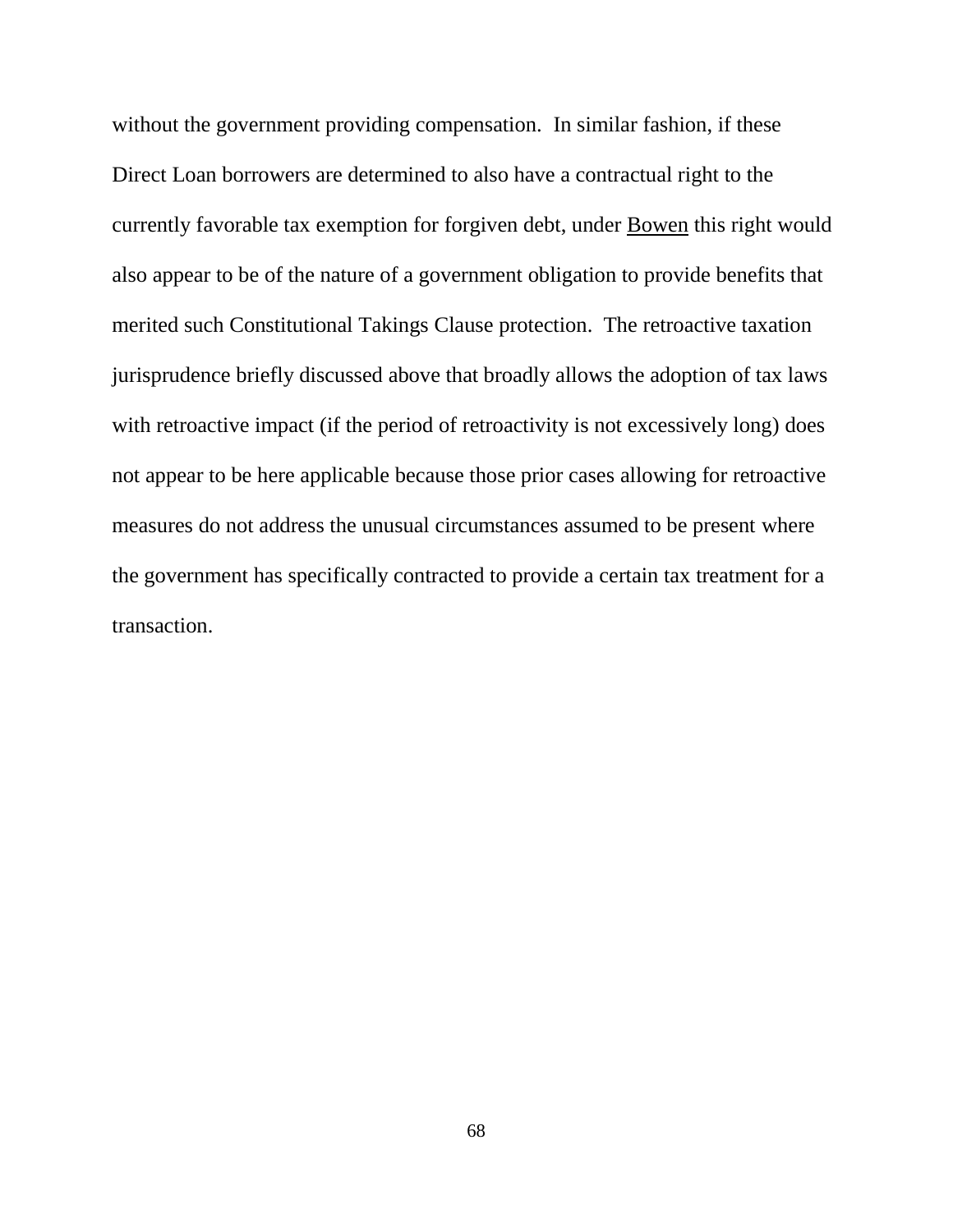## VI. CONCLUSION

As I have discussed above, I believe that the express language of the MPN should be interpreted to allow the government to retroactively impose statutory limitation or even elimination of PSLF program debt forgiveness privileges for prior Direct Loan borrowers, <sup>114</sup> and to retroactively change the tax laws applicable to any forgiven debt. Direct Loan borrowers do not appear to have an express contractual right to either debt forgiveness or favorable tax treatment of forgiven debt.

Under the implied covenant of good faith and fair dealing, however, a fairly strong case can be made that Direct Loan borrowers have an implied contractual right to debt forgiveness under the PSLF program and to the current favorable tax treatment of debt so forgiven, if not all borrowers then at least those few borrowers who can demonstrate that they reasonably expected to have such contractual rights when they entered into their loan agreements.

In addition, a related but distinct argument can be made that the government should be bound by promissory estoppel principles to contractual commitments to honor those debt forgiveness and tax treatment privileges originally articulated in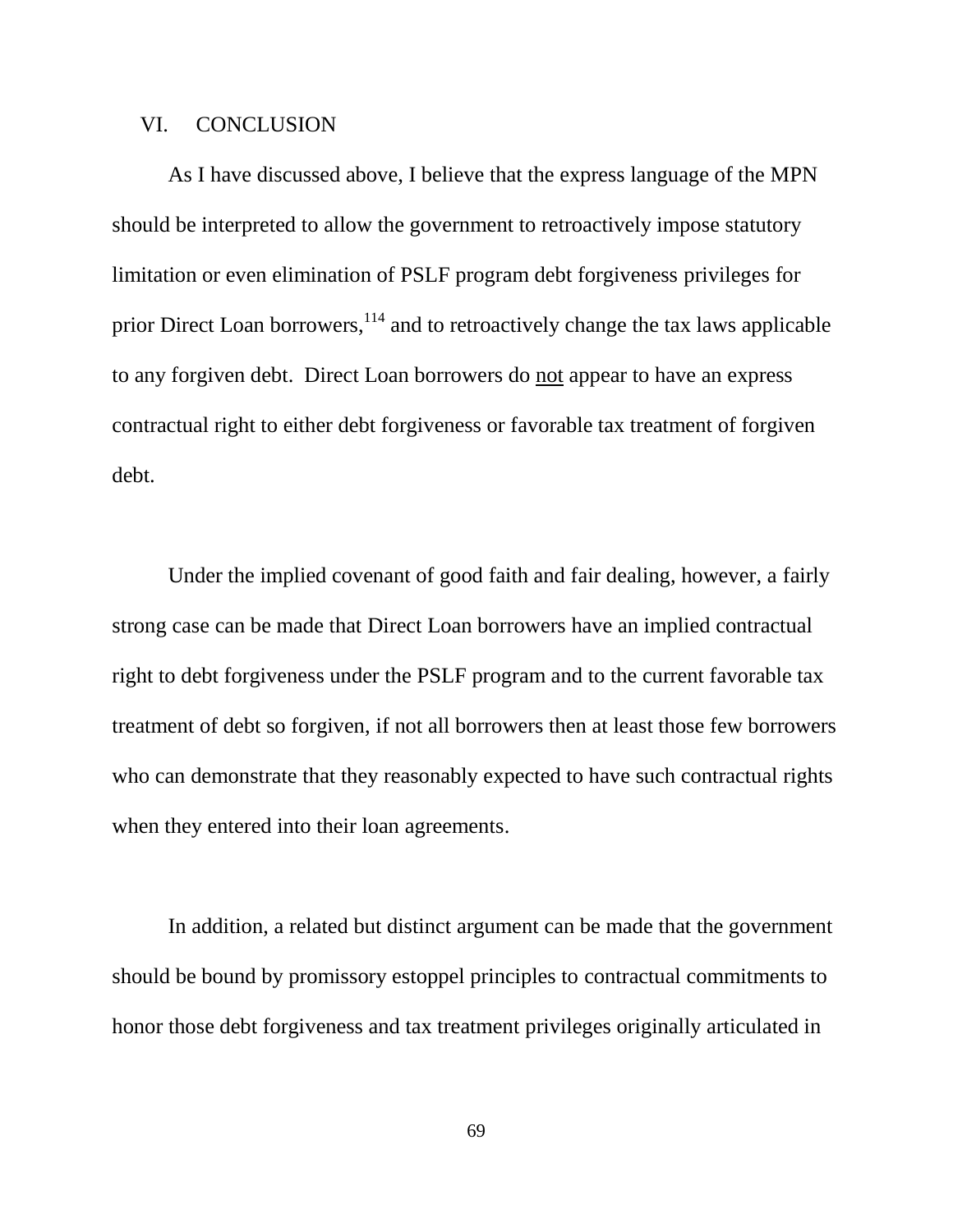the Direct Loan documentation, again if not for all borrowers then at least with regard to those few borrowers who can demonstrate that they actually relied upon later having those rights at the time when they entered into their loan agreements, or when they later took public service employment. However, as I have noted there are several strong counter-arguments that can be made against imposing contractual liability on the government here on a promissory estoppel theory.

Finally, a robust unconscionability challenge can be mounted against enforcement of the MPN terms that allow for retroactive elimination PSLF program debt forgiveness privileges for Direct Loan borrowers by later-enacted statutes, seeking reformation of those contracts to provide contractual protection to borrowers against such statutes, if not for all borrowers than certainly at least with regard to those high-debt borrowers who can demonstrate that they were both unaware of this possibility at the time of contracting and would be severely impacted by the loss or substantial curtailment of their debt forgiveness rights.

In summary, I think that it is an open question whether the courts would regard the PSLF program debt forgiveness terms as a contractual obligation of the government under the post-October 1, 2007 Direct Loan agreements, rather than as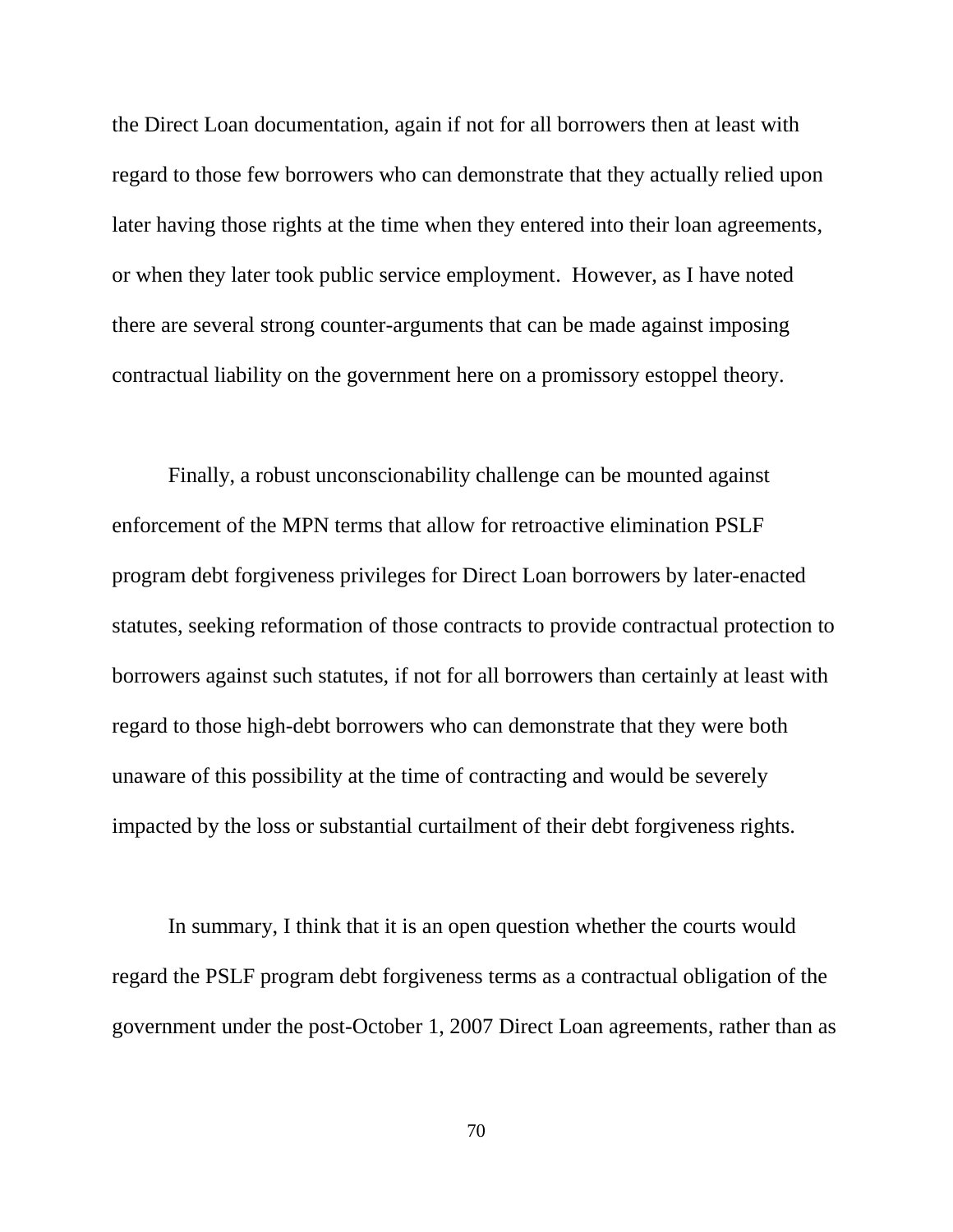merely a revocable privilege, under one or more of the above contractual theories of liability if this matter were litigated in the context of retroactive statutory curtailment or elimination of those privileges. I have here considered several arguments that could be made in this regard, and while some of them have considerable merit at least for a small subset of Direct Loan borrowers the proper resolution of the question as a matter of positive law is unclear. For the reasons that I have discussed, however, I think that it is much less likely that the courts would regard the privilege of favorable tax treatment of debt forgiven under the PSLF program as a contractual obligation of the government.

If one assumes for the sake of argument that the existence of borrower contractual rights to both debt forgiveness and favorable tax treatment can be justified by one or more of the above theories, that raises the difficult question as to whether the federal government then still has the power under the Constitution to retroactively abrogate one or both of those contractual rights by statute. I have concluded that a strong case can be made that if borrowers have contractual rights to debt forgiveness these rights should be regarded as property rights that under the Takings Clause cannot be retroactively abrogated without the payment of compensation. I have also concluded that if borrowers have a contractual right to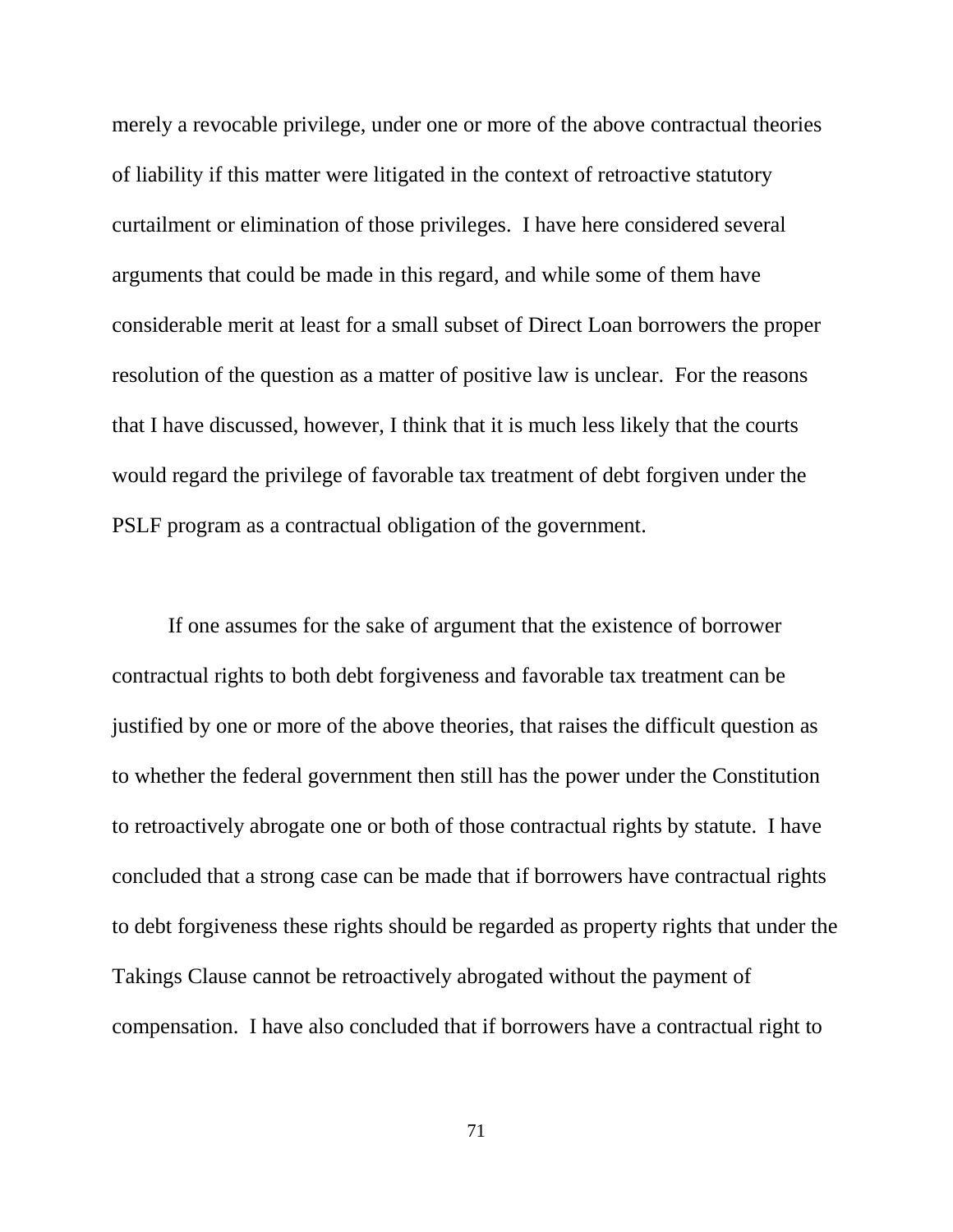the current favorable tax treatment of forgiven debt this right should also be regarded as a property right that similarly under the Takings Clause cannot be retroactively abrogated without the payment of compensation.

The Obama Administration's 2016 proposal to limit PSLF program debt forgiveness eligibility was not adopted, and the recent Trump Administration proposal to prospectively abolish the PSLF program altogether for most Direct Loans taken out as of July 1,  $2018^{115}$  may or may not be adopted. But in any event, given the very large annual costs that the debt forgiveness provisions of this program are likely to impose upon the Treasury in later years once substantial numbers of people begin to obtain debt forgiveness, and given the highly skewed regressive distribution of the benefits of the program's debt forgiveness terms in favor of mid-career lawyers and doctors, there are likely to be later attempts made to statutorily curtail or eliminate this program, or to reduce or eliminate its favorable tax benefits, in a manner that will have retroactive impacts upon prior Direct Loan borrowers.

Finally, if such statutes with retroactive impacts are adopted there will surely be court challenges to those statutes asserted along the lines of the arguments that I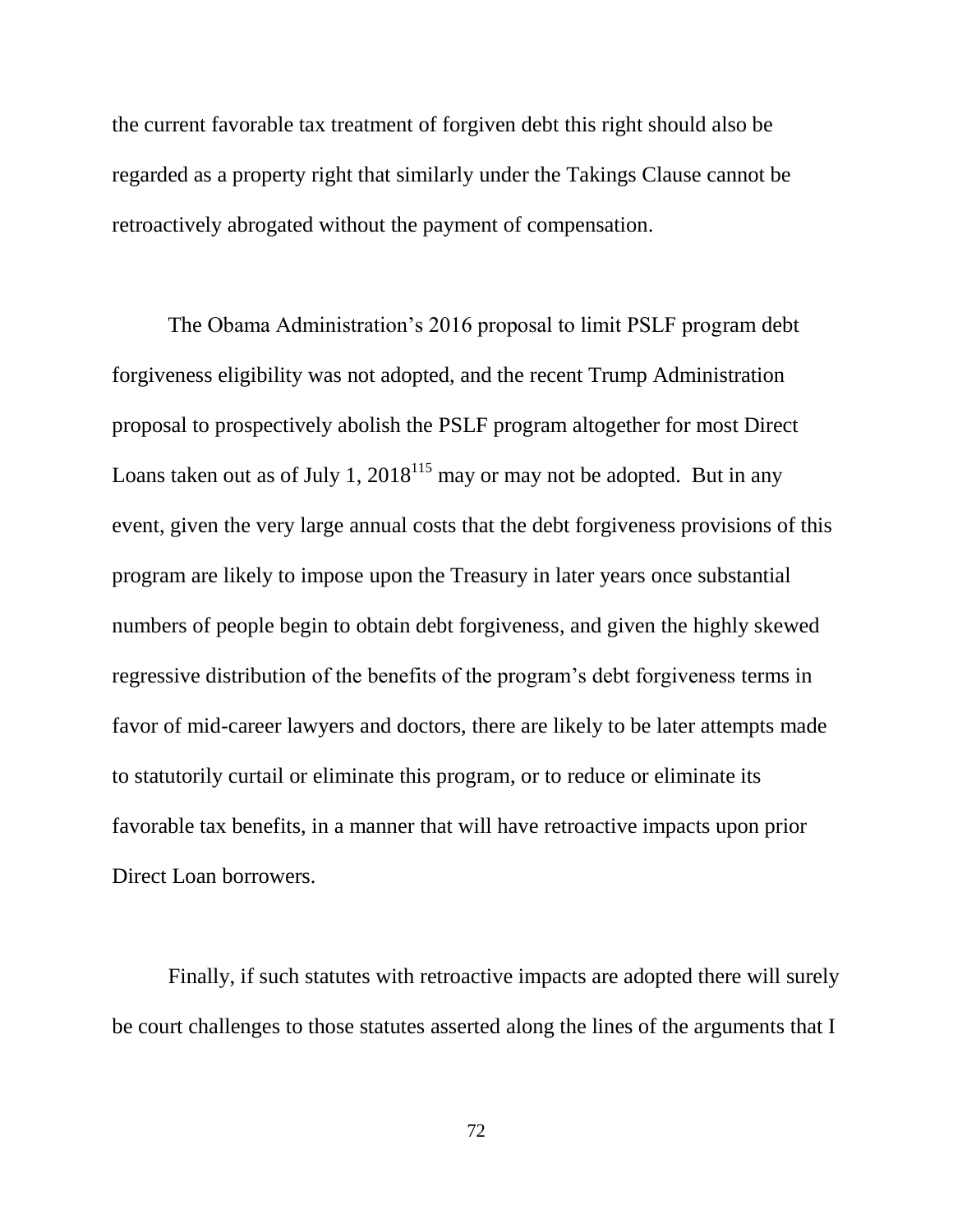have outlined above. Such challenges will present not only difficult legal issues but also hard policy questions as to how to best balance the widespread reliance by existing Direct Loan borrowers on being able to later avail themselves of the PSLF program debt forgiveness terms against the legitimate public concerns regarding the large costs and the somewhat regressive incidence of the program's benefits.

I do not have strong feelings or any special insights as to how this tension should be resolved. I do suggest for discussion one possible compromise approach. Congress could adopt a statute which continues unchanged the PSLF program's debt forgiveness eligibility and benefits, but which would treat debts forgiven under the PSLF program as taxable income as is now done for the other federal income-based loan repayment programs. Such a statute would immediately recapture approximately one-quarter to one-third of the debt forgiveness benefits in new income tax revenues, and would do so in a modestly progressive manner as it imposed larger taxes on higher-debt (and presumably also higher-earning) lawyers and doctors. This approach would, however, create a troubling "tax bomb" effect in that persons would now be burdened with what in some instances would be a very substantial income tax obligation without being provided with any funds to pay those taxes.<sup>116</sup> For the typical undergraduate borrower with a \$30,000 initial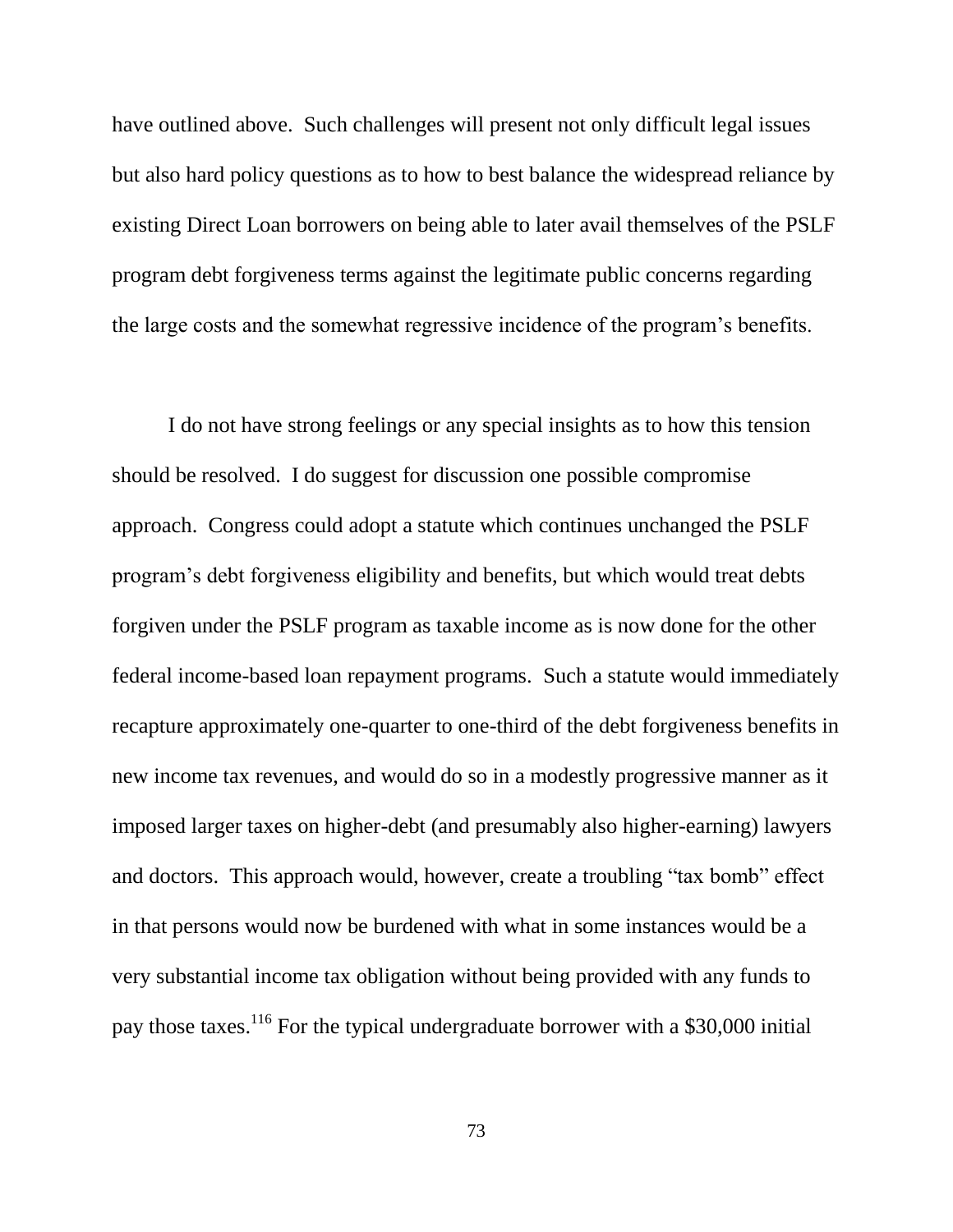loan debt that as I have discussed earlier would have approximately \$25,000 of debt forgiven,  $117$  this would impose a tax liability of approximately \$6,000 to \$8,000, a significant but not a crushing financial obligation. For lawyers or doctors with upwards of  $$200,000$  of debt forgiven,<sup>118</sup> however, their tax bill could be as high as \$50,000 to \$70,000 or more, which may well be beyond some persons' capacity to pay.

In my earlier analysis of the comparable tax bomb impacts for high-debt law school graduates of large forgiven debts of \$200,000 or more being treated as taxable income under the PAYE and Income-Based Repayment plans after either 20 or 25 years, I suggested that the Code should be perhaps be revised to give these persons several years to pay these taxes, with only a modest interest rate imposed for the privilege of making deferred payments, rather than requiring that the taxes all be paid in the year of discharge.<sup>119</sup> The argument for a comparable deferred payment provision to be included in any repeal of the PSLF program debt forgiveness tax exemption is even stronger, given that these persons will generally have had only about 10 years to set aside funds in anticipation of these taxes, and moreover they would have had to do so out of relatively modest public service salaries, rather than having 20 or 25 years to build up a dedicated fund out of often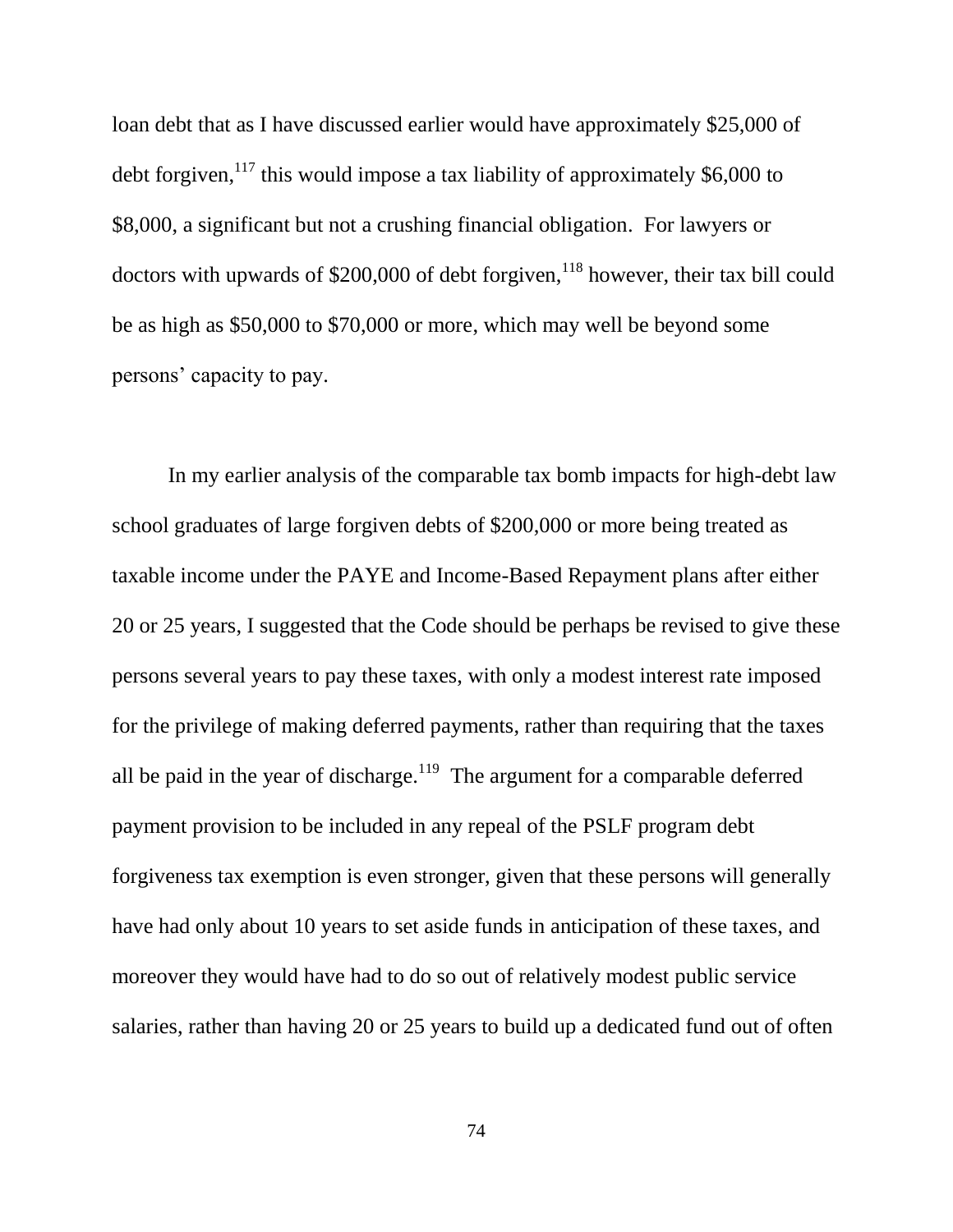larger private sector incomes to pay these taxes, as they have for the other incomebased repayment plans. Another possible mitigating statutory option here would be to allow those persons who have debts forgiven under the PSLF program to elect to pay those taxes over time in accordance with the terms of their prior loan repayment program, thereby giving them another 10 to 15 years or so to repay that tax debt at the original student loan interest rate. This approach of meshing the tax burden with the terms of their prior loan agreement would be equivalent to forgiving two-thirds to three-quarters of their loan debt without imposing any tax obligation at all, and then requiring repayment of the balance of the debt on the same terms as before. There would therefore be no "tax bomb;" no specific tax imposed in the year in which the remaining debts are (partially) forgiven. The borrower would then continue to make now much smaller loan repayments for another 10 to 15 years until any remaining debt is then forgiven, and then that forgiven debt would treated as taxable income in that year of final forgiveness as the tax laws now require.

There are of course numerous other possible compromises that one can envision to balance these competing legitimate interests of Direct Loan borrowers who have relied upon eventual debt forgiveness with the interests of the general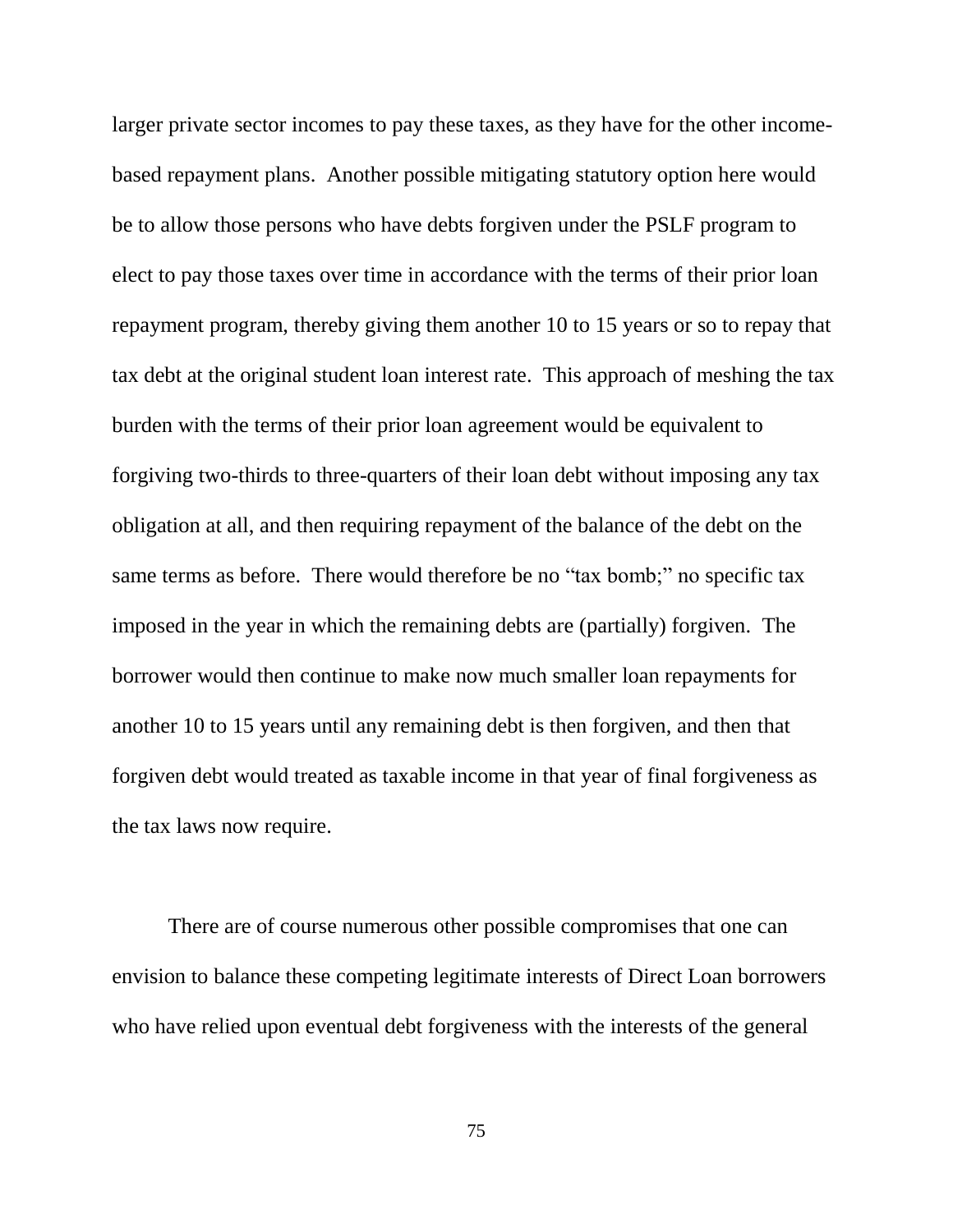taxpaying public. Whatever the resolution here, the sooner that these questions are

resolved the better for all concerned, given the virtual flood of applications for debt

forgiveness under the PSLF program that is almost upon us.

 $\overline{a}$ 

<sup>1</sup> Homer R. Mitchell Endowed Professor in Commercial and Insurance Law, Dedman School of Law, Southern Methodist University. J.D., Yale Law School, Ph.D., University of Iowa. 2 Throughout this article I will I refer to the statutory Public Service Loan Forgiveness provisions as a "program" in accordance with commonly accepted parlance. In actuality, however, those provisions do not really establish a separate loan repayment "program," but only create a special accelerated debt forgiveness mechanism that complements the various federal student loan repayment plans.

<sup>3</sup> College Cost Reduction and Access Act, Section 401 (2007) (amending the Higher Education Act) (codified at 20 U.S.C. Section 1087e(m)).

<sup>4</sup> 20 U.S.C. Section 1087e(m)(1). Federal Direct Loans have been made since 1994 under the Student Loan Reform Act of 1993. There are many other student loan programs, including the Federal Family Education Loan Program ("FFELP"), a program that was widely used prior to being discontinued in 2010, and under which the federal government guaranteed student loans made by private lenders, the Perkins federal loan program, and various other private, state and institutional loan programs. As of 2011 there were over \$489 billion of outstanding FFELP loans taken out by 23.8 million borrowers, much more than the \$350 billion of Direct Loans that were outstanding at that time (which has since grown to over \$963 billion of Direct Loans by 2017), and \$8.3 billion in outstanding Perkins loans made to 2.9 million borrowers. Federal Student Aid Portfolio Summary (2017), Federal Student Aid, Department of Education, available at [http://studentaid.ed.gov/sa/about/data-center/student/portfolio.](http://studentaid.ed.gov/sa/about/data-center/student/portfolio) Loans made under any of these other loan programs are not eligible for debt forgiveness under the PSLF program. However, FFELP loans and Perkins loans can be later consolidated into Direct Loans which are eligible for PSLF program debt forgiveness, although any loan repayments made under those loan programs prior to such consolidation will not count towards the 10-year repayment period required for eventual debt forgiveness. A substantial number of borrowers who would otherwise be eligible for PSLF program debt forgiveness in 2017 or in the next few years after that after completing 10 years of public service employment will likely be precluded from program eligibility because their loan debts were incurred under the FFELP or Perkins programs and were not quickly consolidated into Direct Loans in a timely manner after their graduation. 5 *Id.*

<sup>6</sup> *Id.*at Section 1087e(m)(1)(B). The phrase "public service job" is very broadly defined at Section 1087e(m)(3)(B).

<sup>7</sup> *Id*. at Section 1087e(1)(A).

<sup>8</sup> *Id.* at Section 1087e(m)(2)*.*

<sup>9</sup> Internal Revenue Service Code, Section 108.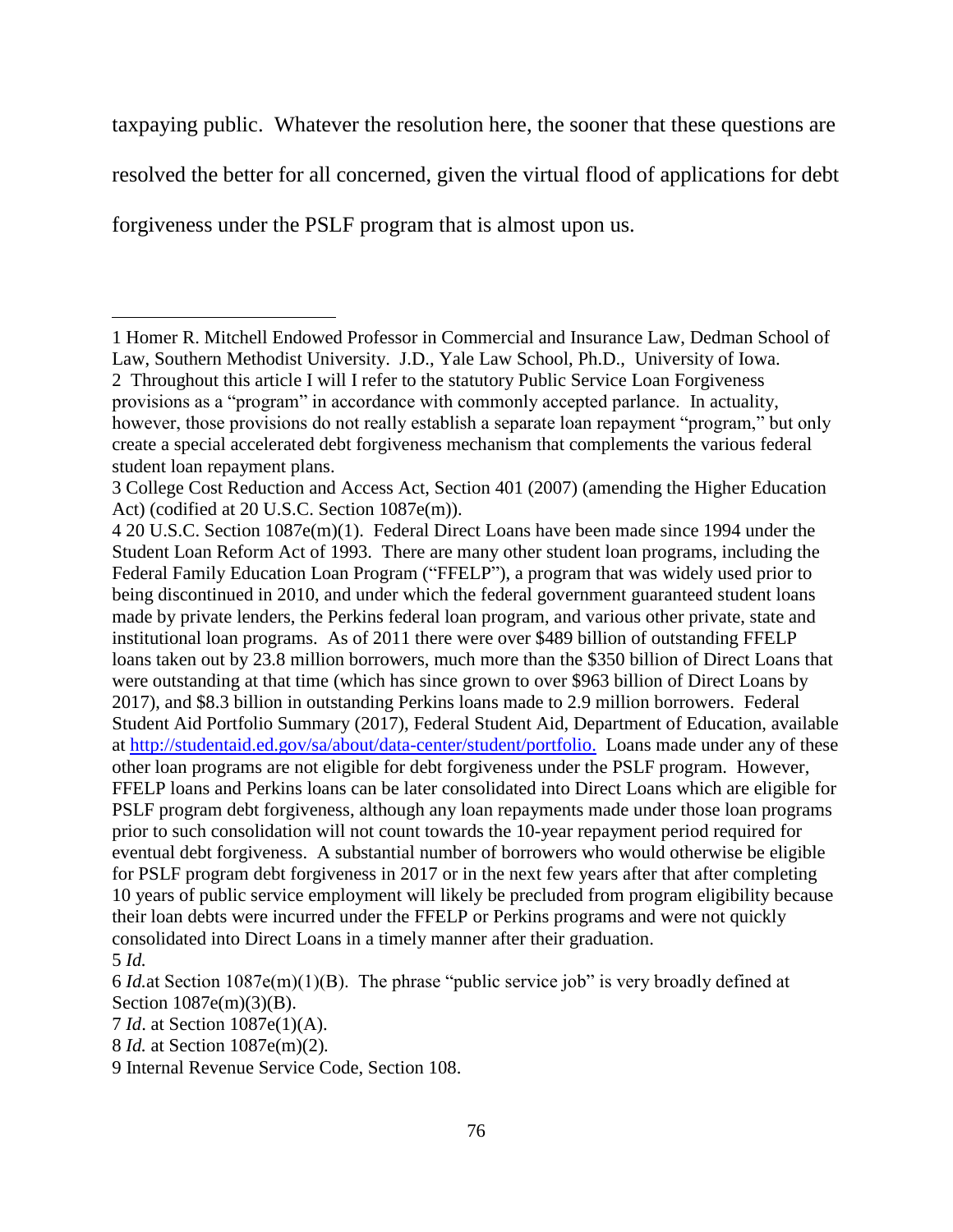10 *See* 34 CFR 685.219.

 $\overline{a}$ 

11 When the PSLF Program was enacted into law in 2007 the Congressional Budget Office estimated that "approximately 50,000 new borrowers each year would eventually be eligible for, and participate in, income-contingent loan forgiveness each year." College Cost Reduction Act of 2007, House Committee on Education and Labor Report, at p. 72. It is not entirely clear from this statement whether the CBO estimate was for the PSLF program alone, or for all borrowers participating in one or another of the income-contingent repayment plans, *Id*., although it appears likely that only estimated eventual PSLF program debt forgiveness utilization was included in this estimate. As I will later discuss herein this number is likely to be a substantial underestimate of eventual steady-state borrower participation.

12 The Trump Administration's first proposed Department of Education budget calls for ending the PSLF program as part of an overall attempt to reduce the DOE's budget by \$9.2 billion, or 13.6% of the current approved level of spending. Office of Management and Budget, Budget of the U.S. Government: A New Foundation for American Greatness, Fiscal Year 2018 (May 23, 2017) ("Trump Proposed Budget (2017)"); *see also* Emma Brown, Valerie Strauss, & Danielle Douglas-Gabriel, "Trump's first full education budget: deep cuts to public school programs in pursuit of school choice,' Washington Post (May 17, 2017).

13 Trump Proposed Budget (2017), *id*., at 20.

14 *Id.*

15 The Trump Administration proposal leaves unclear whether this "current course of study" exception would apply to Direct Loans taken out to finance subsequent graduate school education by persons who were still completing their undergraduate programs as of July 1, 2018. Would a graduate degree that builds directly upon the knowledge obtained in an undergraduate program be regarded as part of the same "course of study" as that undergraduate program? As examples of this question, how about a Ph.D. degree obtained in the same field that was studied as an undergraduate, or a law degree obtained following graduation from a pre-law undergraduate program, or a medical school degree based upon the necessary predicate of a premed undergraduate curriculum? The proposal is also unclear as to whether it would apply to pre-July 1, 2018 FFELP or Perkins loans that were consolidated into Direct Loans after that date. *See supra* n. 4.

16 Calculating the net savings to the Treasury of retroactive termination of the PSLF program is a complicated undertaking, for several reasons. First of all, most persons who would utilize the program's debt forgiveness provisions are now enrolled in one or another federal income-based repayment plan, and will if the PSLF program is terminated still be able to eventually obtain debt forgiveness, but now after 20 or 25 years. So the amount of debt that each of those persons will have remaining for forgiveness after that longer repayment period would have to be estimated, requiring long-term projections of average salary histories, and then the present value of those forgiven debts would have to be offset from the 2017-2018 savings. In addition, the fact that those debts that would be forgiven after 20 or 25 years would be regarded as taxable income under current law will have to be taken into account, and will significantly reduce the size of this net offset from the savings from retroactive PSLF program termination. The net impact here of these alternative debt forgiveness options would be to reduce the taxpayer savings from PSLF program termination significantly, but exactly how much would be difficult to estimate.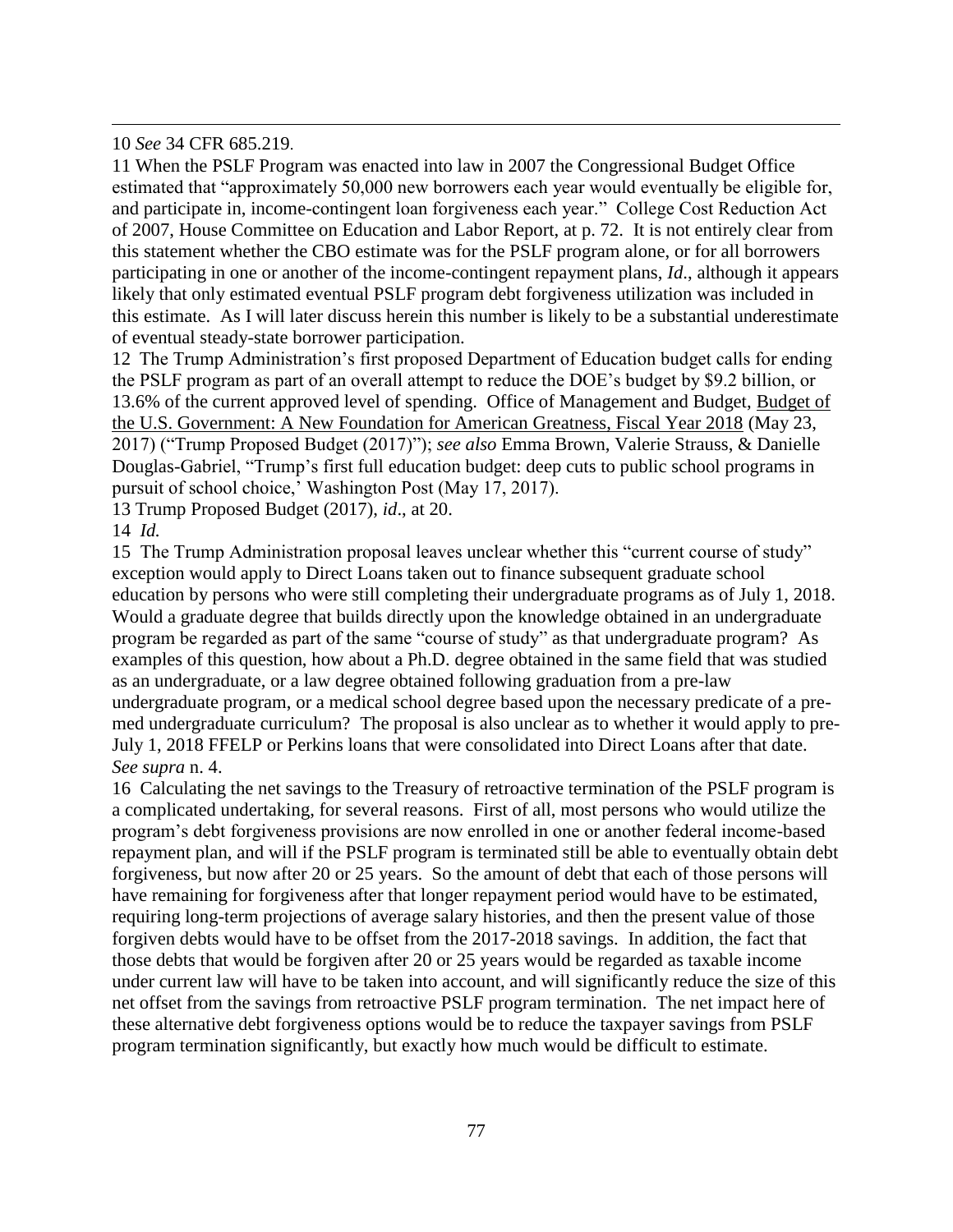17 That forgiven debt would then be taxed at the marginal personal tax rate of the person whose debts are being forgiven, which would generally range from approximately 25% up to a maximum of 39.6%. In addition, many states would also impose state income taxes on this forgiven debt once it is recognized as income for federal tax purposes. I have elsewhere estimated the overall average tax rate that will be imposed on forgiven debt under the federal income-based loan repayment programs at approximately 33%. *See generally* Gregory Crespi, "Should We Defuse the 'Tax Bomb' Facing Lawyers Who are Enrolled in Income-Based Student Loan Repayment Plans?," 68 S. Car. L. Rev. 117 (2016), at 159-60 ("Crespi (2016)"). *See also* Gregory Crespi, "Will the Income-Based Repayment Program Enable Law Schools to Continue to provide 'Harvard-Style' Legal Education?," 67 SMU L. Rev. 51 (2014) ("Crespi (2014)"); Gregory Crespi, "The Obama Administration's New 'REPAYE" Plan for Student Loan Borrowers: Nor Much Help for Law Graduates," 35 Quin. L. Rev. 323 (2017) ("Crespi (2017)"). 18 *See* Public Service Loan Forgiveness Employment Certification Forms Report (2016): Federal Student Aid, Department of Education, available at

<http://studentaid.ed.gov/sa/about/data-center/student/portfolio> ("ECF Report (2016)"). *See also* http://studentaid.ed.gov/sa/sites/default/files/public-service-employment-certification-form.pdf. 19 As of the fourth quarter of 2016 a total of 552,931 borrowers have had at least one employment certification application approved. ECF Report (2016), *supra* n. 18.

20 *Id*. 552,931 – 334,708 = 218,223.

21 *Id.* 334,708 – 191,432 = 143,276.

22 *Id*. 191,432 – 82,995 = 108,437.

23 *Id*.

 $\overline{a}$ 

24 Jason Delisle, "The Coming Public Service Loan Forgiveness Bonanza," Brookings Report (Sept. 22, 2016), at 2 ("Delisle (2016)"). *See also* Federal Student Loans: Education Could Do More to Help Ensure Borrowers Are Aware of Repayment and Forgiveness Options (August 2015), Government Accountability Office, GAO-15-663, at 27 ("GAO (2015)") (citing Bureau of Labor Statistics figures that 24.7% of US workers (32.5 million out of a total of 131.7 million US workers nationwide) were employed in PSLF-qualifying public service jobs). The Government Accountability Office has also estimated that as of June of 2016 approximately 24% of all Direct Loan borrowers were enrolled in one or another income-based loan repayment plan, and approximately 40% of all Direct Loan debts were being repaid through such plans. Federal Student Loans: Education Needs to Improve Its Income-Driven Repayment Plan Budget Estimates (November 2016), Government Accountability Office, GAO-17-22, at 8-9 ("GAO  $(2016)$ ").

The statutory definition of "public service job" for the PSLF program is very broad. It includes all full-time employment by any level of government or by a qualifying Internal Revenue Code section 501(c)(3)/501(a) organization, or any of a number of listed public service activities done on a full-time basis for any employer whatsoever, without regard to whether that public service is the primary purpose of the employer. 20 U.S.C. S. 1087e(m)(B). The full text of the statutory "public service job" definition is important and is set forth below:

"**(B) Public service job** The term "public service job" means—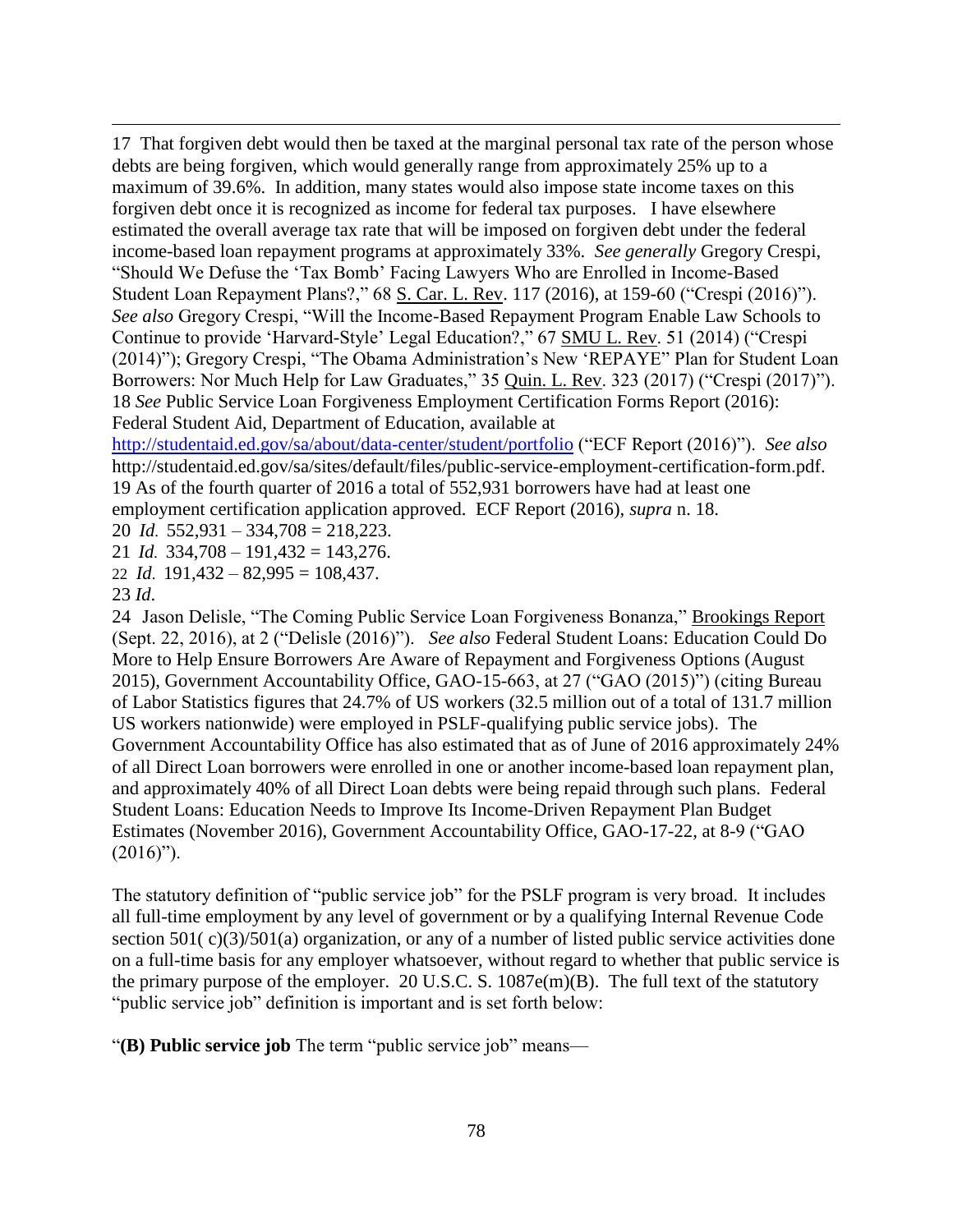(i) a full-time job in emergency management, government (excluding time served as a member of Congress), military service, public safety, law enforcement, public health (including nurses, nurse practitioners, nurses in a clinical setting, and full-time professionals engaged in health care practitioner occupations and health support occupations, as such terms are defined by the Bureau of Labor Statistics), public education, social work in a public child or family service agency, public interest law services (including prosecution or public defense or legal advocacy on behalf of low-income communities at a nonprofit organization), early childhood education (including licensed or regulated childcare, Head Start, and State funded prekindergarten), public service for individuals with disabilities, public service for the elderly, public library sciences, school-based library sciences and other school-based services, or at an organization that is described in section 501(c)(3) of title 26 and exempt from taxation under section 501(a) of such title; or (ii) teaching as a full-time faculty member at a Tribal College or University as defined in section 1059c(b) of this title [20] and other faculty teaching in high-needs subject areas or areas of shortage (including nurse faculty, foreign language faculty, and part-time faculty at community colleges), as determined by the Secretary." *Id*.

 $\overline{a}$ 

The DOE by regulation has attempted to narrow PSLF program eligibility, but in a manner that is arguably inconsistent with the statute and subject to challenge. *See* Gregory Crespi, "The Public Service Loan Forgiveness Program: The Need for Better Eligibility Regulations," (June 6, 2017), available at: [https://ssrn.com/abstract=2981893.](https://ssrn.com/abstract=2981893)

25 There were approximately 31.9 million Direct Loan borrowers as of the first quarter of 2017. Federal Student Aid Portfolio Summary (2017), Federal Student Aid, Department of Education, available at [http://studentaid.ed.gov/sa/about/data-center/student/portfolio.](http://studentaid.ed.gov/sa/about/data-center/student/portfolio) If 24% of those Direct Loan borrowers are enrolled in income-based loan repayment plans, GAO (2016), *id.,* that is 31.9 million x 24% = 7.66 million people so enrolled. If one further assumes that 24.7% of those 7.66 million Direct Loan borrowers who are enrolled in income-based loan repayment plans work in qualifying public service positions, GAO (2015), *id*., that is 7.66 million x 24.7%  $= 1.89$  million public service employees who will very likely still have significant outstanding debt after 10 years of employment and who will therefore seek PSLF program loan forgiveness once they are eligible to do so.

For the long-term steady-state one would project that approximately 10% of those 1.89 million people will meet the 10-year employment requirement each year, 1.89 million x  $10\% = 189,000$ people each year, with those persons then replaced in the PSLF program "pipeline" by an approximately equal-size cohort of new employees also enrolled in income-based loan repayment plans. But it seems likely that given the relatively modest salaries paid by most public service positions a significantly higher proportion than 24% of those Direct Loan borrowers who work in public service positions will have enrolled in an income-based loan repayment plan, exceeding the overall average rate of enrollment for Direct Loan borrowers. In addition, the proportion of Direct Loan borrowers enrolling in income-based repayment plans has doubled just over the past three years, GAO (2016), *id*., at 8, and will likely continue to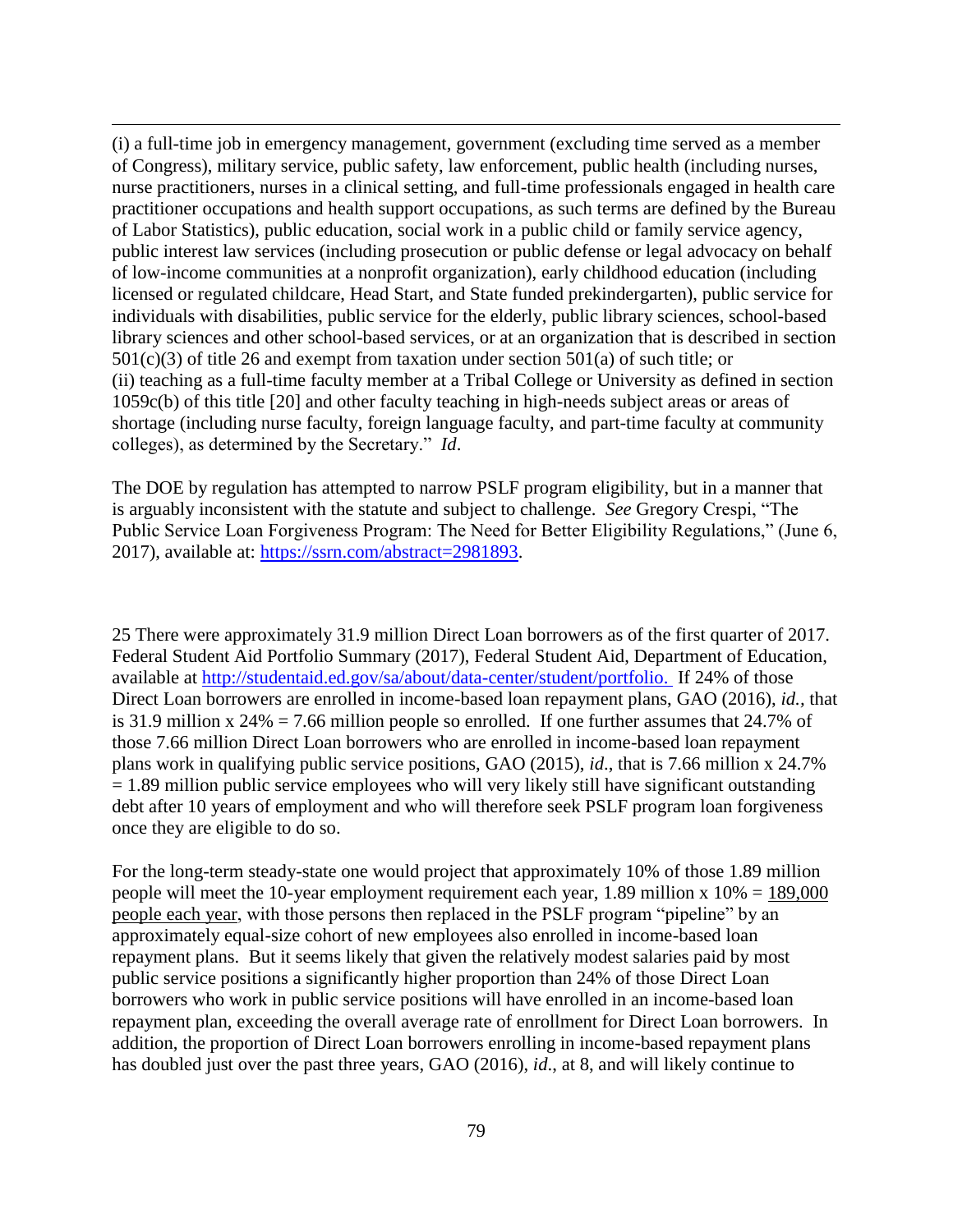increase beyond the current 24% level given rising student loan debt levels and continuing relatively difficult employment prospects. So it is very possible that for these reasons that the eventual number of persons seeking PSLF program debt forgiveness each year might substantially exceed 200,000.

 $\overline{a}$ 

Approximately 76% of those Direct Loan borrowers who work in public service positions have not enrolled in an income-based loan repayment plan. This is a group of 31.9 million Direct Loan borrowers x 24.7% x 76% = 5.99 million people. These people are likely to have, on average, smaller initial loan debts than those persons who have enrolled in an income-based loan repayment plan. The large majority of these persons who have not enrolled in an income-based plan repayment plan will fully or almost fully repay their loan debts after 10 years of public service employment, and will therefore likely not seek PSLF program loan forgiveness even once they are eligible to do so, or may do so but will receive only very small amounts of debt forgiveness.

26 Jason Delisle estimates that the median debt load of those persons who have obtained one or more PSLF program employment certifications is over \$60,000, and that nearly 30% of those persons have a debt load of over \$100,000. Delisle (2016), *supra* n. 24, at 4. He also finds that 80% of borrowers who have obtained one or more PSLF program employment certifications have borrowed more than \$30,000, and concludes that "PSLF is really a *de facto* loan forgiveness program for graduate students…the program is dominated by students who attended graduate and professional school." *Id*. at 6. *See also* Barbara Hoblitzell, Ian Foss & Dan Weigle, "Public Service Loan Forgiveness," (Powerpoint presentation, U.S. Department of Education, 2015 FSA Training Conference for Financial Aid Professionals (December 2015), available at [http://fsaconferences.ed.gov/conferences/library/2015/2015FSAConfSession5.ppt\)](http://fsaconferences.ed.gov/conferences/library/2015/2015FSAConfSession5.ppt) ("Hoblitzell et al (2015)").

27 Many law students will graduate with well over \$150,000 of combined law school and undergraduate student loan debt. For extended discussion of the magnitude of law school graduate debt loads *see generally* Crespi (2014), *supra* n. 17; Crespi (2016), *supra* n. 17, Crespi (2017), *supra* n. 17.

28 One might think that most doctors would earn substantial enough incomes during their first 10 years of medical practice that even payments of only 10% of their discretionary income as required under the PAYE or IBR plans would fully repay even quite substantial medical school loan debts before those persons qualified for debt forgiveness under the PSLF program. However, many doctors will spend four years in residency at a relatively low salary at a hospital which qualifies as a public service employer, and then will serve up to another three years in a similarly low-paying qualifying internship. In that event, even after several later years of their making more substantial loan repayments out of a much larger income they would often still have substantial amounts of debt remaining to be forgiven under the program.

29 The Congressional Budget Office has estimated that the combination of capping the amount of debt that could be forgiven under the PSLF program to \$57,000 – as the Obama Administration proposed in 2014 – and eliminating the current cap on required monthly repayments to the amount owing under standard 10-year loan repayment terms – also recommended in 2014 by the Obama Administration – would save the government approximately \$12.1 billion over the 2015-2024 10-year period, approximately \$1.2 billion per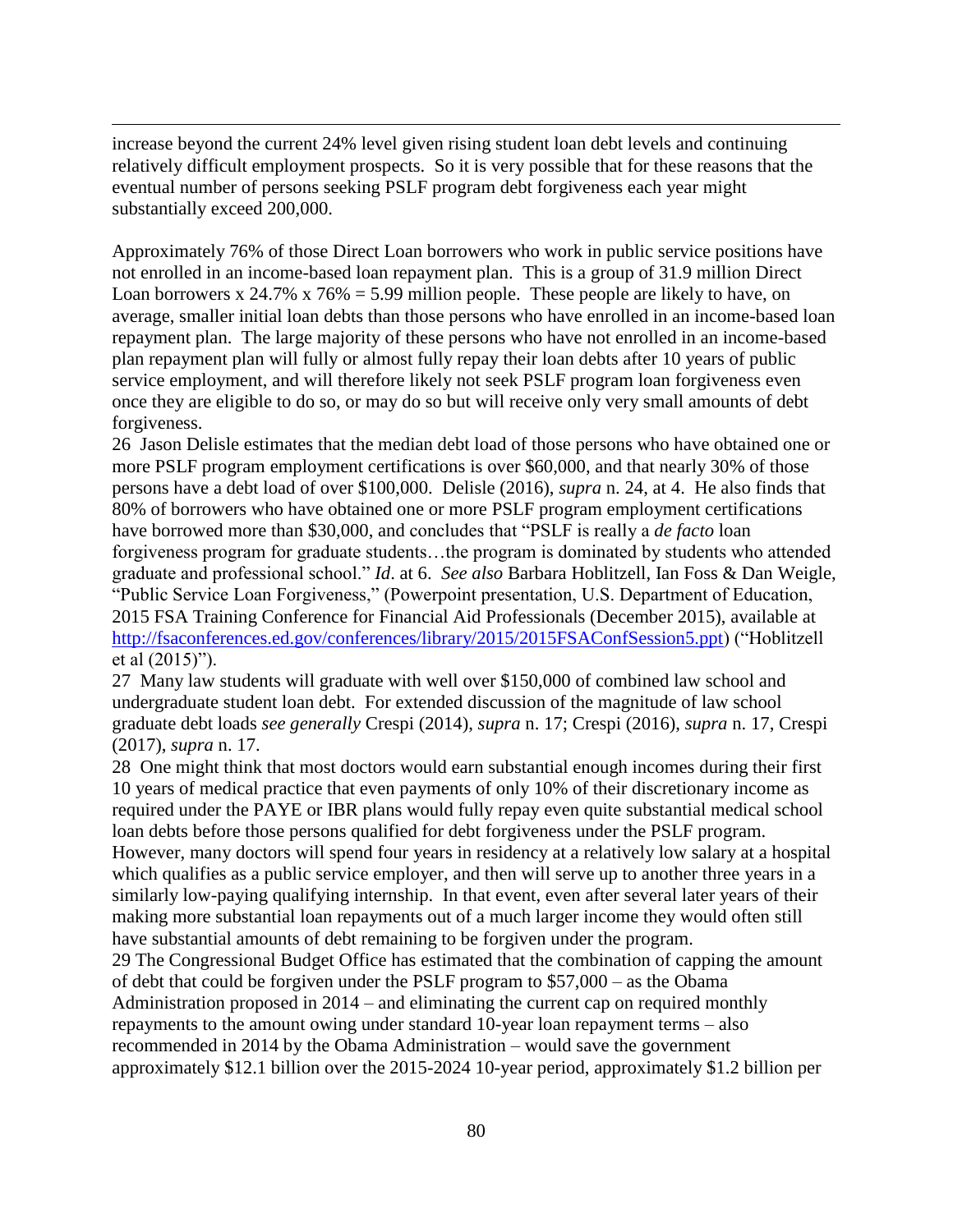year. Delisle (2016), *supra* n. 24, at 3. The savings would obviously be larger if the program were eliminated altogether.

30 Consider the circumstances of a typical person who graduates from an undergraduate program with the average \$30,000 of Direct Loan debt, at a typical 5% overall annual interest rate, and has a spouse and child, and then takes a qualifying public service position with a \$45,000 starting salary, and then enrolls in the PAYE loan repayment plan. Under that plan this person will be required to make annual repayments of only 10% of the difference between their adjusted gross income and 150% of the poverty level wage for a person with a family of that size. For that person their annual payment obligation would be approximately (\$45,000 -\$30,000) x  $10\%$  = \$1,500 per year. This would be just enough to meet the annual interest payments on their loan debt of \$30,000 x  $5\% = $1,500$ . In succeeding years, with modest annual raises and corresponding modest increases in their annual payment obligations under the PAYE plan, that person would begin to amortize their principal debt, but only by a few hundred dollars per year. After 10 years that person would still have on the order of \$25,000 or so of debt to be forgiven.

For an extended discussion of the financial details of the various federal income-based loan repayment plans, and of the tax consequences for borrowers of utilizing one of those plans without obtaining PSLF program loan forgiveness, *see generally* Crespi (2014), *supra* n. 17. The PSLF program is specifically addressed in that article at pages 99-101. For further discussion of the taxation issues raised by these income-based loan repayment programs, and discussion of the impacts Revised Pay As You Earn plan, the newest addition to the menu of subsidized loan repayment options, upon law school graduates, *see also* Crespi (2016), *supra* n. 17, Crespi (2017), *supra* n. 17.

31 If one annualizes the benefits of \$25,000 in forgiven debt after 10 years over a 10-year period at a 5% annual discount rate, this comes to approximately \$1,987/year. Assuming that the typical public service worker is in a 25% combined marginal federal and state income tax bracket, this would be equivalent to approximately  $$1,987 \times 1.33 = $2,642$ /year in additional before-tax income.

32 \$2,642/\$45,000 = 0.0587. *See supra* n. 30.

 $\overline{a}$ 

33 Consider the circumstances of a typical person who graduates from law school with a combined undergraduate and law school Direct Loan debt load of \$150,000, at a typical 6% overall annual interest rate that reflects the higher rate charged graduate school borrowers compared to undergraduates. Assume again that this person also has a spouse and child, and then takes a qualifying public service position as an attorney with a \$55,000 starting salary, and then enrolls in the PAYE loan repayment plan. Under that plan this person will be required to make annual repayments of only 10% of the difference between their adjusted gross income and 150% of the poverty level wage for a person with a family of that size. For that person their annual payment obligation would be approximately  $(\$55,000 - \$30,000)$  x  $10\% = \$2,500$  per year. This would be far short of the amount needed just enough to meet the annual interest payments on their loan debt of  $$150,000 \times 6\% = $9,000$ . Their debt would therefore increase by  $$9,000 - $2,500 = $6,500$  that first year. In succeeding years, with modest annual raises and corresponding modest increases in their annual payment obligations under the PAYE plan, the amount of unpaid interest that would accrue would gradually reduce, but the negative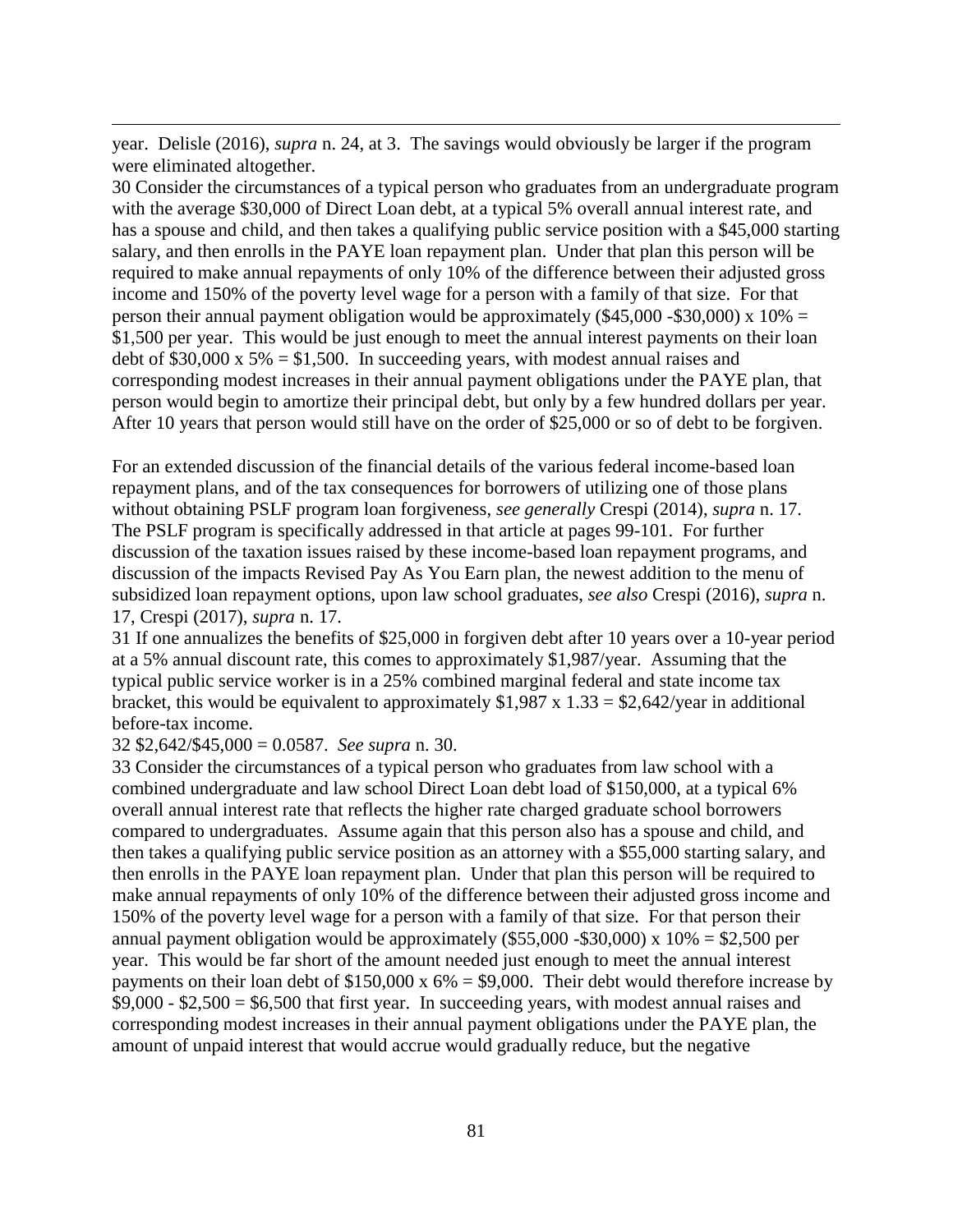amortization would likely persist for the entire 10 year period, leading to a total principal plus accrued interest debt of over \$200,000 at the time of debt forgiveness.

 $\overline{a}$ 

For an extended discussion of the financial details of the various federal income-based loan repayment plans, and of the tax consequences for borrowers of utilizing one of those plans without obtaining PSLF program loan forgiveness, *see also* Crespi (2014), *supra* n. 17, Crespi (2017), supra n. 17.

34 \$200,000 of forgiven debt is eight times as large as the \$25,000 of forgiven debt for a typical undergraduate borrower, *see supra* n. 30. If one annualizes the benefits of \$200,000 in forgiven debt after 10 years over a 10-year period at a 5% annual discount rate, this comes to approximately \$15,896/year. Assuming that the typical law public service worker is also in a 25% combined marginal federal and state income tax bracket, this would be equivalent to approximately  $$15,896 \times 1.33 = $21,142/\text{year}$  in additional before-tax income. 35 \$21,142/\$55,000 = 0.3844. *See supra* n. 33.

36 This medical school graduate with similar initial debt and family circumstances will be in essentially the same position as the law school; graduate discussed above, *supra* n. 33, except for the fact that they would be likely to receive a substantial salary increase after completion of their internship for the last three years of their 10-year public service period, perhaps even enough to repay some of the accrued interest from the seven years of pronounced negative amortization. 37 Jason Delisle argues that the fact that the PSLF program will disproportionately benefit highdebt graduate school borrowers is not only improperly regressive in its incidence but will also distort incentives to attend graduate school and encourage graduate schools to raise their tuitions. *See* Deslisle (2016), *supra* n. 24, at 6-7. There has also been criticism of law schools encouraging their students to later to utilize the PSLF program as an indirect means of making those students less resistant to tuition increases. *See* Student Loan Planner LLC, "Georgetown Law School PSLF Abuse Shows Why Program Will End" (Dec. 19, 2016), available at [https://www.studentloanplanner.com/georgetown-law-school-pslf-abuse/.](https://www.studentloanplanner.com/georgetown-law-school-pslf-abuse/)

On the other hand, law school graduates and doctors who enter public service positions rather than take private sector positions will on average make much larger financial sacrifices than will persons who enter public service with only undergraduate degrees, both in absolute dollar terms and in terms of the proportion of their alternative private sector salary forgone. Given this fact, a significantly larger financial inducement may be necessary to adequately encourage lawyers and doctors to enter public service than to induce persons with only undergraduate degrees to do so. This need for providing a stronger financial inducement for persons with financially more attractive alternatives to public service may justify the conceded regressivity and perverse incentive impacts upon borrows and graduate schools of the way that the debt forgiveness benefits of the PSLF program are allocated. There is room for reasonable disagreement here. 38 An even more difficult question is posed by Direct Loans taken out after 1994 and before October 1, 2007. Those Direct Loans may be forgiven under the terms of the PSLF program, but there is no reference made in the MPN that was executed for those loans to the PSLF program since that program had not yet been enacted. Whether these loans would provide borrowers with contractual protection against subsequent legislation curtailing PSLF program debt forgiveness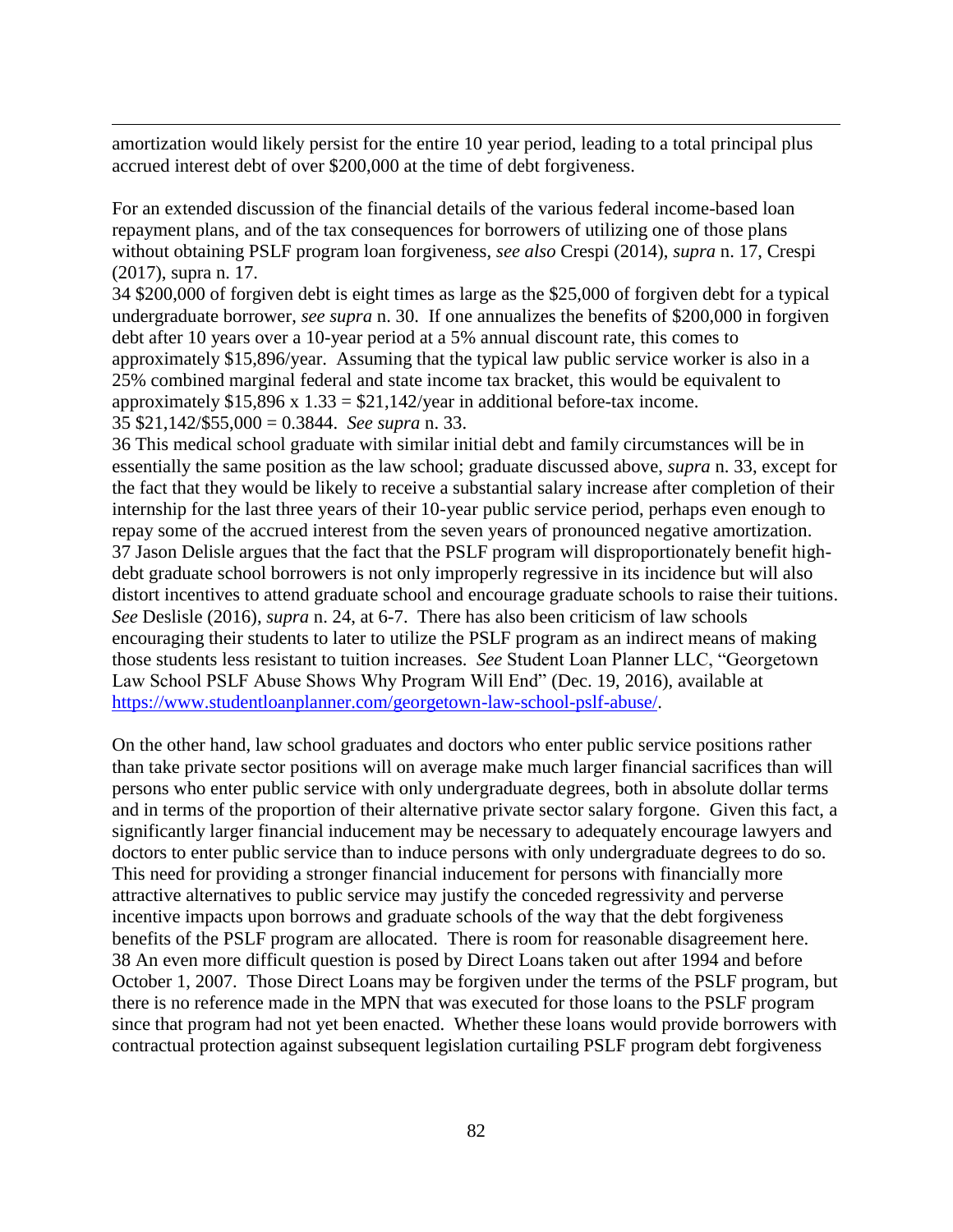rights to the same extent as would post-October 1, 2007 Direct Loans that reference the PSLF program is a hard question to answer; I suspect that they would not do so.

39 *See* https://studentloans.gov/MyDirectLoan.

 $\overline{a}$ 

40 *See* Internal Revenue Service Code, Section 108.

41 The current DOE PSLF program regulations at 34 CFR Section 685.219(b) broadly define what organizations will qualify as "public service organizations" whose employees may qualify for PSLF program debt forgiveness. However, despite previously certifying for several prospective program applicants that their employment by the American Bar Association ("ABA") would qualify as employment by a public service organization, the DOE under the Obama Administration (through FedLoan Servicing, an organization to whom the DOE has delegated PSLF program administrative responsibilities, [cite]) later took the position that ABA employment will not so qualify, and the DOE has since been sued by the ABA in the United States District Court for the District of Columbia in an attempt to reverse this new ruling [cite]. The DOE has also recently taken a similar position with regard to American Civil Liberties Union ("ACLU") employment, despite their also having previously certified ACLU employment as qualifying for the PSLF program, [cite] and with regard to the American Immigration Lawyers Association ("AILA") employment, again despite their also having previously certified AILA employment as qualifying. [cite]

42 Gregory Crespi, \_\_\_ [cite]

43 Which I believe would also then be permitted, although there are substantive due process concerns that can be raised. *See* Part V herein.

44 I have included the selective use of large bold font that is utilized by the Master Promissory Note.

45 *See* Internal Revenue Code, Section 108.

46 College Cost Reduction Act of 2007, House Report together with Minority Views, 110th Cong., Report 110-210, at 72 (2007).

47 As of the fourth quarter of 2016 a total of 552,931 borrowers have had at least one employment certification application approved. ECF Report (2016), *supra* n. 18. 48 *See supra* n. 20.

49 *See supra* n. 3. Of these certifications, approximately 62% of the applicants were employed by a governmental body, and 38% by a qualifying Section 501(c)(3) organization. Hoblitzell et al (2015), *supra* n. 26, at 23. Approximately 70% of the applications for certification were granted, *id*. at 24, and the remainder were denied either because the employer did not qualify, the loans involved were not eligible for forgiveness, or there was missing and/or incorrect information on the application. *Id*. at 25.

50 Delisle (2016), *supra* n. 24, at 2.

51 Undergraduate borrowers are only permitted to borrow \$31,000 over five years of education (\$57,500 in the case of independent students). Delisle (2016), *supra* n. 24, at 6.

52 *Id.* at 5 (drawing upon Hoblitzell et al (2015), *supra* n. 26, at 28).

53 *See* GAO (2015), *supra* n. 24, at 30-31.

54 [cite]

55 [cite]

56 Delisle (2016), *supra* n. 24, at 3.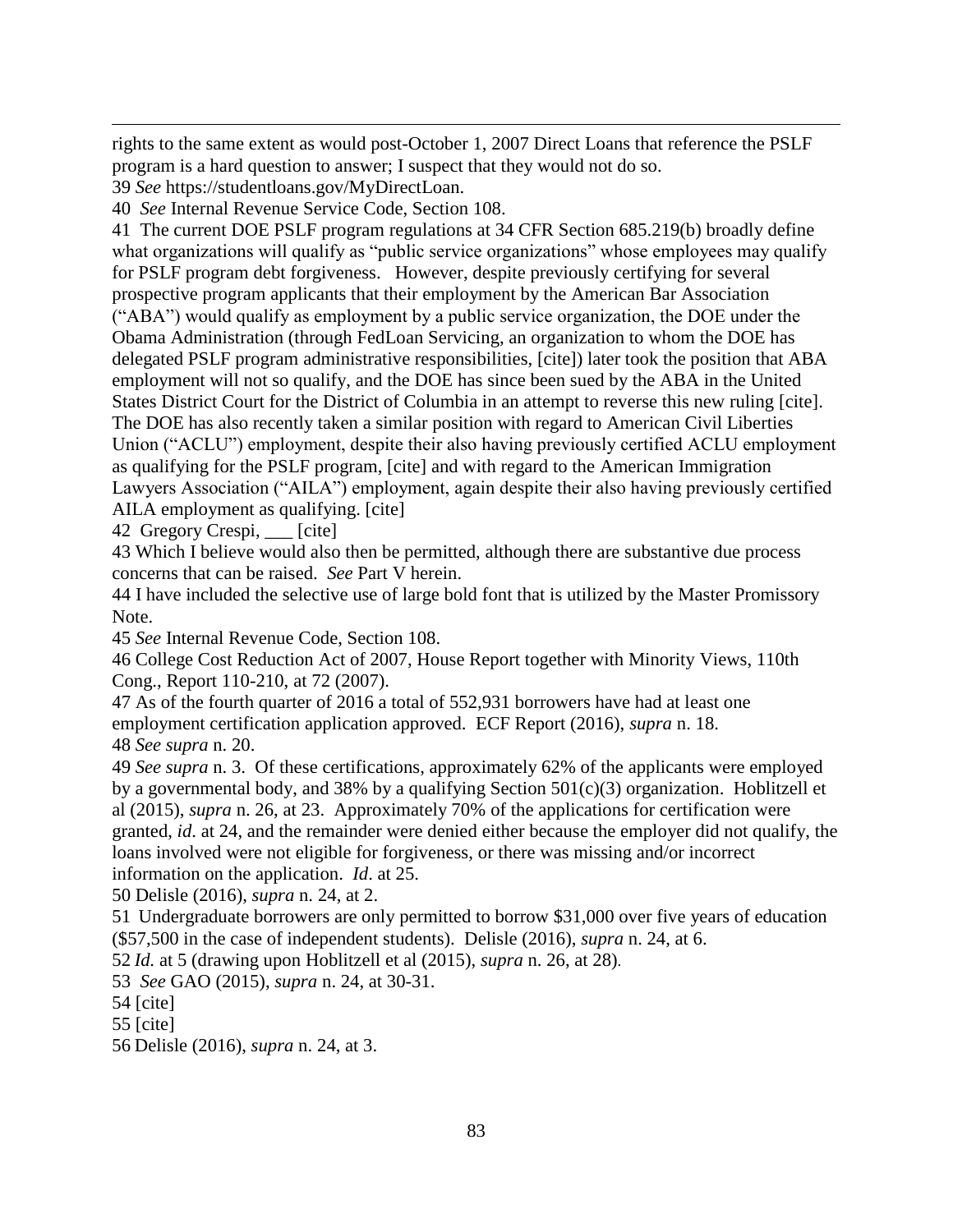57 Federal Student Aid Portfolio Summary (2017), Federal Student Aid, Department of Education, available at<http://studentaid.ed.gov/sa/about/data-center/student/portfolio> (24.9 million Direct Loan borrowers have taken out their loans after 2007, and 7.0 million additional Direct Loan borrowers had outstanding loans as of fiscal year 2007). In addition, as of 2011 there were 23.8 million persons with outstanding FFELP loans under that loan program that was discontinued in 2010, and 2.9 million persons with outstanding Perkins loans, *id*., and some significant proportion of these persons have or will later consolidate those loans into Direct Loans that are eligible for PSLF program debt forgiveness. *See supra* n. 4.

58 Delisle (2016), *supra* n. 24, at 4.

59 [cite]

 $\overline{a}$ 

60 *See supra* n. 26.

61 As the Trump Administration is already attempting to impose with its recent DOE budget proposal. *See supra* n. 12.

62 *See supra* n. 21.

63 *See supra* n. 20.

64 *See* Federal Student Aid Portfolio Summary (2017), Federal Student Aid, Department of Education, available at [http://studentaid.ed.gov/sa/about/data-center/student/portfolio.](http://studentaid.ed.gov/sa/about/data-center/student/portfolio)

65 *Id.*

66 *Id.*

67 These recent figures, showing that the number of persons filing annually for annual employment certifications by 2016 is now over 10% as large as the number of annual new Direct Loan borrowers, suggests that the proportion of the approximately one-quarter of Direct Loan borrowers who will take public service positions who will eventually seek PSLF program loan forgiveness, is now in the neighborhood of 40%, since  $10\%/25\% = 40\%$ . 68 *See supra* n. 25.

69 Given that prior employment certifications are not a requirement for debt forgiveness eligibility, and given that an estimated one-quarter of all employment would qualify for the PSLF program, and given the rapidly rising proportion of Direct Loan borrowers enrolling in income-based loan repayment plans, this 200,000 number may well be a conservative underestimate of the number of people who will annually seek debt forgiveness.

70 Delisle (2016), *supra* n. 24, at [cite].

71 Given that there is a "long right tail" of law school or medical school Direct Loan borrowers with very large loan debts, the average amount of initial loan debt owed by persons who will eventually obtain PSLF program debt forgiveness may well exceed the estimated median debt load of \$60,000.

72 Consider, for example, a Direct Loan borrower with a \$60,000 initial loan debt at a typical average annual interest rate of 6%, and with a spouse and child, who takes a public service position starting at a \$50,000 annual salary. Under the PAYE plan that person would have to make annual loan repayments of 10% of their disposable income, approximately (\$60,000 – 30,000) x .10 = \$3,000. This would be somewhat less than the \$60,000 x .06 = \$3,600 annual interest charge on their loan, leading to a \$600 annual increase in their debt. Over the years with modest annual salary increases that person's loan repayments would correspondingly increase somewhat, gradually shifting them to being able to slightly amortize their loan debt. After 10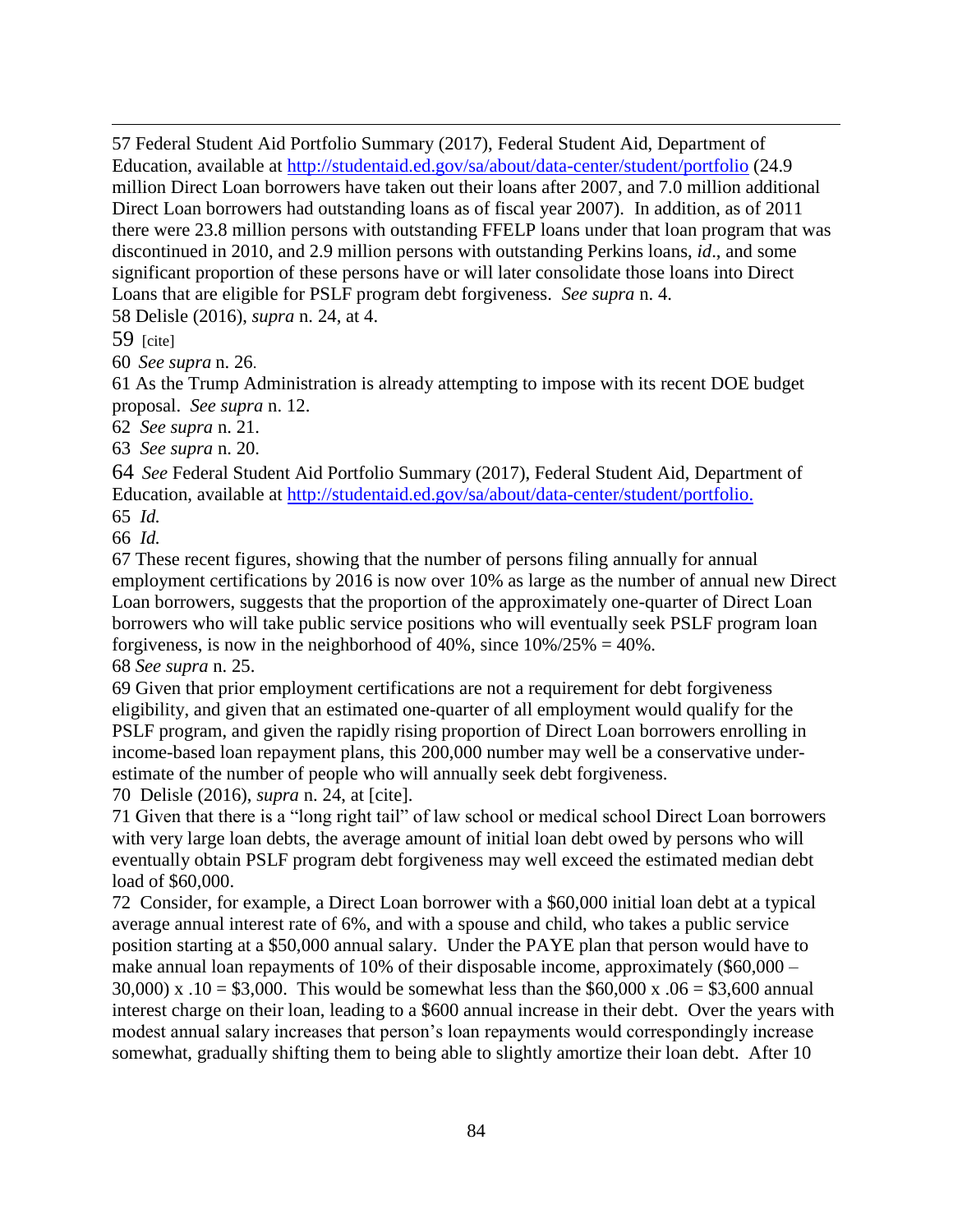years that person's remaining unpaid debt would likely be quite close in size to their initial debt. For a high-debt law school of medical school borrower, however, there would be substantial negative amortization throughout most or all of the 10-year period, leading to a forgiven debt well in excess of the original substantial loan amount.

73 [cite]

 $\overline{a}$ 

74 Given that there is a "long right tail" of law school or medical school Direct Loan borrowers with very large loan debts, which will then grow substantially over the next 10 years due to negative amortization of interest charges, the average amount of debt forgiven by persons who will eventually obtain PSLF program debt forgiveness may well exceed the estimated average \$60,000 amount of forgiven debt.

75 200,000 x  $$60,000 = $12,000,000,000$ .

76 *See supra* n. 25.

77 [cite]

78 2,000,000 x .0.15 = 300,000.

79 300,000 x \$60,000 = \$18,000,000,000.

80 Perry v. United States, 294 U.S. 330, 351 (1935).

81 28 U.S.C. Section 1491(a)(1).

82 *See* the several MPN provisions referring to "this MPN" noted above at pages \_\_\_ of the main text.

83 "With regard to incorporating a description of the public service loan forgiveness benefit in the MPN, the Department is already taking steps to refer to the program in the MPN and other program documents. However, the MPN will continue to state, as it currently does, that the terms and conditions of the loans are subject to the HEA as amended in accordance with the effective date of those amendments. Although there is no history in the program of Congress elimination or reducing a borrower benefit, the Department does not believe that a reference to the public loan forgiveness program in the MPN would provide the borrower with a contractual right to the benefit should Congress take action to eliminate that benefit from the HEA as of a particular effective date." Department of Education, Federal Perkins Loan Program, Federal Family Education Loan Program, and William D. Ford Federal Direct Loan Program: Final Rule, 73 Fed. Reg. 63242 (Oct. 23, 2008)

84 "[T]he MPN does not appear to provide any contractual rights on its face that protect against the qualifying terms and conditions …being modified prior to the satisfactionof the 120-payment requirement. In fact, the MPN provides clear notice that any amendments to the HEA will be incorporated into the terms of the MPN." "AccessLex Institute, "Policy Analysis: Impact of Potential Changes to Public Service Loan Forgiveness Program," available at [https://www.accesslex.org/index.php/policy-analysis-impact-of-potential-changes-to-public-](https://www.accesslex.org/index.php/policy-analysis-impact-of-potential-changes-to-public-service-loan-forgiveness-program)

[service-loan-forgiveness-program](https://www.accesslex.org/index.php/policy-analysis-impact-of-potential-changes-to-public-service-loan-forgiveness-program) (July, 2016).

85 Centex Corp. v. United States, 38 F.3d 1283 (Fed. Cir. 2005).

86 *Id*. at 1304.

87 [cite]

88 For example, consider a law school graduate who graduated with a \$150,000 combined undergraduate and graduate student debt load at an overall average 7% annual interest rate on their loans, not an unusual amount of debt at this time nor an unusual average interest rate, and who then took a qualifying \$50,000/year public service job and enrolled in the PAYE loan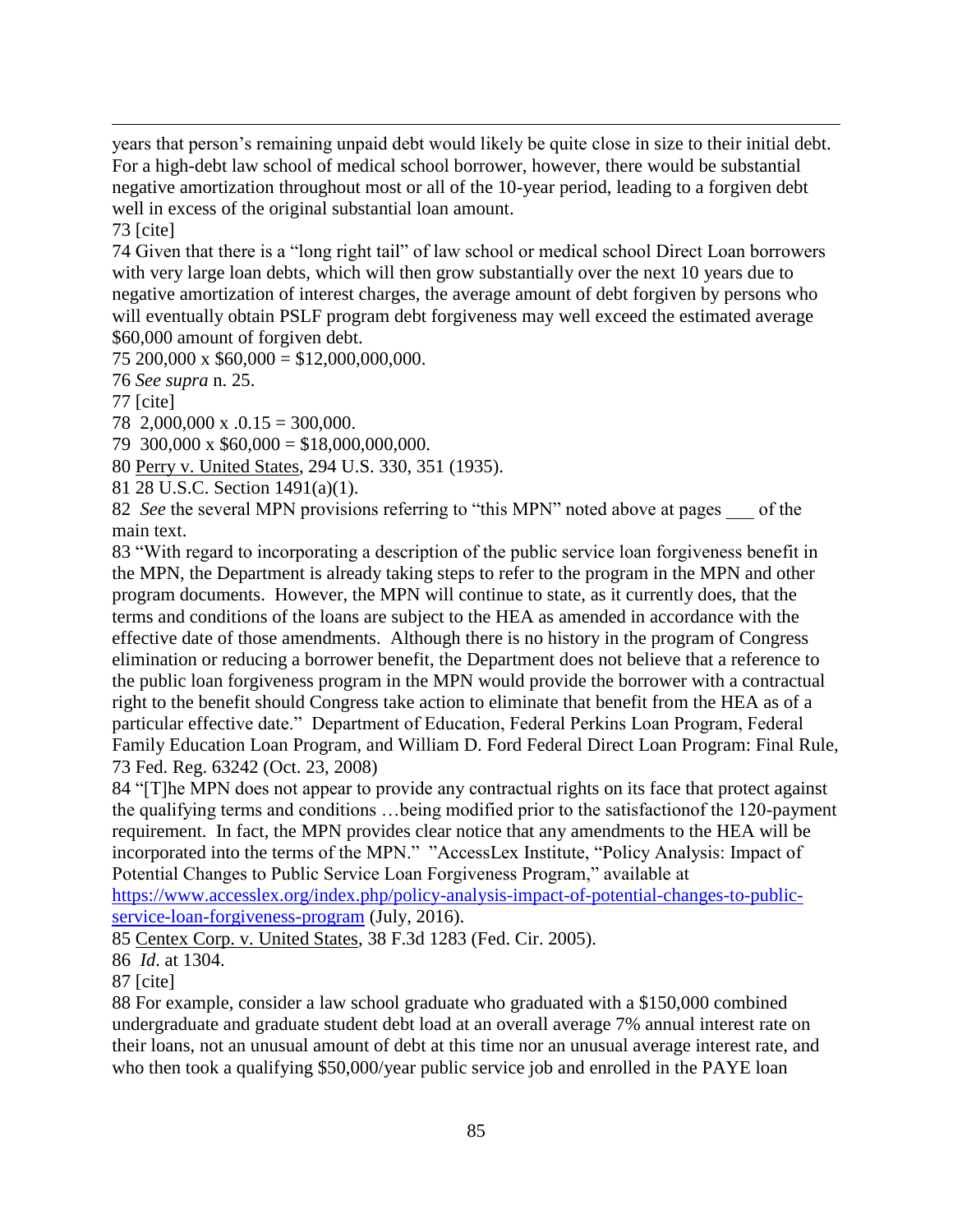$\overline{a}$ repayment plan. If one assumes a typical disposable income of approximately \$30,000/year this person would then make approximately only \$3,000/year in loan repayments under the PAYE plan. This person would then owe approximately \$225,000 after 10 years of loan repayments, due to the significant negative amortization (without capitalization of the unpaid interest) of their \$10,500 annual interest payment obligations on their loans. If the PSLF program was statutorily abolished retroactively to require continuing repayment of that sum at a 7% interest rate, rather than forgiving that debt, this additional burden of \$225,000 of debt now to be repaid would be economically equivalent to a VERY large increase in the initial interest rate charged on the original \$150,000 of loans! Even only the lesser change of removing the tax exemption for debt forgiven under the PSLF program would impose on that graduate a large one-time tax bill of approximately \$75,000, a significant burden indeed for most persons who have worked for at least 10 years in modestly compensated public service positions.

89 *See, e.g*., United States v. Carlton, 515 U.S. 26 (1994).

90 *See* Restatement (Second) of Contracts, Section 90.

91 *Id*.

92 "[W]hen the United States enters into contract relations, its rights and duties therein are governed generally by the law applicable to contracts between private parties." Mobil Oil Exploration and Producing Southesast, Inc. v. U.S., 530 U.S. 604, 607(2000).

93 OPM v. Richmond, 496 U.S. 414, 429-20 (1990).

94 "The principle is one of the prevention of…unfair surprise." Uniform Commercial Code Section 2-302, Official Comment 1.

95 *See generally* Williams v. Walker Thomas, 350 F.2d 445 (D.C. Cir. 1965).

96 *See, e.g*., United States v. Carlton, 515 U.S. 26 (1994).

97 County of Mobile v. Kimball, 102 U.S. 691, 703 (1880).

98 *Id*. at 34. "[T]ax legislation is not a promise, and a taxpayer has no vested right in the Internal Revenue Code." *Id.*

99 *See, e.g*., United States v. Darusmont, 449 U.S. 292, 299-300 (1981).

100 Nichols v. Coolidge, 274 U.S. 531 (1927).

101 United States v. Carlton, *supra* n. 89, at 34.

102 *See supra* n. 4.

103 *See, e.g*., United States v. Carlton, *supra* n. 89.

104 "[N]or shall private property be taken…without just compensation." U.S. Constitution, Amendment V.

105 "No State shall…pass any…Law impairing the Obligation of Contracts…" U.S. Constitution, Article I, section 10, clause 1.

106 Elmer W. Roller, "The Impairment of Contractual Obligations and Vested Rights," 6 Marq. L. Rev. 129 (1922).

107 "[N]or shall private property be taken…without just compensation." U.S. Constitution, Amendment V.

108 United States Trust Co. v. New Jersey, 431 U.S. 1, 19 n. 16 (1977) ("Contract rights are a form of property and as such may be taken…provided that just compensation is paid."); *see also* Lynch v. United States, 292 U.S. 571, 579 (1934) ("Valid contracts are property, whether the obligor be a private individual, a municipality, a State, or the United States.") 109 Bowen v. POSSE, 477 U.S. 41(1986).